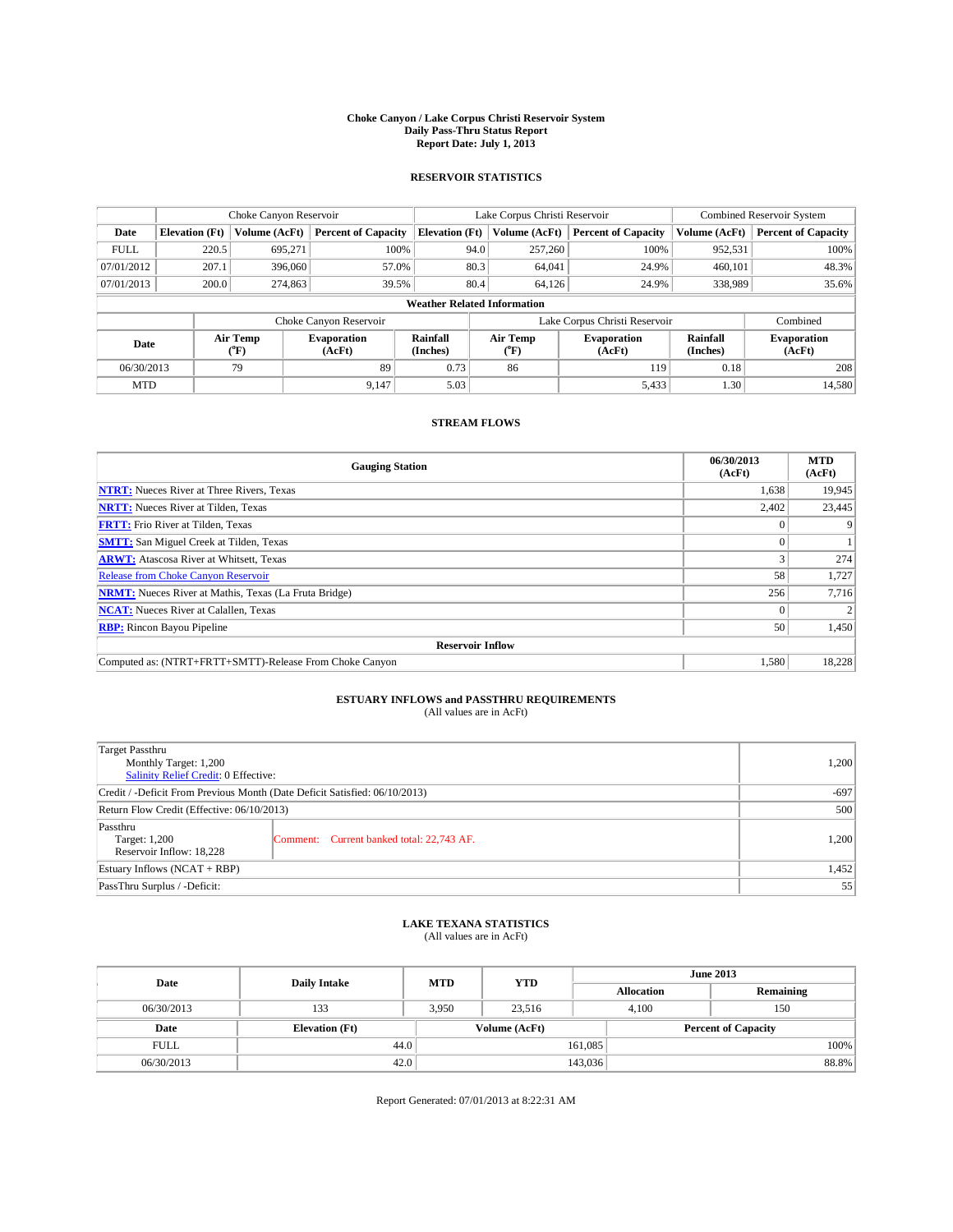#### **Choke Canyon / Lake Corpus Christi Reservoir System Daily Pass-Thru Status Report Report Date: July 2, 2013**

### **RESERVOIR STATISTICS**

|             |                       | Choke Canyon Reservoir |                              |                                    | Lake Corpus Christi Reservoir | <b>Combined Reservoir System</b> |                      |                              |
|-------------|-----------------------|------------------------|------------------------------|------------------------------------|-------------------------------|----------------------------------|----------------------|------------------------------|
| Date        | <b>Elevation</b> (Ft) | Volume (AcFt)          | <b>Percent of Capacity</b>   | <b>Elevation (Ft)</b>              | Volume (AcFt)                 | <b>Percent of Capacity</b>       | Volume (AcFt)        | <b>Percent of Capacity</b>   |
| <b>FULL</b> | 220.5                 | 695,271                | 100%                         | 94.0                               | 257,260                       | 100%                             | 952,531              | 100%                         |
| 07/02/2012  | 207.0                 | 394,931                | 56.8%                        | 80.3                               | 63,449                        | 24.7%                            | 458,380              | 48.1%                        |
| 07/02/2013  | 199.9                 | 274,257                | 39.4%                        | 80.5                               | 65,324                        | 25.4%                            | 339,581              | 35.7%                        |
|             |                       |                        |                              | <b>Weather Related Information</b> |                               |                                  |                      |                              |
|             |                       |                        | Choke Canyon Reservoir       |                                    | Lake Corpus Christi Reservoir | Combined                         |                      |                              |
| Date        |                       | Air Temp<br>(°F)       | <b>Evaporation</b><br>(AcFt) | Rainfall<br>(Inches)               | Air Temp<br>(°F)              | <b>Evaporation</b><br>(AcFt)     | Rainfall<br>(Inches) | <b>Evaporation</b><br>(AcFt) |
| 07/01/2013  |                       | 92                     | 311                          | 0.00                               | 94                            | 201                              | 0.01                 | 512                          |
| <b>MTD</b>  |                       |                        | 311                          | 0.00                               |                               | 201                              | 0.01                 | 512                          |

## **STREAM FLOWS**

| <b>Gauging Station</b>                                       | 07/01/2013<br>(AcFt) | <b>MTD</b><br>(AcFt) |
|--------------------------------------------------------------|----------------------|----------------------|
| <b>NTRT:</b> Nueces River at Three Rivers, Texas             | 1,818                | 1,818                |
| <b>NRTT:</b> Nueces River at Tilden, Texas                   | 3,037                | 3,037                |
| <b>FRTT:</b> Frio River at Tilden, Texas                     |                      | $\theta$             |
| <b>SMTT:</b> San Miguel Creek at Tilden, Texas               |                      | $\overline{0}$       |
| <b>ARWT:</b> Atascosa River at Whitsett, Texas               |                      |                      |
| <b>Release from Choke Canyon Reservoir</b>                   | 58                   | 58                   |
| <b>NRMT:</b> Nueces River at Mathis, Texas (La Fruta Bridge) | 218                  | 218                  |
| <b>NCAT:</b> Nueces River at Calallen, Texas                 |                      | $\Omega$             |
| <b>RBP:</b> Rincon Bayou Pipeline                            | 65                   | 65                   |
| <b>Reservoir Inflow</b>                                      |                      |                      |
| Computed as: (NTRT+FRTT+SMTT)-Release From Choke Canyon      | 1,761                | 1,761                |

# **ESTUARY INFLOWS and PASSTHRU REQUIREMENTS**<br>(All values are in AcFt)

| Target Passthru<br>Monthly Target: 1,200<br>Salinity Relief Credit: 0 Effective: |                                           |       |  |
|----------------------------------------------------------------------------------|-------------------------------------------|-------|--|
| Credit / -Deficit From Previous Month (Date Deficit Satisfied: )                 |                                           |       |  |
| Return Flow Credit (Effective: 07/01/2013)                                       |                                           |       |  |
| Passthru<br>Target: 1,200<br>Reservoir Inflow: 1,761                             | Comment: Current banked total: 22,743 AF. | 1,200 |  |
| Estuary Inflows (NCAT + RBP)                                                     | 65                                        |       |  |
| PassThru Surplus / -Deficit:                                                     | $-580$                                    |       |  |

## **LAKE TEXANA STATISTICS** (All values are in AcFt)

| Date        | <b>Daily Intake</b>   | <b>MTD</b>    | <b>YTD</b> | <b>July 2013</b>  |                            |           |  |
|-------------|-----------------------|---------------|------------|-------------------|----------------------------|-----------|--|
|             |                       |               |            | <b>Allocation</b> |                            | Remaining |  |
| 07/01/2013  | 133                   | 133           | 23.648     |                   | 3,967<br>4.100             |           |  |
| Date        | <b>Elevation</b> (Ft) | Volume (AcFt) |            |                   | <b>Percent of Capacity</b> |           |  |
| <b>FULL</b> | 44.0                  |               |            | 161,085           |                            | 100%      |  |
| 07/01/2013  | 42.0                  |               |            | 143,036           |                            | 88.8%     |  |

Report Generated: 07/02/2013 at 8:06:13 AM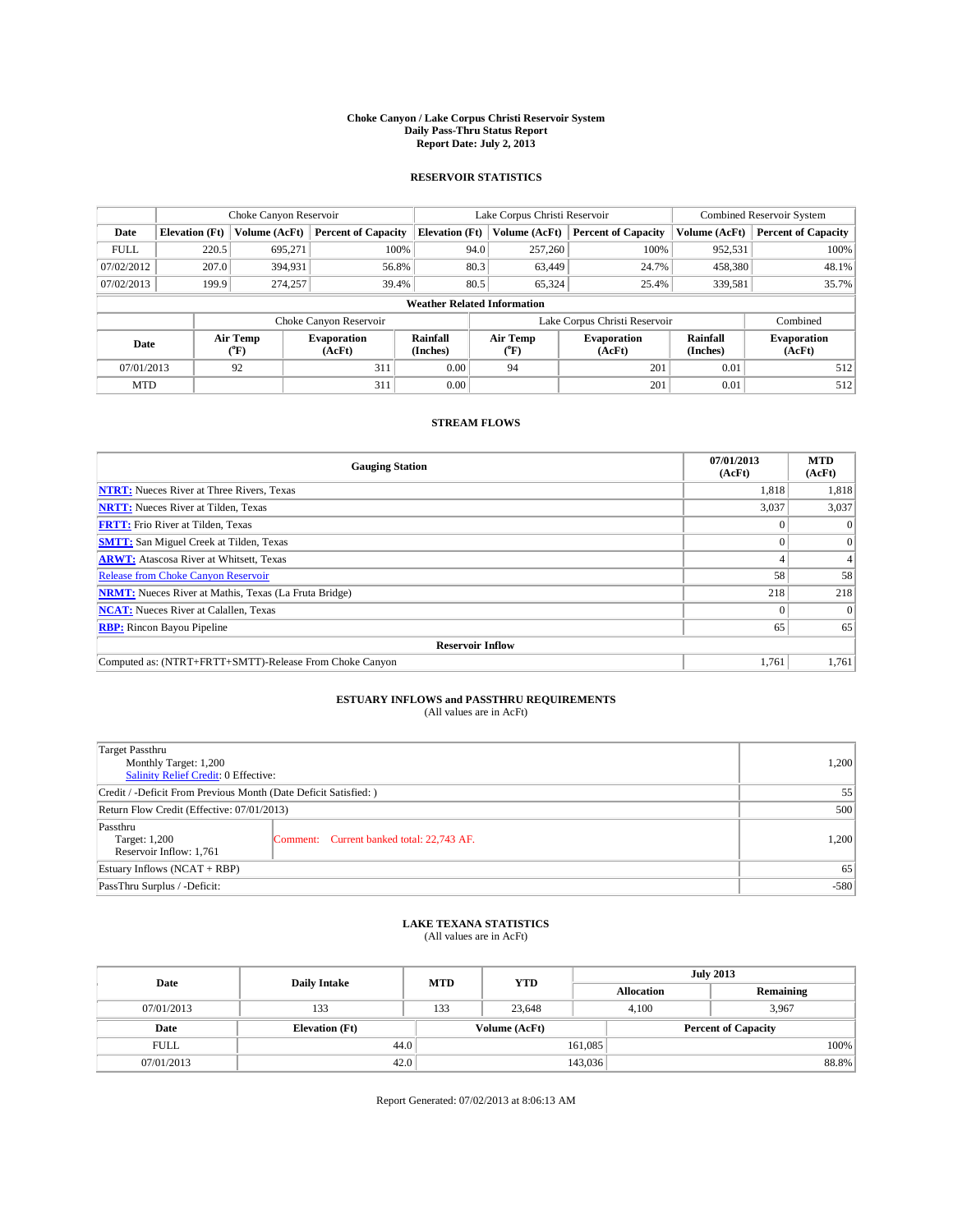#### **Choke Canyon / Lake Corpus Christi Reservoir System Daily Pass-Thru Status Report Report Date: July 3, 2013**

### **RESERVOIR STATISTICS**

|             |                       | Choke Canyon Reservoir |                              |                                    | Lake Corpus Christi Reservoir | <b>Combined Reservoir System</b> |               |                              |
|-------------|-----------------------|------------------------|------------------------------|------------------------------------|-------------------------------|----------------------------------|---------------|------------------------------|
| Date        | <b>Elevation</b> (Ft) | Volume (AcFt)          | <b>Percent of Capacity</b>   | <b>Elevation (Ft)</b>              | Volume (AcFt)                 | <b>Percent of Capacity</b>       | Volume (AcFt) | <b>Percent of Capacity</b>   |
| <b>FULL</b> | 220.5                 | 695,271                | 100%                         | 94.0                               | 257,260                       | 100%                             | 952,531       | 100%                         |
| 07/03/2012  | 207.1                 | 395,872                | 56.9%                        | 80.2                               | 62,777                        | 24.4%                            | 458,649       | 48.2%                        |
| 07/03/2013  | 199.9                 | 274,257                | 39.4%                        | 80.6                               | 66,538                        | 25.9%                            | 340,795       | 35.8%                        |
|             |                       |                        |                              | <b>Weather Related Information</b> |                               |                                  |               |                              |
|             |                       |                        | Choke Canyon Reservoir       |                                    | Lake Corpus Christi Reservoir |                                  |               |                              |
| Date        |                       | Air Temp<br>(°F)       | <b>Evaporation</b><br>(AcFt) | Rainfall<br>(Inches)               | Air Temp<br>(°F)              | <b>Evaporation</b><br>(AcFt)     |               | <b>Evaporation</b><br>(AcFt) |
| 07/02/2013  |                       | 92                     | 303                          | 0.00                               | 93                            | 229                              | 0.00          | 532                          |
| <b>MTD</b>  |                       |                        | 614                          | 0.00                               |                               | 430                              | 0.01          | 1,044                        |

## **STREAM FLOWS**

| <b>Gauging Station</b>                                       | 07/02/2013<br>(AcFt) | <b>MTD</b><br>(AcFt) |
|--------------------------------------------------------------|----------------------|----------------------|
| <b>NTRT:</b> Nueces River at Three Rivers, Texas             | 2,025                | 3,843                |
| <b>NRTT:</b> Nueces River at Tilden, Texas                   | 4,546                | 7,583                |
| <b>FRTT:</b> Frio River at Tilden, Texas                     |                      | $\theta$             |
| <b>SMTT:</b> San Miguel Creek at Tilden, Texas               |                      | $\Omega$             |
| <b>ARWT:</b> Atascosa River at Whitsett, Texas               |                      |                      |
| <b>Release from Choke Canyon Reservoir</b>                   | 58                   | 115                  |
| <b>NRMT:</b> Nueces River at Mathis, Texas (La Fruta Bridge) | 199                  | 417                  |
| <b>NCAT:</b> Nueces River at Calallen, Texas                 |                      | $\Omega$             |
| <b>RBP:</b> Rincon Bayou Pipeline                            | 61                   | 126                  |
| <b>Reservoir Inflow</b>                                      |                      |                      |
| Computed as: (NTRT+FRTT+SMTT)-Release From Choke Canyon      | 1,967                | 3,728                |

# **ESTUARY INFLOWS and PASSTHRU REQUIREMENTS**<br>(All values are in AcFt)

| Target Passthru<br>Monthly Target: 1,200<br>Salinity Relief Credit: 0 Effective: |                                           |       |  |  |
|----------------------------------------------------------------------------------|-------------------------------------------|-------|--|--|
| Credit / -Deficit From Previous Month (Date Deficit Satisfied: )                 |                                           |       |  |  |
| Return Flow Credit (Effective: 07/01/2013)                                       |                                           |       |  |  |
| Passthru<br>Target: 1,200<br>Reservoir Inflow: 3,728                             | Comment: Current banked total: 22,743 AF. | 1,200 |  |  |
| Estuary Inflows (NCAT + RBP)                                                     | 126                                       |       |  |  |
| PassThru Surplus / -Deficit:                                                     |                                           |       |  |  |

## **LAKE TEXANA STATISTICS** (All values are in AcFt)

| Date        |                       | <b>MTD</b> | <b>YTD</b>    | <b>July 2013</b>  |                            |           |       |
|-------------|-----------------------|------------|---------------|-------------------|----------------------------|-----------|-------|
|             | <b>Daily Intake</b>   |            |               | <b>Allocation</b> |                            | Remaining |       |
| 07/02/2013  | 133                   | 265        | 23.781        | 4.100             |                            | 3,835     |       |
| Date        | <b>Elevation (Ft)</b> |            | Volume (AcFt) |                   | <b>Percent of Capacity</b> |           |       |
| <b>FULL</b> | 44.0                  |            |               | 161,085           |                            |           | 100%  |
| 07/02/2013  | 41.9                  |            |               | 142, 163          |                            |           | 88.3% |

Report Generated: 07/03/2013 at 7:53:35 AM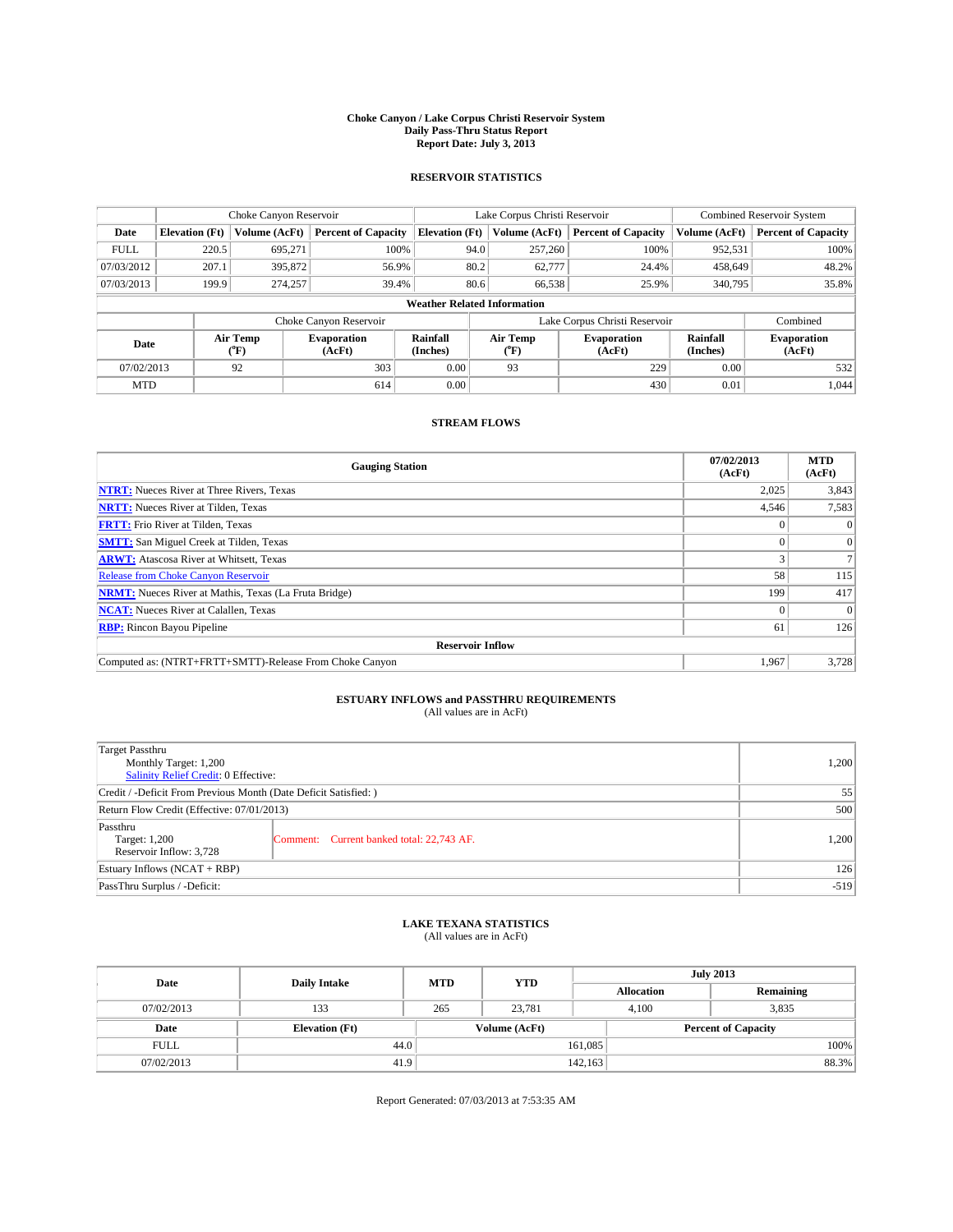#### **Choke Canyon / Lake Corpus Christi Reservoir System Daily Pass-Thru Status Report Report Date: July 4, 2013**

### **RESERVOIR STATISTICS**

|             |                       | Choke Canyon Reservoir |                              |                                    | Lake Corpus Christi Reservoir | <b>Combined Reservoir System</b> |                      |                              |
|-------------|-----------------------|------------------------|------------------------------|------------------------------------|-------------------------------|----------------------------------|----------------------|------------------------------|
| Date        | <b>Elevation</b> (Ft) | Volume (AcFt)          | <b>Percent of Capacity</b>   | <b>Elevation (Ft)</b>              | Volume (AcFt)                 | <b>Percent of Capacity</b>       | Volume (AcFt)        | Percent of Capacity          |
| <b>FULL</b> | 220.5                 | 695,271                | 100%                         | 94.0                               | 257,260                       | 100%                             | 952,531              | 100%                         |
| 07/04/2012  | 207.0                 | 394,371                | 56.7%                        | 80.1                               | 61,945                        | 24.1%                            | 456,316              | 47.9%                        |
| 07/04/2013  | 199.9                 | 274,711                | 39.5%                        | 80.8                               | 68,037                        | 26.4%                            | 342,748              | $36.0\%$                     |
|             |                       |                        |                              | <b>Weather Related Information</b> |                               |                                  |                      |                              |
|             |                       |                        | Choke Canyon Reservoir       |                                    | Lake Corpus Christi Reservoir |                                  | Combined             |                              |
| Date        |                       | Air Temp<br>(°F)       | <b>Evaporation</b><br>(AcFt) | Rainfall<br>(Inches)               | Air Temp<br>("F)              | <b>Evaporation</b><br>(AcFt)     | Rainfall<br>(Inches) | <b>Evaporation</b><br>(AcFt) |
| 07/03/2013  |                       | 92                     | 249                          | 0.00                               | 93                            | 145                              | 0.00                 | 394                          |
| <b>MTD</b>  |                       |                        | 863                          | 0.00                               |                               | 575                              | 0.01                 | 1,438                        |

## **STREAM FLOWS**

| <b>Gauging Station</b>                                       | 07/03/2013<br>(AcFt) | <b>MTD</b><br>(AcFt) |  |  |  |  |  |
|--------------------------------------------------------------|----------------------|----------------------|--|--|--|--|--|
| <b>NTRT:</b> Nueces River at Three Rivers, Texas             | 2,283                | 6,126                |  |  |  |  |  |
| <b>NRTT:</b> Nueces River at Tilden, Texas                   | 5,082                | 12,664               |  |  |  |  |  |
| <b>FRTT:</b> Frio River at Tilden, Texas                     |                      |                      |  |  |  |  |  |
| <b>SMTT:</b> San Miguel Creek at Tilden, Texas               |                      | $\Omega$             |  |  |  |  |  |
| <b>ARWT:</b> Atascosa River at Whitsett, Texas               |                      | 13                   |  |  |  |  |  |
| <b>Release from Choke Canyon Reservoir</b>                   | 58                   | 173                  |  |  |  |  |  |
| <b>NRMT:</b> Nueces River at Mathis, Texas (La Fruta Bridge) | 191                  | 607                  |  |  |  |  |  |
| <b>NCAT:</b> Nueces River at Calallen, Texas                 |                      | $\Omega$             |  |  |  |  |  |
| <b>RBP:</b> Rincon Bayou Pipeline                            | $\Omega$             | 126                  |  |  |  |  |  |
| <b>Reservoir Inflow</b>                                      |                      |                      |  |  |  |  |  |
| Computed as: (NTRT+FRTT+SMTT)-Release From Choke Canyon      | 2,225                | 5,953                |  |  |  |  |  |

# **ESTUARY INFLOWS and PASSTHRU REQUIREMENTS**<br>(All values are in AcFt)

| Target Passthru<br>Monthly Target: 1,200<br>Salinity Relief Credit: 0 Effective: |                                           |       |  |  |
|----------------------------------------------------------------------------------|-------------------------------------------|-------|--|--|
| Credit / -Deficit From Previous Month (Date Deficit Satisfied: )                 |                                           |       |  |  |
| Return Flow Credit (Effective: 07/01/2013)                                       |                                           |       |  |  |
| Passthru<br>Target: 1,200<br>Reservoir Inflow: 5,953                             | Comment: Current banked total: 22,743 AF. | 1,200 |  |  |
| Estuary Inflows (NCAT + RBP)                                                     |                                           |       |  |  |
| PassThru Surplus / -Deficit:                                                     |                                           |       |  |  |

## **LAKE TEXANA STATISTICS** (All values are in AcFt)

| Date        | <b>Daily Intake</b>   | <b>MTD</b> | <b>YTD</b>    | <b>July 2013</b>  |                            |           |  |
|-------------|-----------------------|------------|---------------|-------------------|----------------------------|-----------|--|
|             |                       |            |               | <b>Allocation</b> |                            | Remaining |  |
| 07/03/2013  | 132                   | 398        | 23.913        |                   | 3,702<br>4.100             |           |  |
| Date        | <b>Elevation</b> (Ft) |            | Volume (AcFt) |                   | <b>Percent of Capacity</b> |           |  |
| <b>FULL</b> | 44.0                  |            |               | 161,085           |                            | 100%      |  |
| 07/03/2013  | 41.9                  |            |               | 142,163           |                            | 88.3%     |  |

Report Generated: 07/04/2013 at 8:57:39 AM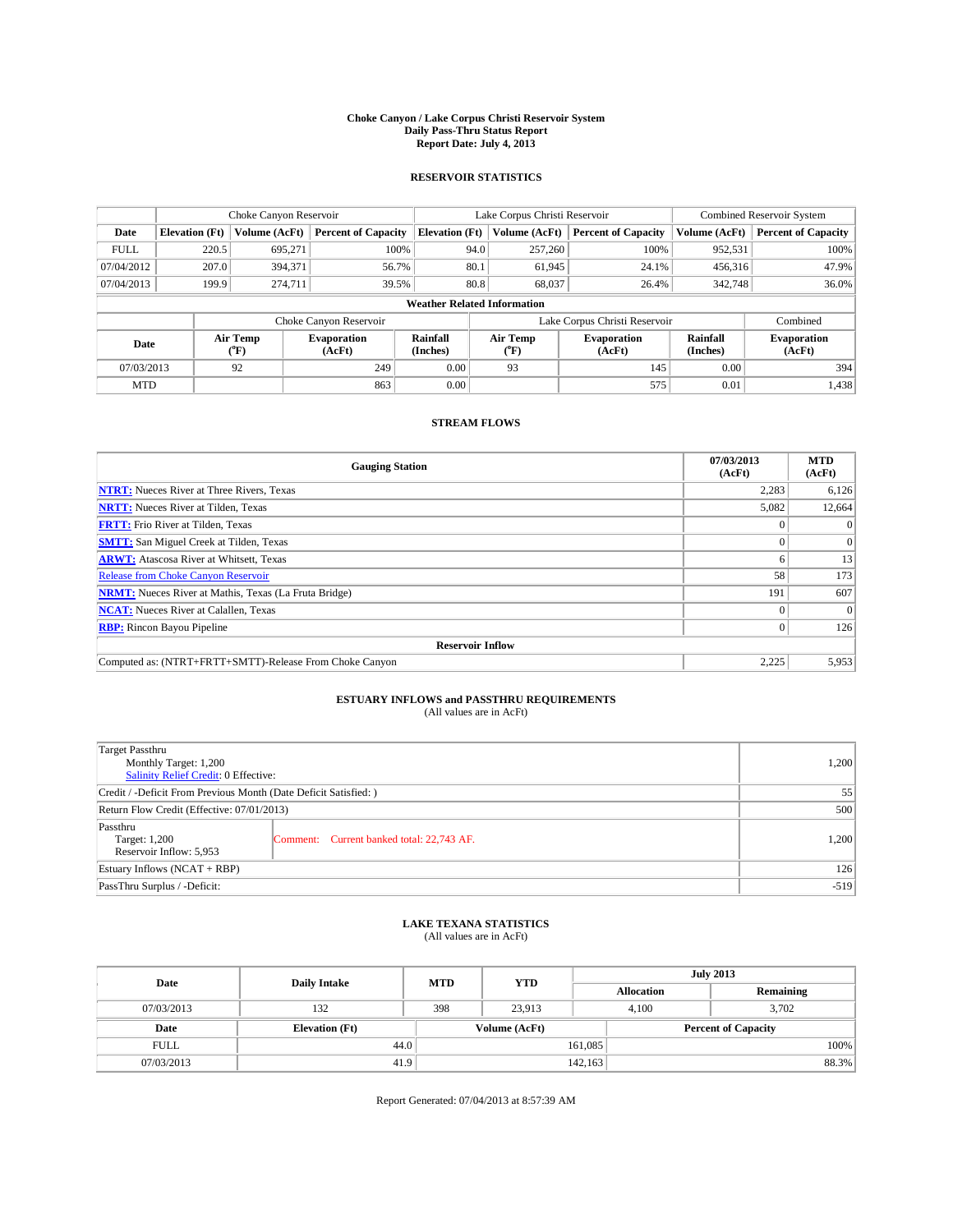#### **Choke Canyon / Lake Corpus Christi Reservoir System Daily Pass-Thru Status Report Report Date: July 5, 2013**

### **RESERVOIR STATISTICS**

|             |                       | Choke Canyon Reservoir |                              |                                    | Lake Corpus Christi Reservoir | <b>Combined Reservoir System</b> |                      |                              |
|-------------|-----------------------|------------------------|------------------------------|------------------------------------|-------------------------------|----------------------------------|----------------------|------------------------------|
| Date        | <b>Elevation</b> (Ft) | Volume (AcFt)          | <b>Percent of Capacity</b>   | <b>Elevation (Ft)</b>              | Volume (AcFt)                 | <b>Percent of Capacity</b>       | Volume (AcFt)        | Percent of Capacity          |
| <b>FULL</b> | 220.5                 | 695,271                | 100%                         | 94.0                               | 257,260                       | 100%                             | 952,531              | 100%                         |
| 07/05/2012  | 207.0                 | 394,371                | 56.7%                        | 80.0                               | 61,449                        | 23.9%                            | 455,820              | 47.9%                        |
| 07/05/2013  | 199.9                 | 274,105                | 39.4%                        | 81.0                               | 69.744                        | 27.1%                            | 343,849              | $36.1\%$                     |
|             |                       |                        |                              | <b>Weather Related Information</b> |                               |                                  |                      |                              |
|             |                       |                        | Choke Canyon Reservoir       |                                    | Lake Corpus Christi Reservoir |                                  | Combined             |                              |
| Date        |                       | Air Temp<br>(°F)       | <b>Evaporation</b><br>(AcFt) | Rainfall<br>(Inches)               | Air Temp<br>("F)              | <b>Evaporation</b><br>(AcFt)     | Rainfall<br>(Inches) | <b>Evaporation</b><br>(AcFt) |
| 07/04/2013  |                       | 94                     | 338                          | 0.00                               | 94                            | 206                              | 0.00                 | 544                          |
| <b>MTD</b>  |                       |                        | 1,201                        | 0.00                               |                               | 781                              | 0.01                 | 1.982                        |

## **STREAM FLOWS**

| <b>Gauging Station</b>                                       | 07/04/2013<br>(AcFt) | <b>MTD</b><br>(AcFt) |
|--------------------------------------------------------------|----------------------|----------------------|
| <b>NTRT:</b> Nueces River at Three Rivers, Texas             | 2,640                | 8,766                |
| <b>NRTT:</b> Nueces River at Tilden, Texas                   | 4,089                | 16,753               |
| <b>FRTT:</b> Frio River at Tilden, Texas                     |                      | $\Omega$             |
| <b>SMTT:</b> San Miguel Creek at Tilden, Texas               |                      | $\overline{0}$       |
| <b>ARWT:</b> Atascosa River at Whitsett, Texas               |                      | 19                   |
| <b>Release from Choke Canyon Reservoir</b>                   | 58                   | 230                  |
| <b>NRMT:</b> Nueces River at Mathis, Texas (La Fruta Bridge) | 193                  | 800                  |
| <b>NCAT:</b> Nueces River at Calallen, Texas                 |                      | $\Omega$             |
| <b>RBP:</b> Rincon Bayou Pipeline                            |                      | 126                  |
| <b>Reservoir Inflow</b>                                      |                      |                      |
| Computed as: (NTRT+FRTT+SMTT)-Release From Choke Canyon      | 2,582                | 8,536                |

# **ESTUARY INFLOWS and PASSTHRU REQUIREMENTS**<br>(All values are in AcFt)

| Target Passthru<br>Monthly Target: 1,200<br>Salinity Relief Credit: 0 Effective: |                                           |       |  |  |
|----------------------------------------------------------------------------------|-------------------------------------------|-------|--|--|
| Credit / -Deficit From Previous Month (Date Deficit Satisfied: )                 |                                           |       |  |  |
| Return Flow Credit (Effective: 07/01/2013)                                       |                                           |       |  |  |
| Passthru<br>Target: 1,200<br>Reservoir Inflow: 8,536                             | Comment: Current banked total: 22,743 AF. | 1,200 |  |  |
| Estuary Inflows (NCAT + RBP)                                                     |                                           |       |  |  |
| PassThru Surplus / -Deficit:                                                     |                                           |       |  |  |

## **LAKE TEXANA STATISTICS** (All values are in AcFt)

| Date        | <b>Daily Intake</b>   | <b>MTD</b>    | <b>YTD</b> | <b>July 2013</b>  |                            |           |  |
|-------------|-----------------------|---------------|------------|-------------------|----------------------------|-----------|--|
|             |                       |               |            | <b>Allocation</b> |                            | Remaining |  |
| 07/04/2013  | 132                   | 530           | 24,045     |                   | 3,570<br>4.100             |           |  |
| Date        | <b>Elevation</b> (Ft) | Volume (AcFt) |            |                   | <b>Percent of Capacity</b> |           |  |
| <b>FULL</b> | 44.0                  |               |            | 161,085           |                            | 100%      |  |
| 07/04/2013  | 41.8                  |               |            | 141,293           |                            | 87.7%     |  |

Report Generated: 07/05/2013 at 8:04:22 AM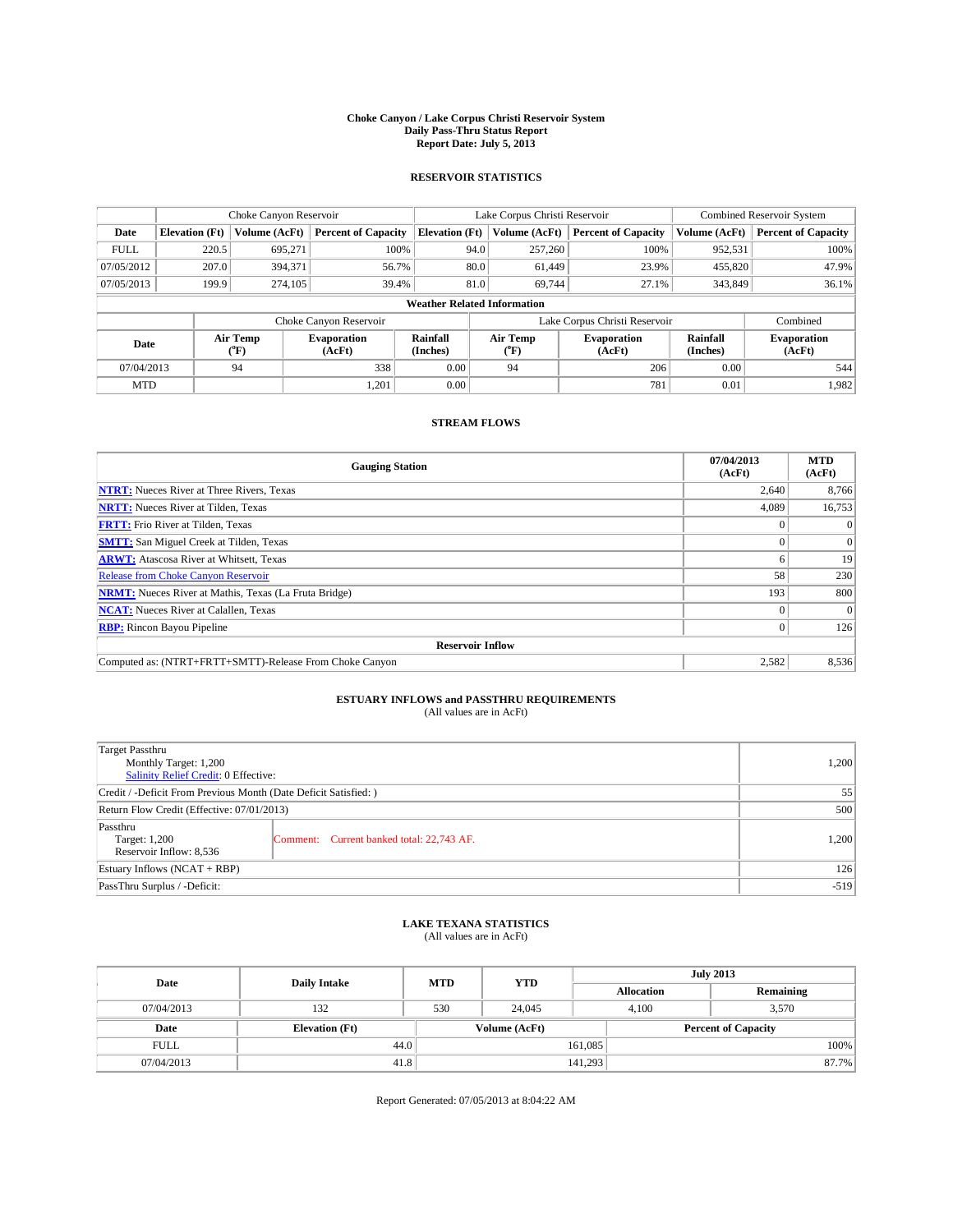#### **Choke Canyon / Lake Corpus Christi Reservoir System Daily Pass-Thru Status Report Report Date: July 6, 2013**

### **RESERVOIR STATISTICS**

|             | Choke Canyon Reservoir |                  |                            |                                    | Lake Corpus Christi Reservoir |                  |                              |                      | <b>Combined Reservoir System</b> |  |  |
|-------------|------------------------|------------------|----------------------------|------------------------------------|-------------------------------|------------------|------------------------------|----------------------|----------------------------------|--|--|
| Date        | <b>Elevation</b> (Ft)  | Volume (AcFt)    | <b>Percent of Capacity</b> | <b>Elevation (Ft)</b>              |                               | Volume (AcFt)    | <b>Percent of Capacity</b>   | Volume (AcFt)        | Percent of Capacity              |  |  |
| <b>FULL</b> | 220.5                  | 695,271          | 100%                       |                                    | 94.0                          | 257,260          | 100%                         | 952,531              | 100%                             |  |  |
| 07/06/2012  | 207.0                  | 393,999          | 56.7%                      |                                    | 80.0                          | 61,366           | 23.9%                        | 455,365              | 47.8%                            |  |  |
| 07/06/2013  | 199.8                  | 273,182          | 39.3%                      |                                    | 81.2                          | 71,995           | 28.0%                        | 345,177              | $36.2\%$                         |  |  |
|             |                        |                  |                            | <b>Weather Related Information</b> |                               |                  |                              |                      |                                  |  |  |
|             |                        |                  | Choke Canyon Reservoir     |                                    | Lake Corpus Christi Reservoir |                  |                              |                      | Combined                         |  |  |
| Date        |                        | Air Temp<br>(°F) | Evaporation<br>(AcFt)      | Rainfall<br>(Inches)               |                               | Air Temp<br>("F) | <b>Evaporation</b><br>(AcFt) | Rainfall<br>(Inches) | <b>Evaporation</b><br>(AcFt)     |  |  |
| 07/05/2013  |                        | 95               | 320                        | 0.00                               |                               | 94               | 201                          | 0.00                 | 521                              |  |  |
| <b>MTD</b>  |                        |                  | 1,521                      | 0.00                               |                               |                  | 982                          | 0.01                 | 2,503                            |  |  |

## **STREAM FLOWS**

| <b>Gauging Station</b>                                       | 07/05/2013<br>(AcFt) | <b>MTD</b><br>(AcFt) |
|--------------------------------------------------------------|----------------------|----------------------|
| <b>NTRT:</b> Nueces River at Three Rivers, Texas             | 3,017                | 11,783               |
| <b>NRTT:</b> Nueces River at Tilden, Texas                   | 1,737                | 18,490               |
| <b>FRTT:</b> Frio River at Tilden, Texas                     |                      | $\Omega$             |
| <b>SMTT:</b> San Miguel Creek at Tilden, Texas               |                      | $\overline{0}$       |
| <b>ARWT:</b> Atascosa River at Whitsett, Texas               |                      | 24                   |
| <b>Release from Choke Canyon Reservoir</b>                   | 58                   | 288                  |
| <b>NRMT:</b> Nueces River at Mathis, Texas (La Fruta Bridge) | 197                  | 996                  |
| <b>NCAT:</b> Nueces River at Calallen, Texas                 |                      | $\Omega$             |
| <b>RBP:</b> Rincon Bayou Pipeline                            |                      | 126                  |
| <b>Reservoir Inflow</b>                                      |                      |                      |
| Computed as: (NTRT+FRTT+SMTT)-Release From Choke Canyon      | 2,960                | 11,495               |

# **ESTUARY INFLOWS and PASSTHRU REQUIREMENTS**<br>(All values are in AcFt)

| Target Passthru<br>Monthly Target: 1,200<br>Salinity Relief Credit: 0 Effective: |                                           |       |  |  |
|----------------------------------------------------------------------------------|-------------------------------------------|-------|--|--|
| Credit / -Deficit From Previous Month (Date Deficit Satisfied: )                 |                                           |       |  |  |
| Return Flow Credit (Effective: 07/01/2013)                                       |                                           |       |  |  |
| Passthru<br>Target: 1,200<br>Reservoir Inflow: 11,495                            | Comment: Current banked total: 22,743 AF. | 1,200 |  |  |
| Estuary Inflows (NCAT + RBP)                                                     |                                           |       |  |  |
| PassThru Surplus / -Deficit:                                                     | $-519$                                    |       |  |  |

## **LAKE TEXANA STATISTICS** (All values are in AcFt)

| Date        | <b>Daily Intake</b>   | <b>MTD</b> | <b>YTD</b>    | <b>July 2013</b>  |                            |           |       |
|-------------|-----------------------|------------|---------------|-------------------|----------------------------|-----------|-------|
|             |                       |            |               | <b>Allocation</b> |                            | Remaining |       |
| 07/05/2013  | 132                   | 662        | 24,177        |                   | 3,438<br>4.100             |           |       |
| Date        | <b>Elevation</b> (Ft) |            | Volume (AcFt) |                   | <b>Percent of Capacity</b> |           |       |
| <b>FULL</b> | 44.0                  |            |               | 161,085           |                            |           | 100%  |
| 07/05/2013  | 41.8                  |            |               | 141,293           |                            |           | 87.7% |

Report Generated: 07/06/2013 at 7:55:01 AM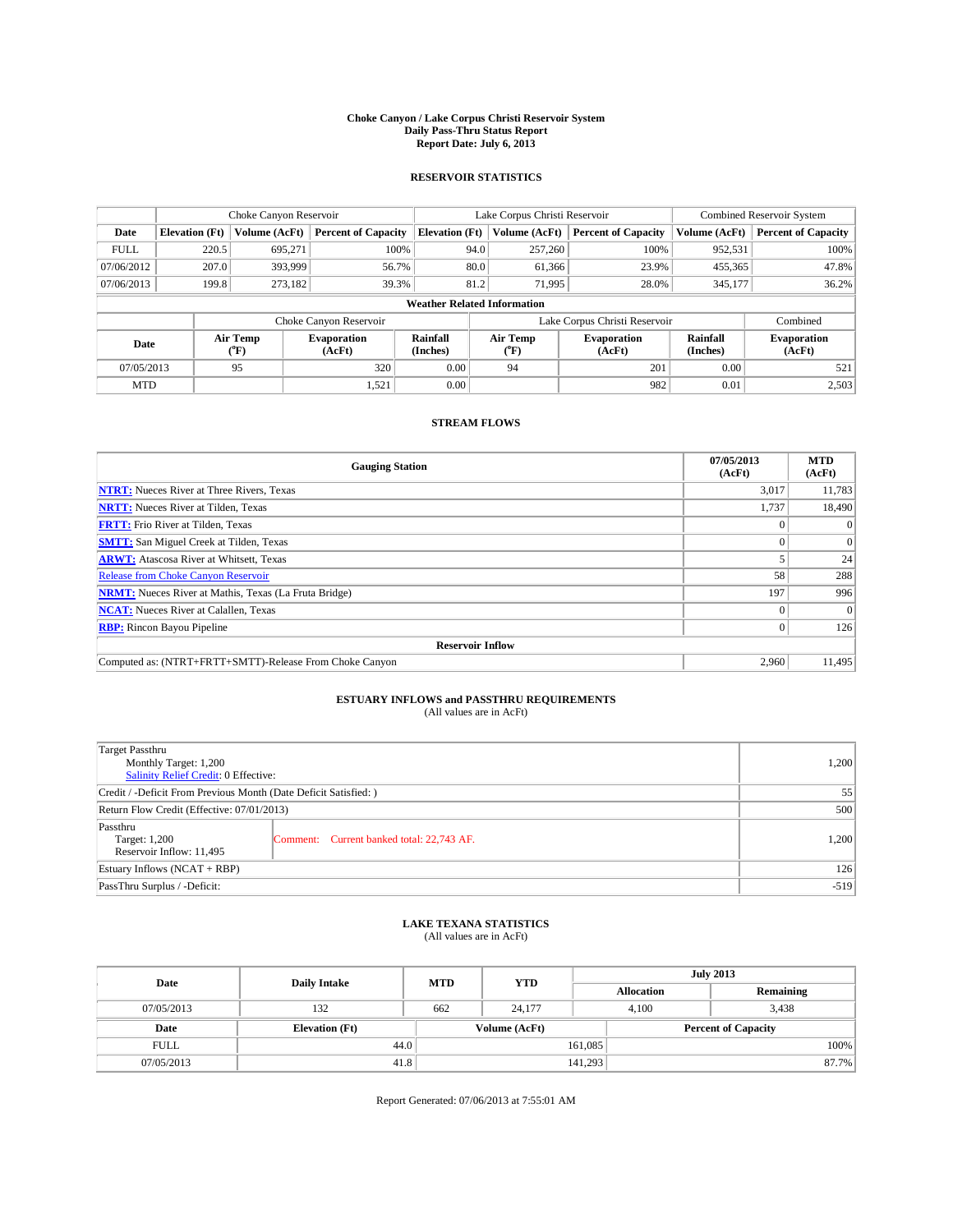#### **Choke Canyon / Lake Corpus Christi Reservoir System Daily Pass-Thru Status Report Report Date: July 7, 2013**

### **RESERVOIR STATISTICS**

|             |                                    | Choke Canyon Reservoir |                              | Lake Corpus Christi Reservoir |                  |                              |                               | <b>Combined Reservoir System</b> |                              |  |
|-------------|------------------------------------|------------------------|------------------------------|-------------------------------|------------------|------------------------------|-------------------------------|----------------------------------|------------------------------|--|
| Date        | <b>Elevation</b> (Ft)              | Volume (AcFt)          | <b>Percent of Capacity</b>   | <b>Elevation (Ft)</b>         | Volume (AcFt)    |                              | <b>Percent of Capacity</b>    | Volume (AcFt)                    | <b>Percent of Capacity</b>   |  |
| <b>FULL</b> | 220.5                              | 695,271                | 100%                         |                               | 257,260<br>94.0  |                              | 100%                          | 952,531                          | 100%                         |  |
| 07/07/2012  | 206.9                              | 393,441                | 56.6%                        |                               | 80.0<br>60,956   |                              | 23.7%                         | 454,397                          | 47.7%                        |  |
| 07/07/2013  | 199.9                              | 273,336                | 39.3%                        |                               | 81.5<br>74,510   |                              | 29.0%                         | 347,846                          | 36.5%                        |  |
|             | <b>Weather Related Information</b> |                        |                              |                               |                  |                              |                               |                                  |                              |  |
|             |                                    |                        | Choke Canyon Reservoir       |                               |                  |                              | Lake Corpus Christi Reservoir |                                  | Combined                     |  |
| Date        |                                    | Air Temp<br>(°F)       | <b>Evaporation</b><br>(AcFt) | Rainfall<br>(Inches)          | Air Temp<br>("F) | <b>Evaporation</b><br>(AcFt) |                               | Rainfall<br>(Inches)             | <b>Evaporation</b><br>(AcFt) |  |
| 07/06/2013  |                                    | 96                     | 355                          | 0.00                          | 93               |                              | 224                           | 0.00                             | 579                          |  |
| <b>MTD</b>  |                                    |                        | 1,876                        | 0.00                          |                  |                              | 1,206                         | 0.01                             | 3,082                        |  |

## **STREAM FLOWS**

| <b>Gauging Station</b>                                       | 07/06/2013<br>(AcFt) | <b>MTD</b><br>(AcFt) |  |  |  |  |
|--------------------------------------------------------------|----------------------|----------------------|--|--|--|--|
| <b>NTRT:</b> Nueces River at Three Rivers, Texas             | 2,819                | 14,602               |  |  |  |  |
| <b>NRTT:</b> Nueces River at Tilden, Texas                   | 286                  | 18,776               |  |  |  |  |
| <b>FRTT:</b> Frio River at Tilden, Texas                     |                      | $\Omega$             |  |  |  |  |
| <b>SMTT:</b> San Miguel Creek at Tilden, Texas               |                      | $\Omega$             |  |  |  |  |
| <b>ARWT:</b> Atascosa River at Whitsett, Texas               |                      | 29                   |  |  |  |  |
| <b>Release from Choke Canyon Reservoir</b>                   | 58                   | 345                  |  |  |  |  |
| <b>NRMT:</b> Nueces River at Mathis, Texas (La Fruta Bridge) | 206                  | 1,203                |  |  |  |  |
| <b>NCAT:</b> Nueces River at Calallen, Texas                 |                      |                      |  |  |  |  |
| <b>RBP:</b> Rincon Bayou Pipeline                            |                      | 126                  |  |  |  |  |
| <b>Reservoir Inflow</b>                                      |                      |                      |  |  |  |  |
| Computed as: (NTRT+FRTT+SMTT)-Release From Choke Canyon      | 2,761                | 14,256               |  |  |  |  |

# **ESTUARY INFLOWS and PASSTHRU REQUIREMENTS**<br>(All values are in AcFt)

| Target Passthru<br>Monthly Target: 1,200<br>Salinity Relief Credit: 0 Effective: | 1,200                                     |       |
|----------------------------------------------------------------------------------|-------------------------------------------|-------|
| Credit / -Deficit From Previous Month (Date Deficit Satisfied: )                 | 55                                        |       |
| Return Flow Credit (Effective: 07/01/2013)                                       | 500                                       |       |
| Passthru<br>Target: 1,200<br>Reservoir Inflow: 14.256                            | Comment: Current banked total: 22,743 AF. | 1,200 |
| Estuary Inflows (NCAT + RBP)                                                     | 126                                       |       |
| PassThru Surplus / -Deficit:                                                     | $-519$                                    |       |

## **LAKE TEXANA STATISTICS** (All values are in AcFt)

| Date        | <b>Daily Intake</b>   | <b>MTD</b> | <b>YTD</b>    | <b>July 2013</b>  |                |                            |  |
|-------------|-----------------------|------------|---------------|-------------------|----------------|----------------------------|--|
|             |                       |            |               | <b>Allocation</b> |                | Remaining                  |  |
| 07/06/2013  | 132                   | 794        | 24.309        |                   | 3,306<br>4.100 |                            |  |
| Date        | <b>Elevation</b> (Ft) |            | Volume (AcFt) |                   |                | <b>Percent of Capacity</b> |  |
| <b>FULL</b> | 44.0                  |            |               | 161,085           |                | 100%                       |  |
| 07/06/2013  | 41.7                  |            |               | 140,426           |                | 87.2%                      |  |

Report Generated: 07/07/2013 at 7:45:22 AM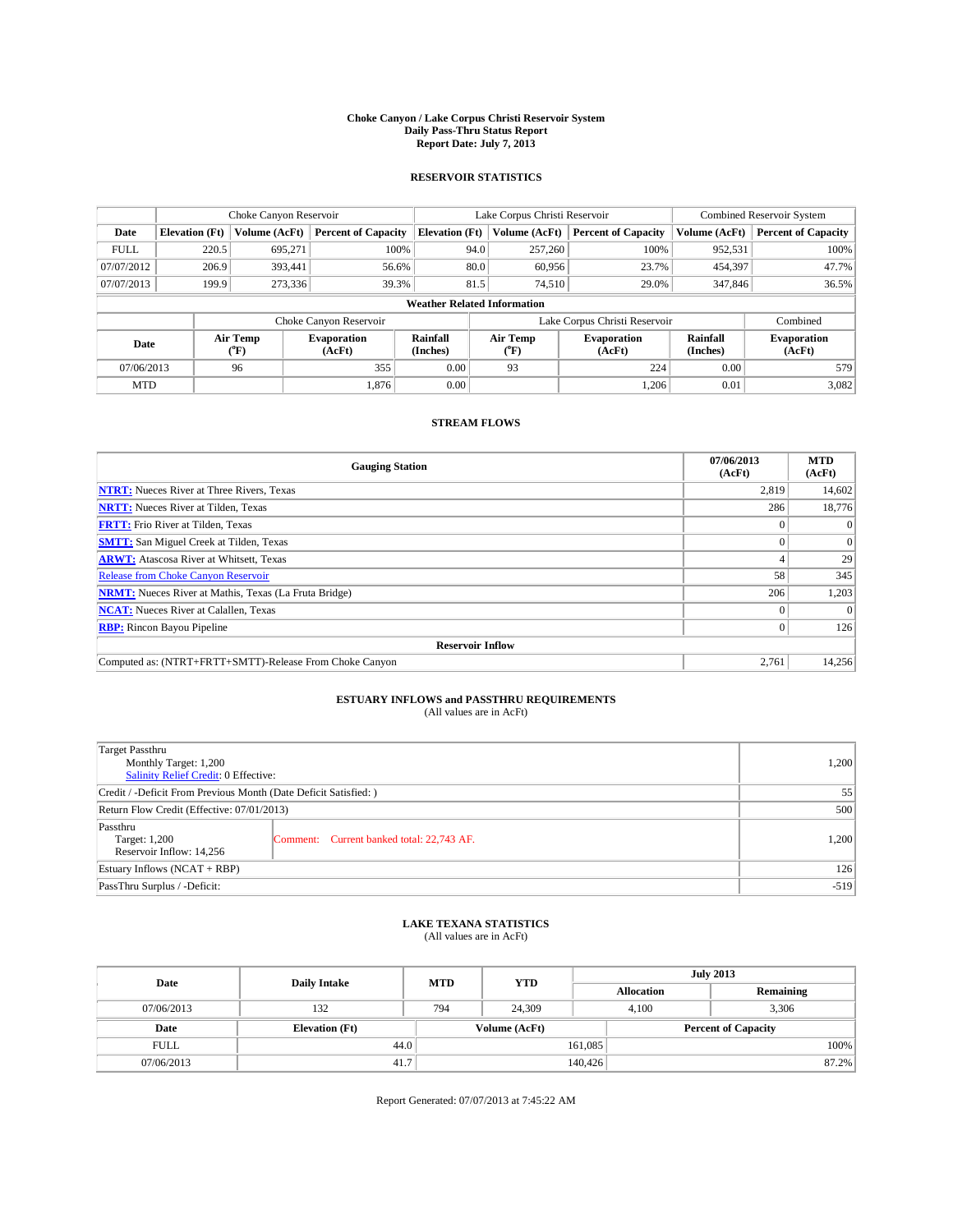#### **Choke Canyon / Lake Corpus Christi Reservoir System Daily Pass-Thru Status Report Report Date: July 8, 2013**

### **RESERVOIR STATISTICS**

|             |                                    | Choke Canyon Reservoir |                              |                       | Lake Corpus Christi Reservoir | <b>Combined Reservoir System</b> |                      |                              |  |
|-------------|------------------------------------|------------------------|------------------------------|-----------------------|-------------------------------|----------------------------------|----------------------|------------------------------|--|
| Date        | <b>Elevation</b> (Ft)              | Volume (AcFt)          | <b>Percent of Capacity</b>   | <b>Elevation (Ft)</b> | Volume (AcFt)                 | <b>Percent of Capacity</b>       | Volume (AcFt)        | <b>Percent of Capacity</b>   |  |
| <b>FULL</b> | 220.5                              | 695,271                | 100%                         | 94.0                  | 257,260                       | 100%                             | 952,531              | 100%                         |  |
| 07/08/2012  | 206.9                              | 393,441                | 56.6%                        | 79.9                  | 60,547                        | 23.5%                            | 453,988              | 47.7%                        |  |
| 07/08/2013  | 199.8                              | 273,182                | 39.3%                        | 81.8                  | 76.942                        | 29.9%                            | 350,124              | 36.8%                        |  |
|             | <b>Weather Related Information</b> |                        |                              |                       |                               |                                  |                      |                              |  |
|             |                                    |                        | Choke Canyon Reservoir       |                       |                               | Lake Corpus Christi Reservoir    |                      | Combined                     |  |
| Date        |                                    | Air Temp<br>(°F)       | <b>Evaporation</b><br>(AcFt) | Rainfall<br>(Inches)  | Air Temp<br>("F)              | <b>Evaporation</b><br>(AcFt)     | Rainfall<br>(Inches) | <b>Evaporation</b><br>(AcFt) |  |
| 07/07/2013  |                                    | 95                     | 293                          | 0.27                  | 93                            | 103                              | 0.42                 | 396                          |  |
| <b>MTD</b>  |                                    |                        | 2.169                        | 0.27                  |                               | 1,309                            | 0.43                 | 3,478                        |  |

## **STREAM FLOWS**

| <b>Gauging Station</b>                                       | 07/07/2013<br>(AcFt) | <b>MTD</b><br>(AcFt) |  |  |  |  |
|--------------------------------------------------------------|----------------------|----------------------|--|--|--|--|
| <b>NTRT:</b> Nueces River at Three Rivers, Texas             | 778                  | 15,380               |  |  |  |  |
| <b>NRTT:</b> Nueces River at Tilden, Texas                   | 139                  | 18,915               |  |  |  |  |
| <b>FRTT:</b> Frio River at Tilden, Texas                     |                      |                      |  |  |  |  |
| <b>SMTT:</b> San Miguel Creek at Tilden, Texas               |                      | $\Omega$             |  |  |  |  |
| <b>ARWT:</b> Atascosa River at Whitsett, Texas               |                      | 32                   |  |  |  |  |
| <b>Release from Choke Canyon Reservoir</b>                   | 58                   | 403                  |  |  |  |  |
| <b>NRMT:</b> Nueces River at Mathis, Texas (La Fruta Bridge) | 228                  | 1,431                |  |  |  |  |
| <b>NCAT:</b> Nueces River at Calallen, Texas                 |                      |                      |  |  |  |  |
| <b>RBP:</b> Rincon Bayou Pipeline                            | $\Omega$             | 126                  |  |  |  |  |
| <b>Reservoir Inflow</b>                                      |                      |                      |  |  |  |  |
| Computed as: (NTRT+FRTT+SMTT)-Release From Choke Canyon      | 721                  | 14,977               |  |  |  |  |

# **ESTUARY INFLOWS and PASSTHRU REQUIREMENTS**<br>(All values are in AcFt)

| Target Passthru<br>Monthly Target: 1,200<br>Salinity Relief Credit: 0 Effective: |                                           |       |  |  |
|----------------------------------------------------------------------------------|-------------------------------------------|-------|--|--|
| Credit / -Deficit From Previous Month (Date Deficit Satisfied: )                 |                                           |       |  |  |
| Return Flow Credit (Effective: 07/01/2013)                                       |                                           |       |  |  |
| Passthru<br>Target: 1,200<br>Reservoir Inflow: 14,977                            | Comment: Current banked total: 22,743 AF. | 1,200 |  |  |
| Estuary Inflows (NCAT + RBP)                                                     |                                           |       |  |  |
| PassThru Surplus / -Deficit:                                                     | $-519$                                    |       |  |  |

## **LAKE TEXANA STATISTICS** (All values are in AcFt)

| Date        | <b>Daily Intake</b>   | <b>MTD</b> | <b>YTD</b>    | <b>July 2013</b>           |  |           |  |
|-------------|-----------------------|------------|---------------|----------------------------|--|-----------|--|
|             |                       |            |               | <b>Allocation</b>          |  | Remaining |  |
| 07/07/2013  | 132                   | 926        | 24,442        | 4.100                      |  | 3.174     |  |
| Date        | <b>Elevation</b> (Ft) |            | Volume (AcFt) | <b>Percent of Capacity</b> |  |           |  |
| <b>FULL</b> | 44.0                  |            |               | 161,085                    |  | 100%      |  |
| 07/07/2013  | 41.7                  |            |               | 140,426                    |  | 87.2%     |  |

Report Generated: 07/08/2013 at 8:35:48 AM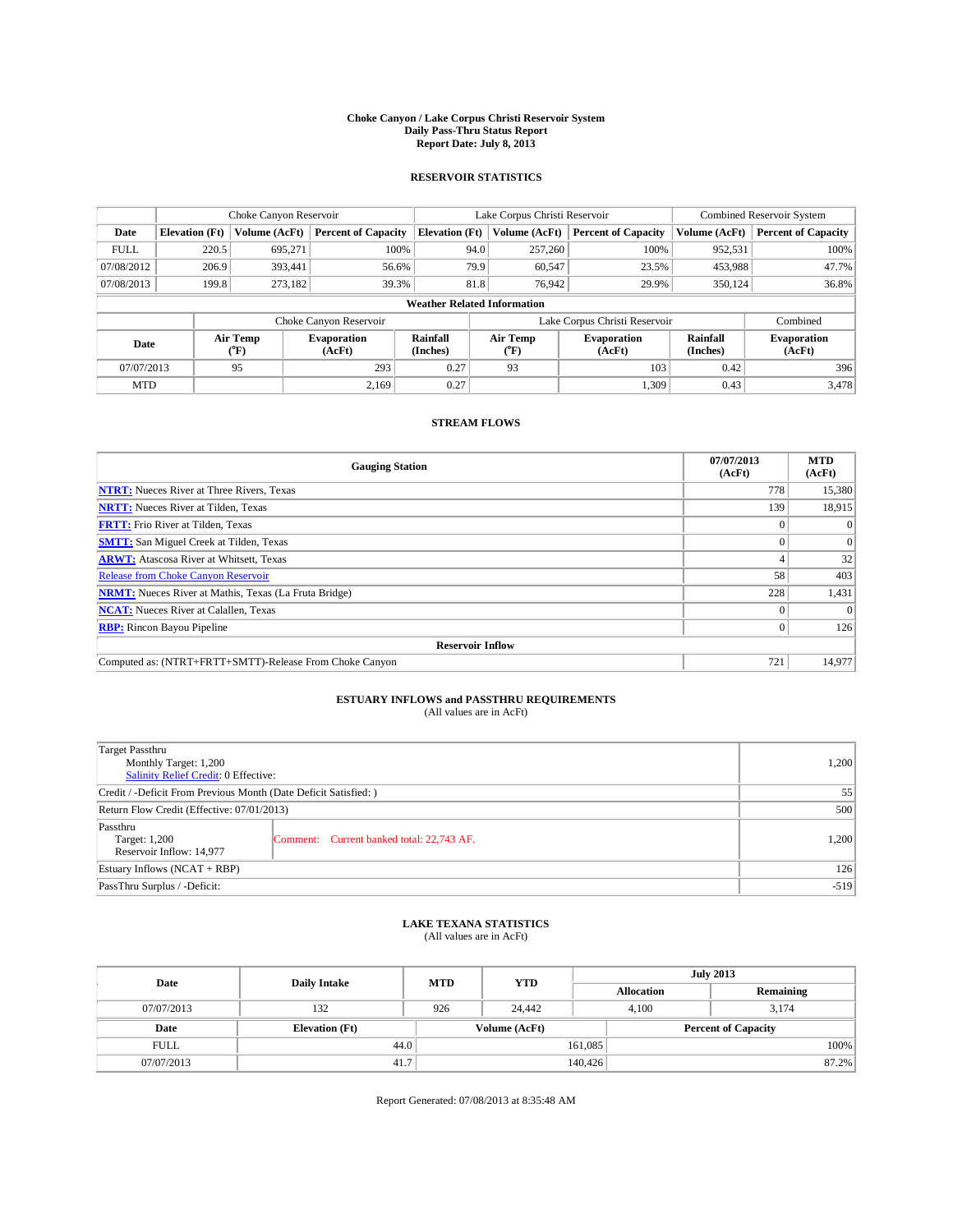#### **Choke Canyon / Lake Corpus Christi Reservoir System Daily Pass-Thru Status Report Report Date: July 9, 2013**

### **RESERVOIR STATISTICS**

|             |                                    | Choke Canyon Reservoir |                              |                       | Lake Corpus Christi Reservoir | <b>Combined Reservoir System</b> |                      |                              |  |
|-------------|------------------------------------|------------------------|------------------------------|-----------------------|-------------------------------|----------------------------------|----------------------|------------------------------|--|
| Date        | <b>Elevation</b> (Ft)              | Volume (AcFt)          | <b>Percent of Capacity</b>   | <b>Elevation (Ft)</b> | Volume (AcFt)                 | <b>Percent of Capacity</b>       | Volume (AcFt)        | <b>Percent of Capacity</b>   |  |
| <b>FULL</b> | 220.5                              | 695,271                | 100%                         |                       | 257,260<br>94.0               | 100%                             | 952,531              | 100%                         |  |
| 07/09/2012  | 206.9                              | 392,883                | 56.5%                        |                       | 79.9<br>59,978                | 23.3%                            | 452,861              | 47.5%                        |  |
| 07/09/2013  | 199.8                              | 272.721                | 39.2%                        |                       | 81.7<br>76.843                | 29.9%                            | 349,564              | 36.7%                        |  |
|             | <b>Weather Related Information</b> |                        |                              |                       |                               |                                  |                      |                              |  |
|             |                                    |                        | Choke Canyon Reservoir       |                       |                               | Lake Corpus Christi Reservoir    |                      | Combined                     |  |
| Date        |                                    | Air Temp<br>(°F)       | <b>Evaporation</b><br>(AcFt) | Rainfall<br>(Inches)  | Air Temp<br>("F)              | <b>Evaporation</b><br>(AcFt)     | Rainfall<br>(Inches) | <b>Evaporation</b><br>(AcFt) |  |
| 07/08/2013  |                                    | 93                     | 186                          | 0.12                  | 91                            | 155                              | 0.00                 | 341                          |  |
| <b>MTD</b>  |                                    |                        | 2,355                        | 0.39                  |                               | 1.464                            | 0.43                 | 3,819                        |  |

## **STREAM FLOWS**

| <b>Gauging Station</b>                                       | 07/08/2013<br>(AcFt) | <b>MTD</b><br>(AcFt) |  |  |  |  |
|--------------------------------------------------------------|----------------------|----------------------|--|--|--|--|
| <b>NTRT:</b> Nueces River at Three Rivers, Texas             | 260                  | 15,640               |  |  |  |  |
| <b>NRTT:</b> Nueces River at Tilden, Texas                   | 81                   | 18,996               |  |  |  |  |
| <b>FRTT:</b> Frio River at Tilden, Texas                     |                      | $\Omega$             |  |  |  |  |
| <b>SMTT:</b> San Miguel Creek at Tilden, Texas               |                      | $\Omega$             |  |  |  |  |
| <b>ARWT:</b> Atascosa River at Whitsett, Texas               |                      | 36                   |  |  |  |  |
| <b>Release from Choke Canyon Reservoir</b>                   | 58                   | 461                  |  |  |  |  |
| <b>NRMT:</b> Nueces River at Mathis, Texas (La Fruta Bridge) | 236                  | 1,667                |  |  |  |  |
| <b>NCAT:</b> Nueces River at Calallen, Texas                 |                      |                      |  |  |  |  |
| <b>RBP:</b> Rincon Bayou Pipeline                            | $\Omega$             | 126                  |  |  |  |  |
| <b>Reservoir Inflow</b>                                      |                      |                      |  |  |  |  |
| Computed as: (NTRT+FRTT+SMTT)-Release From Choke Canyon      | 202                  | 15,179               |  |  |  |  |

# **ESTUARY INFLOWS and PASSTHRU REQUIREMENTS**<br>(All values are in AcFt)

| Target Passthru<br>Monthly Target: 1,200<br>Salinity Relief Credit: 0 Effective: |                                           |       |  |  |
|----------------------------------------------------------------------------------|-------------------------------------------|-------|--|--|
| Credit / -Deficit From Previous Month (Date Deficit Satisfied: )                 |                                           |       |  |  |
| Return Flow Credit (Effective: 07/01/2013)                                       |                                           |       |  |  |
| Passthru<br>Target: 1,200<br>Reservoir Inflow: 15,179                            | Comment: Current banked total: 22,743 AF. | 1,200 |  |  |
| Estuary Inflows (NCAT + RBP)                                                     |                                           |       |  |  |
| PassThru Surplus / -Deficit:                                                     | $-519$                                    |       |  |  |

## **LAKE TEXANA STATISTICS** (All values are in AcFt)

| Date        | <b>Daily Intake</b>   | <b>MTD</b>    | <b>YTD</b> | <b>July 2013</b>           |                |           |  |
|-------------|-----------------------|---------------|------------|----------------------------|----------------|-----------|--|
|             |                       |               |            | <b>Allocation</b>          |                | Remaining |  |
| 07/08/2013  | 132                   | 1.059         | 24.574     |                            | 3.041<br>4.100 |           |  |
| Date        | <b>Elevation</b> (Ft) | Volume (AcFt) |            | <b>Percent of Capacity</b> |                |           |  |
| <b>FULL</b> | 44.0                  |               |            | 161,085                    |                | 100%      |  |
| 07/08/2013  | 41.9                  |               |            | 142,163                    |                | 88.3%     |  |

Report Generated: 07/09/2013 at 8:18:11 AM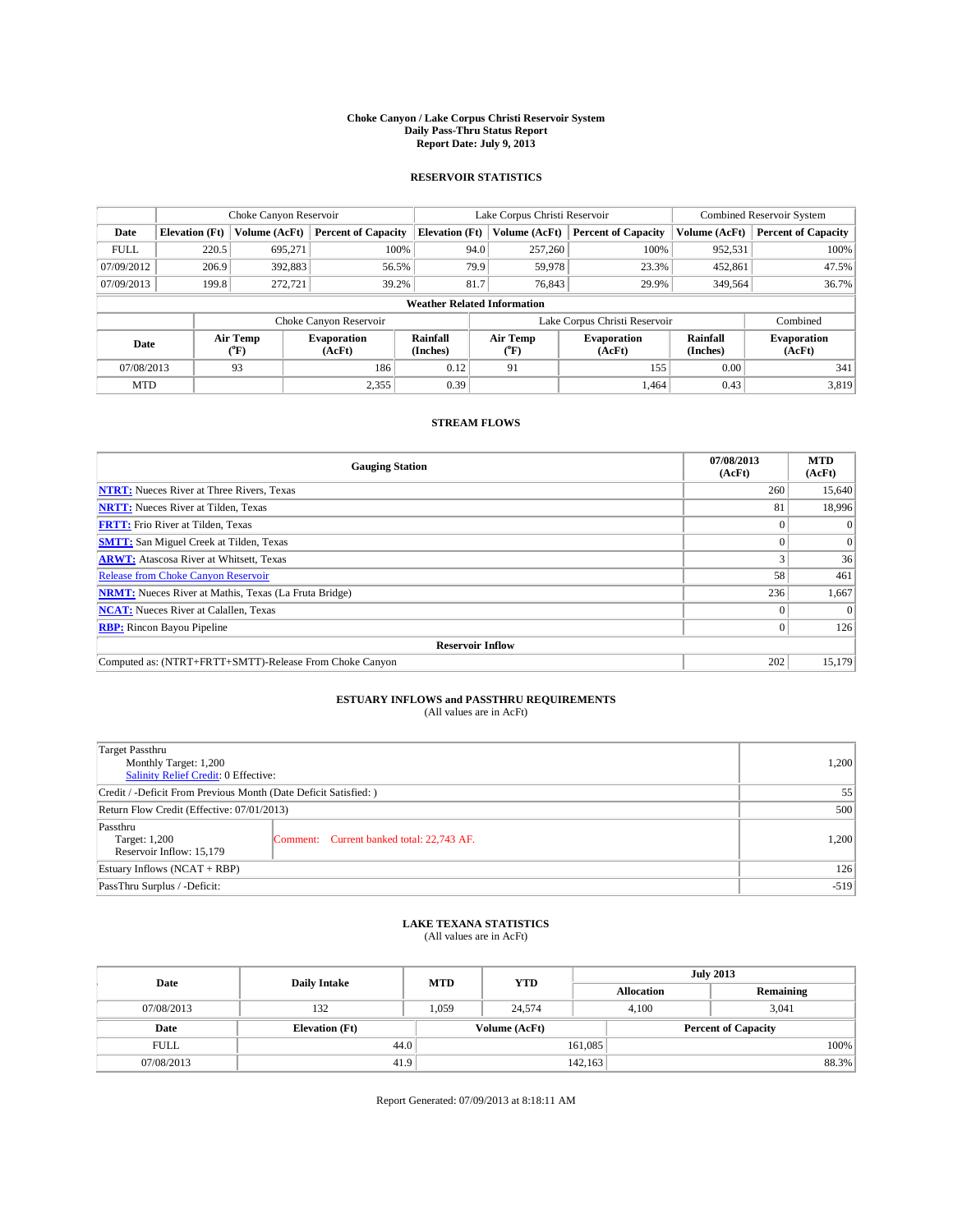#### **Choke Canyon / Lake Corpus Christi Reservoir System Daily Pass-Thru Status Report Report Date: July 10, 2013**

### **RESERVOIR STATISTICS**

|             | Choke Canyon Reservoir |                  |                            |                                    | Lake Corpus Christi Reservoir                    | <b>Combined Reservoir System</b> |                      |                              |
|-------------|------------------------|------------------|----------------------------|------------------------------------|--------------------------------------------------|----------------------------------|----------------------|------------------------------|
| Date        | <b>Elevation</b> (Ft)  | Volume (AcFt)    | <b>Percent of Capacity</b> | <b>Elevation (Ft)</b>              | Volume (AcFt)                                    | <b>Percent of Capacity</b>       | Volume (AcFt)        | Percent of Capacity          |
| <b>FULL</b> | 220.5                  | 695,271          | 100%                       | 94.0                               | 257,260                                          | 100%                             | 952,531              | 100%                         |
| 07/10/2012  | 206.9                  | 393,069          | 56.5%                      | 79.7                               | 58,930                                           | 22.9%                            | 451,999              | 47.5%                        |
| 07/10/2013  | 199.8                  | 272,567          | 39.2%                      | 81.7                               | 76.549                                           | 29.8%                            | 349,116              | $36.7\%$                     |
|             |                        |                  |                            | <b>Weather Related Information</b> |                                                  |                                  |                      |                              |
|             |                        |                  | Choke Canyon Reservoir     |                                    |                                                  | Lake Corpus Christi Reservoir    |                      | Combined                     |
| Date        |                        | Air Temp<br>(°F) | Evaporation<br>(AcFt)      | Rainfall<br>(Inches)               | Air Temp<br><b>Evaporation</b><br>(AcFt)<br>("F) |                                  | Rainfall<br>(Inches) | <b>Evaporation</b><br>(AcFt) |
| 07/09/2013  |                        | 96               | 319                        | 0.00                               | 95                                               | 251                              | 0.00                 | 570                          |
| <b>MTD</b>  |                        |                  | 2.674                      | 0.39                               |                                                  | 1.715                            | 0.43                 | 4,389                        |

## **STREAM FLOWS**

| <b>Gauging Station</b>                                       | 07/09/2013<br>(AcFt) | <b>MTD</b><br>(AcFt) |  |  |  |  |
|--------------------------------------------------------------|----------------------|----------------------|--|--|--|--|
| <b>NTRT:</b> Nueces River at Three Rivers, Texas             | 175                  | 15,814               |  |  |  |  |
| <b>NRTT:</b> Nueces River at Tilden, Texas                   | 52                   | 19,048               |  |  |  |  |
| <b>FRTT:</b> Frio River at Tilden, Texas                     |                      | $\Omega$             |  |  |  |  |
| <b>SMTT:</b> San Miguel Creek at Tilden, Texas               |                      | $\Omega$             |  |  |  |  |
| <b>ARWT:</b> Atascosa River at Whitsett, Texas               |                      | 39                   |  |  |  |  |
| <b>Release from Choke Canyon Reservoir</b>                   | 58                   | 518                  |  |  |  |  |
| <b>NRMT:</b> Nueces River at Mathis, Texas (La Fruta Bridge) | 238                  | 1,906                |  |  |  |  |
| <b>NCAT:</b> Nueces River at Calallen, Texas                 |                      | $\Omega$             |  |  |  |  |
| <b>RBP:</b> Rincon Bayou Pipeline                            |                      | 126                  |  |  |  |  |
| <b>Reservoir Inflow</b>                                      |                      |                      |  |  |  |  |
| Computed as: (NTRT+FRTT+SMTT)-Release From Choke Canyon      | 117                  | 15,296               |  |  |  |  |

# **ESTUARY INFLOWS and PASSTHRU REQUIREMENTS**<br>(All values are in AcFt)

| Target Passthru<br>Monthly Target: 1,200<br>Salinity Relief Credit: 0 Effective: | 1,200                                     |       |  |  |
|----------------------------------------------------------------------------------|-------------------------------------------|-------|--|--|
| Credit / -Deficit From Previous Month (Date Deficit Satisfied: )                 |                                           |       |  |  |
| Return Flow Credit (Effective: 07/01/2013)                                       |                                           |       |  |  |
| Passthru<br>Target: 1,200<br>Reservoir Inflow: 15,296                            | Comment: Current banked total: 22,743 AF. | 1,200 |  |  |
| Estuary Inflows (NCAT + RBP)                                                     | 126                                       |       |  |  |
| PassThru Surplus / -Deficit:                                                     | $-519$                                    |       |  |  |

## **LAKE TEXANA STATISTICS** (All values are in AcFt)

| Date        | <b>Daily Intake</b>   | <b>MTD</b> | <b>YTD</b>    | <b>July 2013</b>  |                            |           |  |
|-------------|-----------------------|------------|---------------|-------------------|----------------------------|-----------|--|
|             |                       |            |               | <b>Allocation</b> |                            | Remaining |  |
| 07/09/2013  | 133                   | 1.191      | 24,707        |                   | 2.909<br>4.100             |           |  |
| Date        | <b>Elevation</b> (Ft) |            | Volume (AcFt) |                   | <b>Percent of Capacity</b> |           |  |
| <b>FULL</b> | 44.0                  |            |               | 161,085           |                            | 100%      |  |
| 07/09/2013  | 41.8                  |            |               | 141,293           |                            | 87.7%     |  |

Report Generated: 07/10/2013 at 9:27:25 AM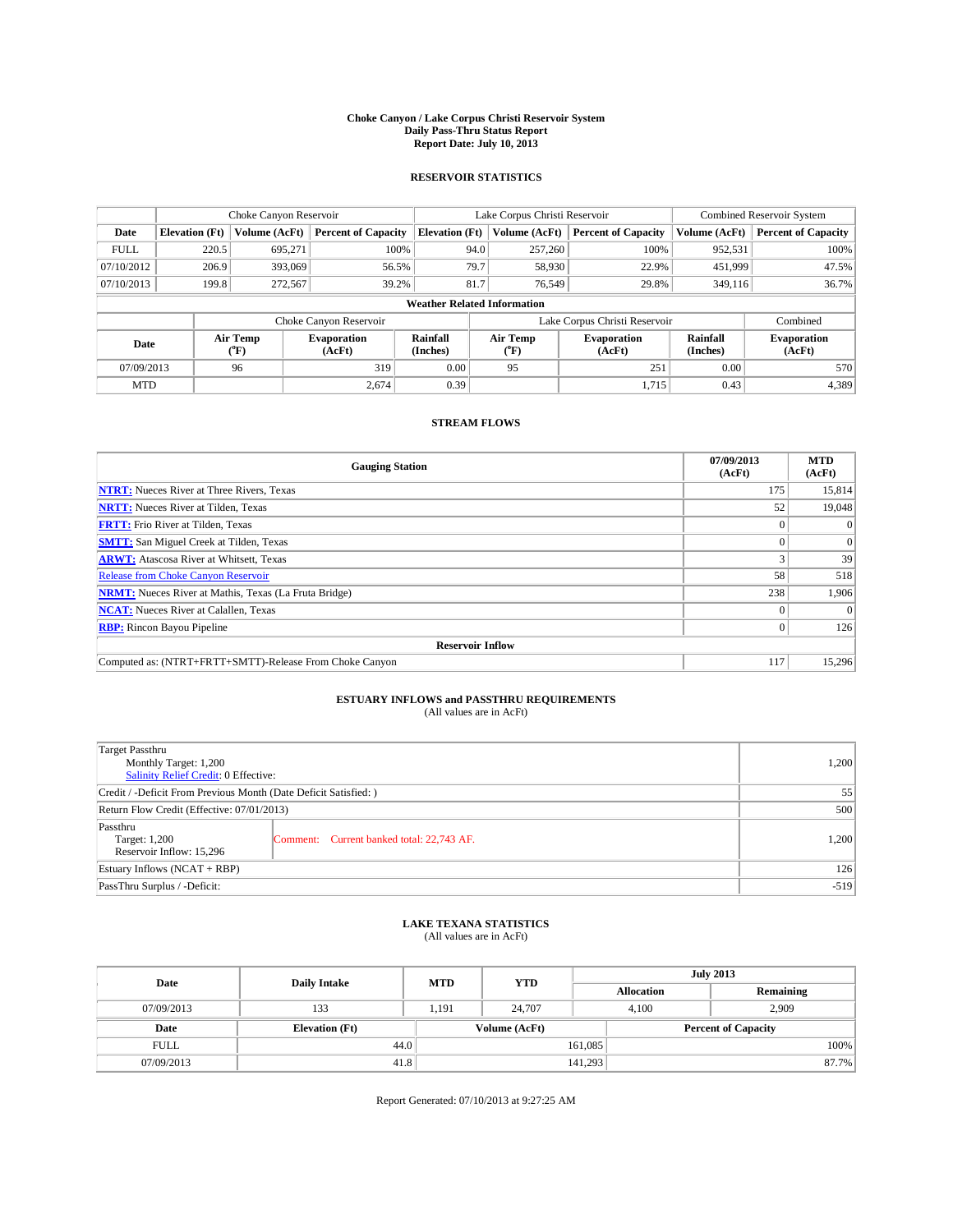#### **Choke Canyon / Lake Corpus Christi Reservoir System Daily Pass-Thru Status Report Report Date: July 11, 2013**

### **RESERVOIR STATISTICS**

|                          |                       | Choke Canyon Reservoir       |                            |                                    | Lake Corpus Christi Reservoir | <b>Combined Reservoir System</b> |                              |                            |
|--------------------------|-----------------------|------------------------------|----------------------------|------------------------------------|-------------------------------|----------------------------------|------------------------------|----------------------------|
| Date                     | <b>Elevation</b> (Ft) | Volume (AcFt)                | <b>Percent of Capacity</b> | <b>Elevation (Ft)</b>              | Volume (AcFt)                 | <b>Percent of Capacity</b>       | Volume (AcFt)                | <b>Percent of Capacity</b> |
| <b>FULL</b>              | 220.5                 | 695,271                      | 100%                       | 94.0                               | 257,260                       | 100%                             | 952,531                      | 100%                       |
| 07/11/2012               | 206.9                 | 393,255                      | 56.6%                      | 79.7                               | 59,010                        | 22.9%                            | 452,265                      | 47.5%                      |
| 07/11/2013               | 199.8                 | 271.961                      | 39.1%                      | 81.7                               | 76.255                        | 29.6%                            | 348,216                      | 36.6%                      |
|                          |                       |                              |                            | <b>Weather Related Information</b> |                               |                                  |                              |                            |
|                          |                       |                              | Choke Canyon Reservoir     |                                    |                               | Lake Corpus Christi Reservoir    |                              | Combined                   |
| Air Temp<br>Date<br>(°F) |                       | <b>Evaporation</b><br>(AcFt) | Rainfall<br>(Inches)       | Air Temp<br>(°F)                   | <b>Evaporation</b><br>(AcFt)  | Rainfall<br>(Inches)             | <b>Evaporation</b><br>(AcFt) |                            |
| 07/10/2013               |                       | 97                           | 354                        | 0.00                               | 94                            | 205                              | 0.00                         | 559                        |
| <b>MTD</b>               |                       |                              | 3.028                      | 0.39                               |                               | 1.920                            | 0.43                         | 4,948                      |

## **STREAM FLOWS**

| <b>Gauging Station</b>                                       | 07/10/2013<br>(AcFt) | <b>MTD</b><br>(AcFt) |  |  |  |  |
|--------------------------------------------------------------|----------------------|----------------------|--|--|--|--|
| <b>NTRT:</b> Nueces River at Three Rivers, Texas             | 133                  | 15,947               |  |  |  |  |
| <b>NRTT:</b> Nueces River at Tilden, Texas                   | 36                   | 19,084               |  |  |  |  |
| <b>FRTT:</b> Frio River at Tilden, Texas                     |                      |                      |  |  |  |  |
| <b>SMTT:</b> San Miguel Creek at Tilden, Texas               |                      | $\Omega$             |  |  |  |  |
| <b>ARWT:</b> Atascosa River at Whitsett, Texas               |                      | 42                   |  |  |  |  |
| <b>Release from Choke Canyon Reservoir</b>                   | 58                   | 576                  |  |  |  |  |
| <b>NRMT:</b> Nueces River at Mathis, Texas (La Fruta Bridge) | 246                  | 2,152                |  |  |  |  |
| <b>NCAT:</b> Nueces River at Calallen, Texas                 |                      | $\Omega$             |  |  |  |  |
| <b>RBP:</b> Rincon Bayou Pipeline                            | $\Omega$             | 126                  |  |  |  |  |
| <b>Reservoir Inflow</b>                                      |                      |                      |  |  |  |  |
| Computed as: (NTRT+FRTT+SMTT)-Release From Choke Canyon      | 75                   | 15,372               |  |  |  |  |

# **ESTUARY INFLOWS and PASSTHRU REQUIREMENTS**<br>(All values are in AcFt)

| Target Passthru<br>Monthly Target: 1,200<br>Salinity Relief Credit: 0 Effective: |                                           |       |  |  |
|----------------------------------------------------------------------------------|-------------------------------------------|-------|--|--|
| Credit / -Deficit From Previous Month (Date Deficit Satisfied: )                 |                                           |       |  |  |
| Return Flow Credit (Effective: 07/01/2013)                                       |                                           |       |  |  |
| Passthru<br>Target: 1,200<br>Reservoir Inflow: 15,372                            | Comment: Current banked total: 22,743 AF. | 1,200 |  |  |
| Estuary Inflows (NCAT + RBP)                                                     | 126                                       |       |  |  |
| PassThru Surplus / -Deficit:                                                     | $-519$                                    |       |  |  |

## **LAKE TEXANA STATISTICS** (All values are in AcFt)

| Date        | <b>Daily Intake</b>   | <b>MTD</b> | <b>YTD</b> | <b>July 2013</b>  |                |                            |  |  |
|-------------|-----------------------|------------|------------|-------------------|----------------|----------------------------|--|--|
|             |                       |            |            | <b>Allocation</b> |                | Remaining                  |  |  |
| 07/10/2013  | 132                   | 1.323      | 24.839     |                   | 2.777<br>4.100 |                            |  |  |
| Date        | <b>Elevation</b> (Ft) |            |            | Volume (AcFt)     |                | <b>Percent of Capacity</b> |  |  |
| <b>FULL</b> | 44.0                  |            |            | 161,085           |                | 100%                       |  |  |
| 07/10/2013  | 41.8                  |            |            | 141,293           |                | 87.7%                      |  |  |

Report Generated: 07/11/2013 at 8:42:46 AM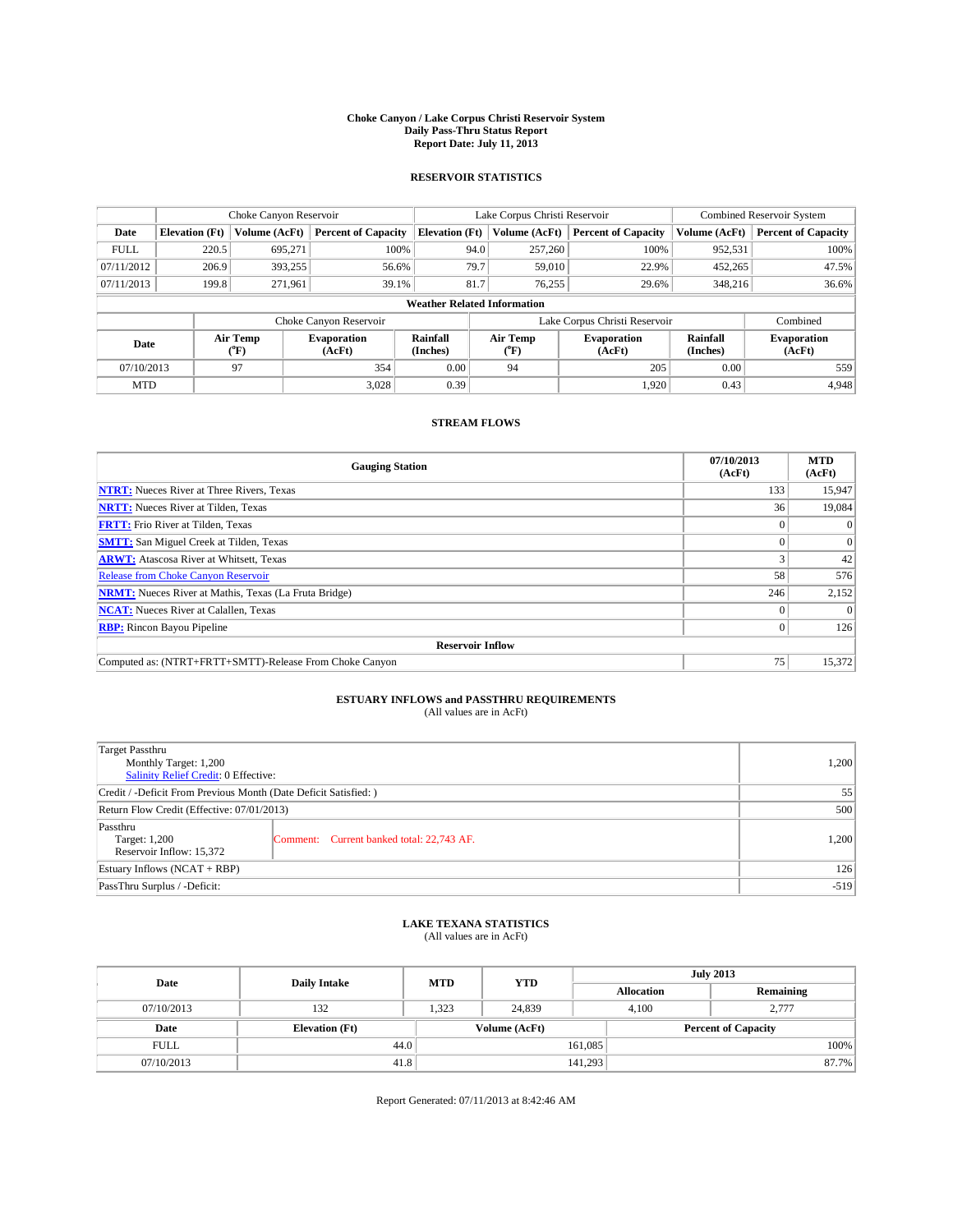#### **Choke Canyon / Lake Corpus Christi Reservoir System Daily Pass-Thru Status Report Report Date: July 12, 2013**

### **RESERVOIR STATISTICS**

|             |                       | Choke Canyon Reservoir |                              |                                    | Lake Corpus Christi Reservoir    | Combined Reservoir System    |               |                              |
|-------------|-----------------------|------------------------|------------------------------|------------------------------------|----------------------------------|------------------------------|---------------|------------------------------|
| Date        | <b>Elevation</b> (Ft) | Volume (AcFt)          | <b>Percent of Capacity</b>   | <b>Elevation (Ft)</b>              | Volume (AcFt)                    | <b>Percent of Capacity</b>   | Volume (AcFt) | <b>Percent of Capacity</b>   |
| <b>FULL</b> | 220.5                 | 695,271                | 100%                         | 94.0                               | 257,260                          | 100%                         | 952,531       | 100%                         |
| 07/12/2012  | 206.9                 | 393,627                | 56.6%                        | 79.7                               | 58,850                           | 22.9%                        | 452,477       | 47.5%                        |
| 07/12/2013  | 199.7                 | 271,657                | 39.1%                        |                                    | 81.6<br>75,670                   | 29.4%                        | 347,327       | 36.5%                        |
|             |                       |                        |                              | <b>Weather Related Information</b> |                                  |                              |               |                              |
|             |                       |                        | Choke Canyon Reservoir       |                                    | Lake Corpus Christi Reservoir    |                              | Combined      |                              |
| Date        |                       | Air Temp<br>(°F)       | <b>Evaporation</b><br>(AcFt) | Rainfall<br>(Inches)               | Air Temp<br>$(^{\circ}\text{F})$ | <b>Evaporation</b><br>(AcFt) |               | <b>Evaporation</b><br>(AcFt) |
| 07/11/2013  |                       | 97                     | 363                          | 0.00                               | 98                               | 232                          | 0.00          | 595                          |
| <b>MTD</b>  |                       |                        | 3,391                        | 0.39                               |                                  | 2,152                        | 0.43          | 5,543                        |

## **STREAM FLOWS**

| <b>Gauging Station</b>                                       | 07/11/2013<br>(AcFt) | <b>MTD</b><br>(AcFt) |  |  |  |
|--------------------------------------------------------------|----------------------|----------------------|--|--|--|
| <b>NTRT:</b> Nueces River at Three Rivers, Texas             | 107                  | 16,055               |  |  |  |
| <b>NRTT:</b> Nueces River at Tilden, Texas                   | 26                   | 19,110               |  |  |  |
| <b>FRTT:</b> Frio River at Tilden, Texas                     |                      | $\Omega$             |  |  |  |
| <b>SMTT:</b> San Miguel Creek at Tilden, Texas               |                      | $\Omega$             |  |  |  |
| <b>ARWT:</b> Atascosa River at Whitsett, Texas               |                      | 44                   |  |  |  |
| <b>Release from Choke Canyon Reservoir</b>                   | 58                   | 633                  |  |  |  |
| <b>NRMT:</b> Nueces River at Mathis, Texas (La Fruta Bridge) | 244                  | 2,396                |  |  |  |
| <b>NCAT:</b> Nueces River at Calallen, Texas                 |                      | $\Omega$             |  |  |  |
| <b>RBP:</b> Rincon Bayou Pipeline                            | $\Omega$             | 126                  |  |  |  |
| <b>Reservoir Inflow</b>                                      |                      |                      |  |  |  |
| Computed as: (NTRT+FRTT+SMTT)-Release From Choke Canyon      | 50                   | 15,422               |  |  |  |

# **ESTUARY INFLOWS and PASSTHRU REQUIREMENTS**<br>(All values are in AcFt)

| Target Passthru<br>Monthly Target: 1,200<br>Salinity Relief Credit: 0 Effective: |                                           |       |  |  |
|----------------------------------------------------------------------------------|-------------------------------------------|-------|--|--|
| Credit / -Deficit From Previous Month (Date Deficit Satisfied: )                 |                                           |       |  |  |
| Return Flow Credit (Effective: 07/01/2013)                                       |                                           |       |  |  |
| Passthru<br>Target: 1,200<br>Reservoir Inflow: 15,422                            | Comment: Current banked total: 22,743 AF. | 1,200 |  |  |
| Estuary Inflows (NCAT + RBP)                                                     | 126                                       |       |  |  |
| PassThru Surplus / -Deficit:                                                     | $-519$                                    |       |  |  |

## **LAKE TEXANA STATISTICS** (All values are in AcFt)

| Date        | <b>Daily Intake</b>   | <b>MTD</b>    | <b>YTD</b> | <b>July 2013</b>  |                            |           |  |
|-------------|-----------------------|---------------|------------|-------------------|----------------------------|-----------|--|
|             |                       |               |            | <b>Allocation</b> |                            | Remaining |  |
| 07/11/2013  | 126                   | 1.450         | 24,966     |                   | 2,650<br>4.100             |           |  |
| Date        | <b>Elevation</b> (Ft) | Volume (AcFt) |            |                   | <b>Percent of Capacity</b> |           |  |
| <b>FULL</b> | 44.0                  |               |            | 161,085           |                            | 100%      |  |
| 07/11/2013  | 41.8                  |               |            | 141,293           |                            | 87.7%     |  |

Report Generated: 07/12/2013 at 8:05:01 AM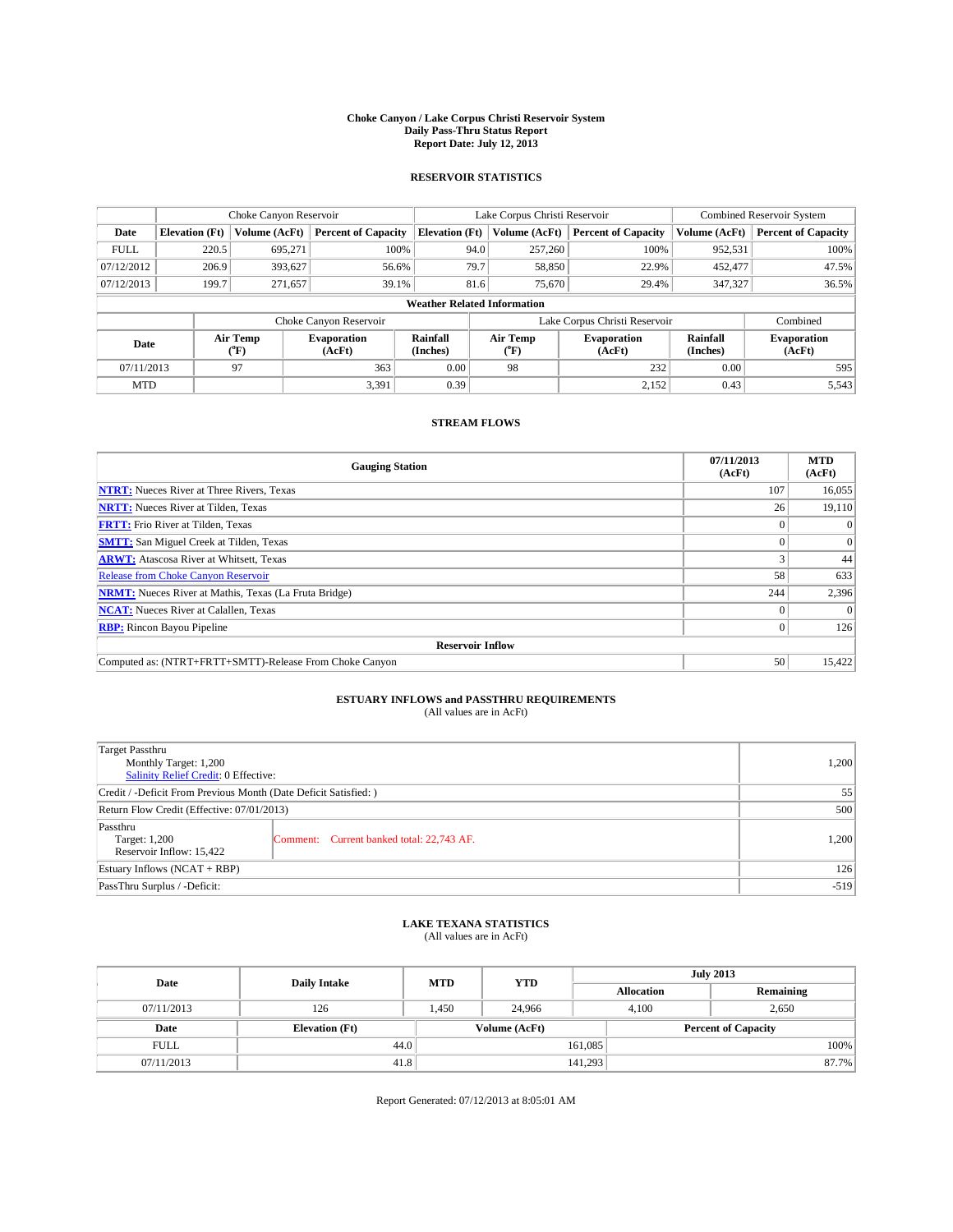#### **Choke Canyon / Lake Corpus Christi Reservoir System Daily Pass-Thru Status Report Report Date: July 13, 2013**

### **RESERVOIR STATISTICS**

|             |                       | Choke Canyon Reservoir |                              |                                    | Lake Corpus Christi Reservoir | <b>Combined Reservoir System</b> |               |                              |
|-------------|-----------------------|------------------------|------------------------------|------------------------------------|-------------------------------|----------------------------------|---------------|------------------------------|
| Date        | <b>Elevation</b> (Ft) | Volume (AcFt)          | <b>Percent of Capacity</b>   | <b>Elevation (Ft)</b>              | Volume (AcFt)                 | <b>Percent of Capacity</b>       | Volume (AcFt) | <b>Percent of Capacity</b>   |
| <b>FULL</b> | 220.5                 | 695,271                | 100%                         | 94.0                               | 257,260                       | 100%                             | 952,531       | 100%                         |
| 07/13/2012  | 206.9                 | 392,883                | 56.5%                        | 79.7                               | 58,930                        | 22.9%                            | 451,813       | 47.4%                        |
| 07/13/2013  | 199.7                 | 271.051                | 39.0%                        | 81.6                               | 75,379                        | 29.3%                            | 346,430       | 36.4%                        |
|             |                       |                        |                              | <b>Weather Related Information</b> |                               |                                  |               |                              |
|             |                       |                        | Choke Canyon Reservoir       |                                    | Lake Corpus Christi Reservoir |                                  | Combined      |                              |
| Date        |                       | Air Temp<br>(°F)       | <b>Evaporation</b><br>(AcFt) | Rainfall<br>(Inches)               | Air Temp<br>(°F)              | <b>Evaporation</b><br>(AcFt)     |               | <b>Evaporation</b><br>(AcFt) |
| 07/12/2013  |                       | 99                     | 371                          | 0.00                               | 98                            | 271                              | 0.00          | 642                          |
| <b>MTD</b>  |                       |                        | 3.762                        | 0.39                               |                               | 2,423                            | 0.43          | 6,185                        |

## **STREAM FLOWS**

| <b>Gauging Station</b>                                       | 07/12/2013<br>(AcFt) | <b>MTD</b><br>(AcFt) |  |  |  |  |
|--------------------------------------------------------------|----------------------|----------------------|--|--|--|--|
| <b>NTRT:</b> Nueces River at Three Rivers, Texas             | 93                   | 16,148               |  |  |  |  |
| <b>NRTT:</b> Nueces River at Tilden, Texas                   | 18                   | 19,127               |  |  |  |  |
| <b>FRTT:</b> Frio River at Tilden, Texas                     |                      |                      |  |  |  |  |
| <b>SMTT:</b> San Miguel Creek at Tilden, Texas               |                      | $\Omega$             |  |  |  |  |
| <b>ARWT:</b> Atascosa River at Whitsett, Texas               |                      | 47                   |  |  |  |  |
| <b>Release from Choke Canyon Reservoir</b>                   | 58                   | 691                  |  |  |  |  |
| <b>NRMT:</b> Nueces River at Mathis, Texas (La Fruta Bridge) | 244                  | 2,640                |  |  |  |  |
| <b>NCAT:</b> Nueces River at Calallen, Texas                 |                      | $\Omega$             |  |  |  |  |
| <b>RBP:</b> Rincon Bayou Pipeline                            | $\Omega$             | 126                  |  |  |  |  |
| <b>Reservoir Inflow</b>                                      |                      |                      |  |  |  |  |
| Computed as: (NTRT+FRTT+SMTT)-Release From Choke Canyon      | 36                   | 15,457               |  |  |  |  |

# **ESTUARY INFLOWS and PASSTHRU REQUIREMENTS**<br>(All values are in AcFt)

| <b>Target Passthru</b><br>Monthly Target: 1,200<br>Salinity Relief Credit: 0 Effective: | 1,200                                     |       |  |  |
|-----------------------------------------------------------------------------------------|-------------------------------------------|-------|--|--|
| Credit / -Deficit From Previous Month (Date Deficit Satisfied: )                        |                                           |       |  |  |
| Return Flow Credit (Effective: 07/01/2013)                                              | 500                                       |       |  |  |
| Passthru<br>Target: 1,200<br>Reservoir Inflow: 15,457                                   | Comment: Current banked total: 22,743 AF. | 1,200 |  |  |
| Estuary Inflows $(NCAT + RBP)$                                                          | 126                                       |       |  |  |
| PassThru Surplus / -Deficit:                                                            | $-519$                                    |       |  |  |

## **LAKE TEXANA STATISTICS** (All values are in AcFt)

| Date        | <b>Daily Intake</b>   | <b>MTD</b> | <b>YTD</b>    | <b>July 2013</b>  |                            |           |  |
|-------------|-----------------------|------------|---------------|-------------------|----------------------------|-----------|--|
|             |                       |            |               | <b>Allocation</b> |                            | Remaining |  |
| 07/12/2013  | 135                   | 1.585      | 25.101        |                   | 4.100<br>2.515             |           |  |
| Date        | <b>Elevation</b> (Ft) |            | Volume (AcFt) |                   | <b>Percent of Capacity</b> |           |  |
| <b>FULL</b> | 44.0                  |            |               | 161,085           |                            | 100%      |  |
| 07/12/2013  | 41.8                  |            |               | 141,293           |                            | 87.7%     |  |

Report Generated: 07/13/2013 at 8:33:34 AM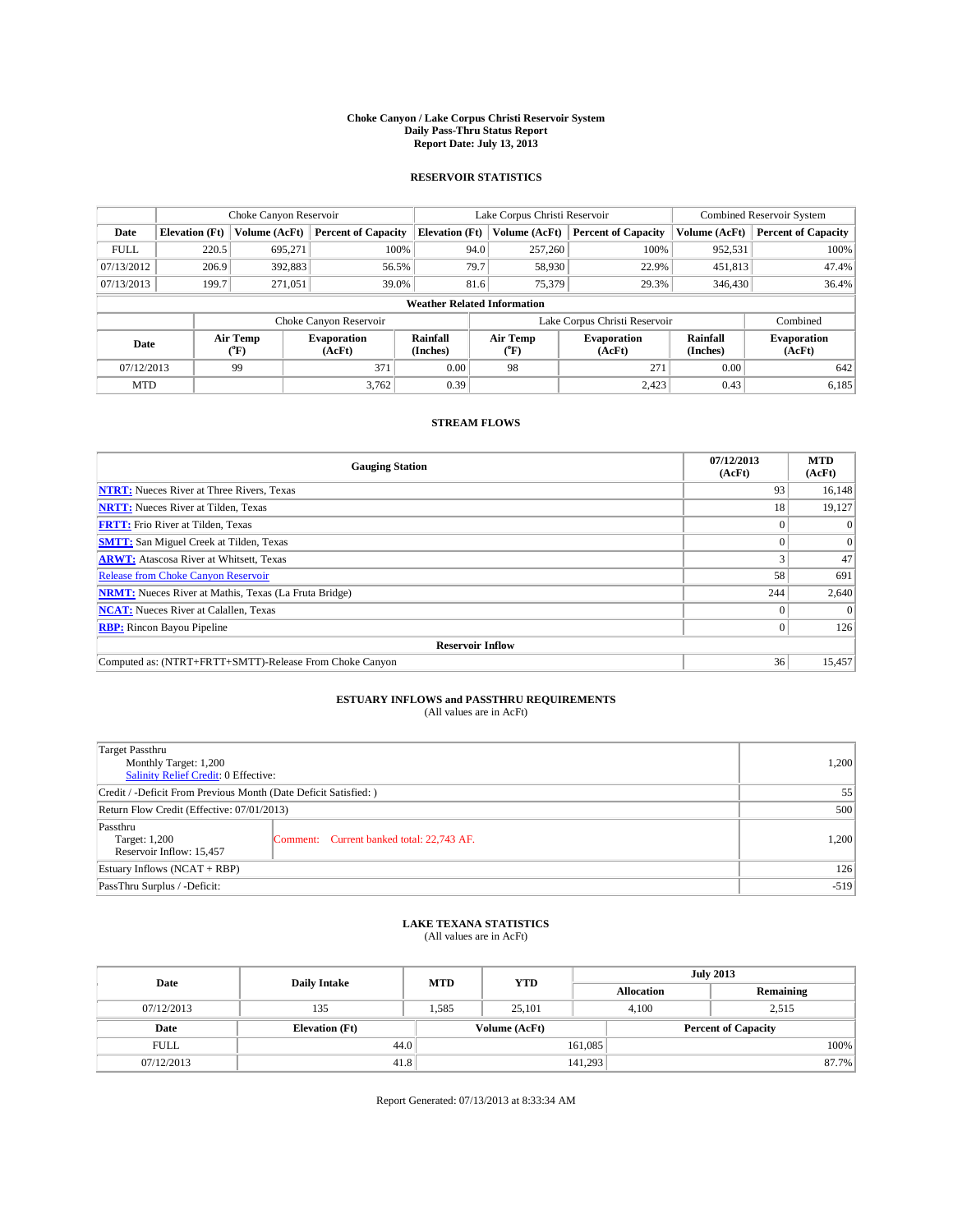#### **Choke Canyon / Lake Corpus Christi Reservoir System Daily Pass-Thru Status Report Report Date: July 14, 2013**

### **RESERVOIR STATISTICS**

|             |                                    | Choke Canyon Reservoir |                              |                       | Lake Corpus Christi Reservoir | Combined Reservoir System    |                      |                              |  |
|-------------|------------------------------------|------------------------|------------------------------|-----------------------|-------------------------------|------------------------------|----------------------|------------------------------|--|
| Date        | <b>Elevation</b> (Ft)              | Volume (AcFt)          | <b>Percent of Capacity</b>   | <b>Elevation (Ft)</b> | Volume (AcFt)                 | <b>Percent of Capacity</b>   | Volume (AcFt)        | <b>Percent of Capacity</b>   |  |
| <b>FULL</b> | 220.5                              | 695,271                | 100%                         |                       | 94.0<br>257,260               | 100%                         | 952,531              | 100%                         |  |
| 07/14/2012  | 206.9                              | 393,441                | 56.6%                        |                       | 79.8<br>59,171                | 23.0%                        | 452,612              | 47.5%                        |  |
| 07/14/2013  | 199.7                              | 270,748                | 38.9%                        |                       | 81.5<br>74.799                | 29.1%                        | 345,547              | 36.3%                        |  |
|             | <b>Weather Related Information</b> |                        |                              |                       |                               |                              |                      |                              |  |
|             |                                    |                        | Choke Canyon Reservoir       |                       | Lake Corpus Christi Reservoir |                              | Combined             |                              |  |
| Date        |                                    | Air Temp<br>(°F)       | <b>Evaporation</b><br>(AcFt) | Rainfall<br>(Inches)  | Air Temp<br>("F)              | <b>Evaporation</b><br>(AcFt) | Rainfall<br>(Inches) | <b>Evaporation</b><br>(AcFt) |  |
| 07/13/2013  |                                    | 98                     | 397                          | 0.00                  | 98                            | 247                          | 0.00                 | 644                          |  |
| <b>MTD</b>  |                                    |                        | 4,159                        | 0.39                  |                               | 2,670                        | 0.43                 | 6,829                        |  |

## **STREAM FLOWS**

| <b>Gauging Station</b>                                       | 07/13/2013<br>(AcFt) | <b>MTD</b><br>(AcFt) |  |  |  |  |
|--------------------------------------------------------------|----------------------|----------------------|--|--|--|--|
| <b>NTRT:</b> Nueces River at Three Rivers, Texas             | 83                   | 16,231               |  |  |  |  |
| <b>NRTT:</b> Nueces River at Tilden, Texas                   | 10                   | 19,137               |  |  |  |  |
| <b>FRTT:</b> Frio River at Tilden, Texas                     |                      |                      |  |  |  |  |
| <b>SMTT:</b> San Miguel Creek at Tilden, Texas               |                      | $\Omega$             |  |  |  |  |
| <b>ARWT:</b> Atascosa River at Whitsett, Texas               |                      | 50                   |  |  |  |  |
| <b>Release from Choke Canyon Reservoir</b>                   | 58                   | 748                  |  |  |  |  |
| <b>NRMT:</b> Nueces River at Mathis, Texas (La Fruta Bridge) | 252                  | 2,892                |  |  |  |  |
| <b>NCAT:</b> Nueces River at Calallen, Texas                 |                      | $\Omega$             |  |  |  |  |
| <b>RBP:</b> Rincon Bayou Pipeline                            | $\Omega$             | 126                  |  |  |  |  |
| <b>Reservoir Inflow</b>                                      |                      |                      |  |  |  |  |
| Computed as: (NTRT+FRTT+SMTT)-Release From Choke Canyon      | 26                   | 15,483               |  |  |  |  |

# **ESTUARY INFLOWS and PASSTHRU REQUIREMENTS**<br>(All values are in AcFt)

| Target Passthru<br>Monthly Target: 1,200<br>Salinity Relief Credit: 0 Effective: |                                           |       |  |  |
|----------------------------------------------------------------------------------|-------------------------------------------|-------|--|--|
| Credit / -Deficit From Previous Month (Date Deficit Satisfied: )                 |                                           |       |  |  |
| Return Flow Credit (Effective: 07/01/2013)                                       |                                           |       |  |  |
| Passthru<br>Target: 1,200<br>Reservoir Inflow: 15,483                            | Comment: Current banked total: 22,743 AF. | 1,200 |  |  |
| Estuary Inflows (NCAT + RBP)                                                     |                                           |       |  |  |
| PassThru Surplus / -Deficit:                                                     | $-519$                                    |       |  |  |

## **LAKE TEXANA STATISTICS** (All values are in AcFt)

| Date        | <b>Daily Intake</b>   | <b>MTD</b> | <b>YTD</b>    | <b>July 2013</b>  |                            |           |  |
|-------------|-----------------------|------------|---------------|-------------------|----------------------------|-----------|--|
|             |                       |            |               | <b>Allocation</b> |                            | Remaining |  |
| 07/13/2013  | 135                   | 1.721      | 25.236        |                   | 2,379<br>4.100             |           |  |
| Date        | <b>Elevation</b> (Ft) |            | Volume (AcFt) |                   | <b>Percent of Capacity</b> |           |  |
| <b>FULL</b> | 44.0                  |            |               | 161,085           |                            | 100%      |  |
| 07/13/2013  | 41.7                  |            |               | 140,426           |                            | 87.2%     |  |

Report Generated: 07/14/2013 at 8:27:18 AM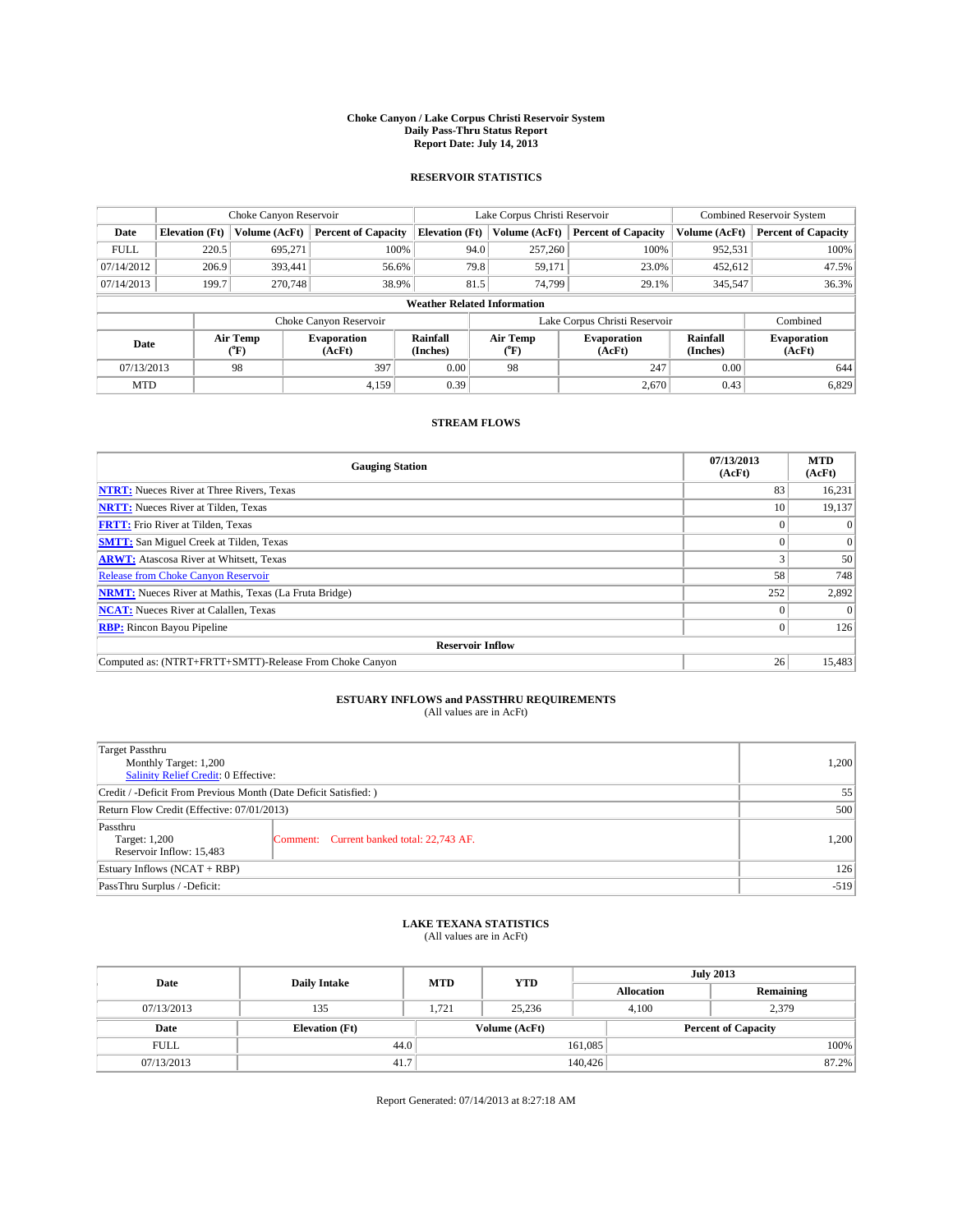#### **Choke Canyon / Lake Corpus Christi Reservoir System Daily Pass-Thru Status Report Report Date: July 15, 2013**

### **RESERVOIR STATISTICS**

|             |                       | Choke Canyon Reservoir |                              |                                    | Lake Corpus Christi Reservoir | <b>Combined Reservoir System</b> |                      |                              |
|-------------|-----------------------|------------------------|------------------------------|------------------------------------|-------------------------------|----------------------------------|----------------------|------------------------------|
| Date        | <b>Elevation</b> (Ft) | Volume (AcFt)          | <b>Percent of Capacity</b>   | <b>Elevation (Ft)</b>              | Volume (AcFt)                 | <b>Percent of Capacity</b>       | Volume (AcFt)        | Percent of Capacity          |
| <b>FULL</b> | 220.5                 | 695,271                | 100%                         | 94.0                               | 257,260                       | 100%                             | 952,531              | 100%                         |
| 07/15/2012  | 206.9                 | 393,069                | 56.5%                        | 79.7                               | 58,930                        | 22.9%                            | 451,999              | 47.5%                        |
| 07/15/2013  | 199.6                 | 268,939                | 38.7%                        | 81.5                               | 74.223                        | 28.9%                            | 343,162              | $36.0\%$                     |
|             |                       |                        |                              | <b>Weather Related Information</b> |                               |                                  |                      |                              |
|             |                       |                        | Choke Canyon Reservoir       |                                    | Lake Corpus Christi Reservoir |                                  | Combined             |                              |
| Date        |                       | Air Temp<br>(°F)       | <b>Evaporation</b><br>(AcFt) | Rainfall<br>(Inches)               | Air Temp<br>("F)              | <b>Evaporation</b><br>(AcFt)     | Rainfall<br>(Inches) | <b>Evaporation</b><br>(AcFt) |
| 07/14/2013  |                       | 98                     | 395                          | 0.00                               | 97                            | 245                              | 0.00                 | 640                          |
| <b>MTD</b>  |                       |                        | 4,554                        | 0.39                               |                               | 2,915                            | 0.43                 | 7.469                        |

## **STREAM FLOWS**

| <b>Gauging Station</b>                                       | 07/14/2013<br>(AcFt) | <b>MTD</b><br>(AcFt) |  |  |  |  |
|--------------------------------------------------------------|----------------------|----------------------|--|--|--|--|
| <b>NTRT:</b> Nueces River at Three Rivers, Texas             | 75                   | 16,307               |  |  |  |  |
| <b>NRTT:</b> Nueces River at Tilden, Texas                   |                      | 19,141               |  |  |  |  |
| <b>FRTT:</b> Frio River at Tilden, Texas                     |                      |                      |  |  |  |  |
| <b>SMTT:</b> San Miguel Creek at Tilden, Texas               |                      | $\Omega$             |  |  |  |  |
| <b>ARWT:</b> Atascosa River at Whitsett, Texas               |                      | 52                   |  |  |  |  |
| <b>Release from Choke Canyon Reservoir</b>                   | 58                   | 806                  |  |  |  |  |
| <b>NRMT:</b> Nueces River at Mathis, Texas (La Fruta Bridge) | 256                  | 3,148                |  |  |  |  |
| <b>NCAT:</b> Nueces River at Calallen, Texas                 |                      | $\Omega$             |  |  |  |  |
| <b>RBP:</b> Rincon Bayou Pipeline                            | $\Omega$             | 126                  |  |  |  |  |
| <b>Reservoir Inflow</b>                                      |                      |                      |  |  |  |  |
| Computed as: (NTRT+FRTT+SMTT)-Release From Choke Canyon      | 18                   | 15,501               |  |  |  |  |

# **ESTUARY INFLOWS and PASSTHRU REQUIREMENTS**<br>(All values are in AcFt)

| Target Passthru<br>Monthly Target: 1,200<br>Salinity Relief Credit: 0 Effective: | 1,200                                     |       |  |  |
|----------------------------------------------------------------------------------|-------------------------------------------|-------|--|--|
| Credit / -Deficit From Previous Month (Date Deficit Satisfied: )                 |                                           |       |  |  |
| Return Flow Credit (Effective: 07/01/2013)                                       |                                           |       |  |  |
| Passthru<br>Target: 1,200<br>Reservoir Inflow: 15,501                            | Comment: Current banked total: 22,743 AF. | 1,200 |  |  |
| Estuary Inflows (NCAT + RBP)                                                     |                                           |       |  |  |
| PassThru Surplus / -Deficit:                                                     | $-519$                                    |       |  |  |

## **LAKE TEXANA STATISTICS** (All values are in AcFt)

| Date        | <b>Daily Intake</b>   | <b>MTD</b> | <b>YTD</b>    | <b>July 2013</b>  |                            |           |  |
|-------------|-----------------------|------------|---------------|-------------------|----------------------------|-----------|--|
|             |                       |            |               | <b>Allocation</b> |                            | Remaining |  |
| 07/14/2013  | 136                   | 1,856      | 25,372        |                   | 2.244<br>4.100             |           |  |
| Date        | <b>Elevation</b> (Ft) |            | Volume (AcFt) |                   | <b>Percent of Capacity</b> |           |  |
| <b>FULL</b> | 44.0                  |            |               | 161,085           |                            | 100%      |  |
| 07/14/2013  | 41.7                  |            |               | 140,426           |                            | 87.2%     |  |

Report Generated: 07/15/2013 at 8:27:13 AM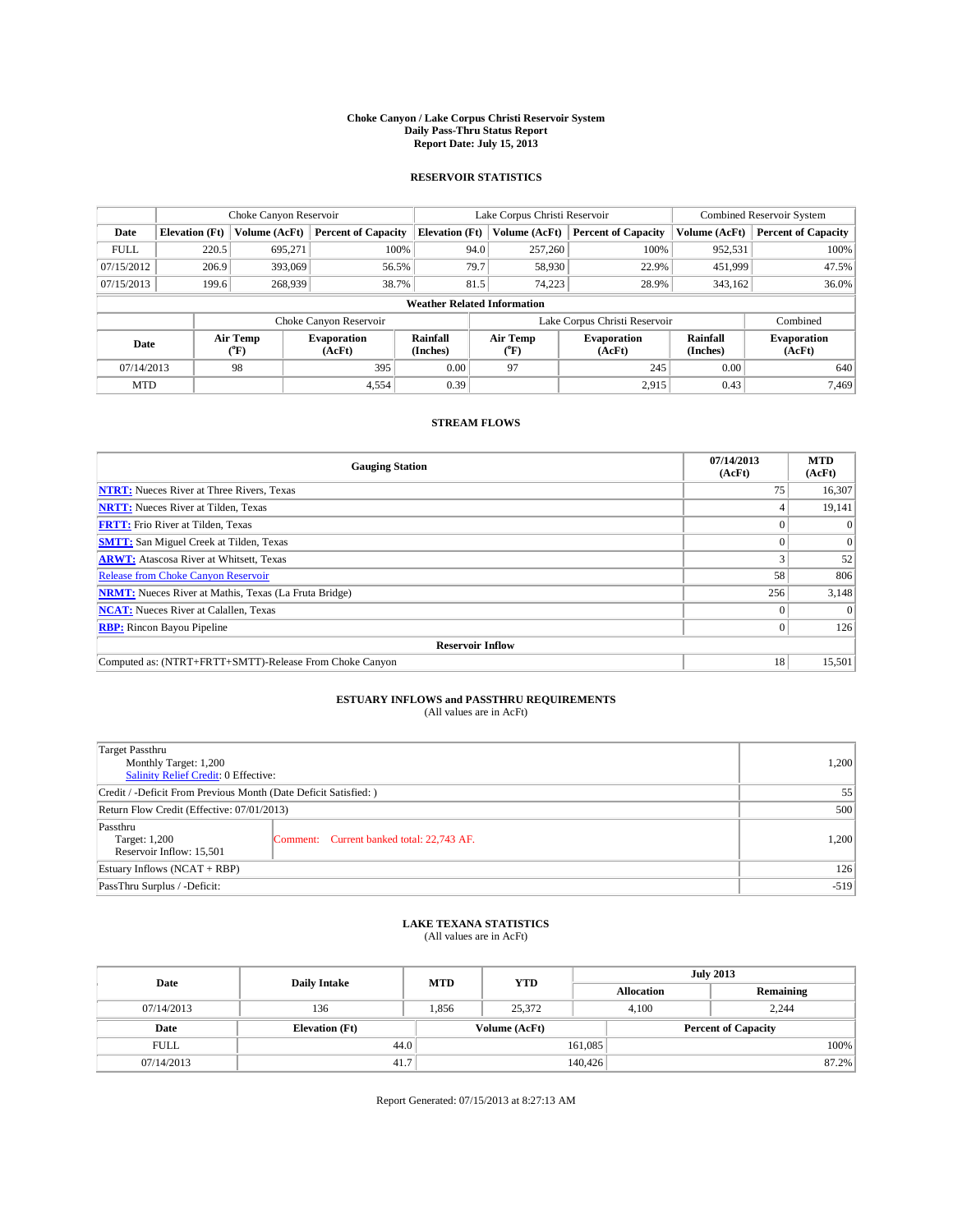#### **Choke Canyon / Lake Corpus Christi Reservoir System Daily Pass-Thru Status Report Report Date: July 16, 2013**

### **RESERVOIR STATISTICS**

|             | Choke Canyon Reservoir             |                  |                              | Lake Corpus Christi Reservoir | <b>Combined Reservoir System</b> |                                             |                               |                      |                              |
|-------------|------------------------------------|------------------|------------------------------|-------------------------------|----------------------------------|---------------------------------------------|-------------------------------|----------------------|------------------------------|
| Date        | <b>Elevation</b> (Ft)              | Volume (AcFt)    | <b>Percent of Capacity</b>   | <b>Elevation (Ft)</b>         |                                  | <b>Percent of Capacity</b><br>Volume (AcFt) |                               | Volume (AcFt)        | <b>Percent of Capacity</b>   |
| <b>FULL</b> | 220.5                              | 695,271          | 100%                         |                               | 94.0                             | 257,260                                     | 100%                          | 952,531              | 100%                         |
| 07/16/2012  | 206.8                              | 391,396          | 56.3%                        |                               | 79.7                             | 58,770                                      | 22.8%                         | 450,166              | 47.3%                        |
| 07/16/2013  | 199.6                              | 269,688          | 38.8%                        |                               | 81.5                             | 74.031                                      | 28.8%                         | 343,719              | 36.1%                        |
|             | <b>Weather Related Information</b> |                  |                              |                               |                                  |                                             |                               |                      |                              |
|             |                                    |                  | Choke Canyon Reservoir       |                               |                                  |                                             | Lake Corpus Christi Reservoir |                      | Combined                     |
| Date        |                                    | Air Temp<br>(°F) | <b>Evaporation</b><br>(AcFt) | Rainfall<br>(Inches)          |                                  | Air Temp<br>$(^{0}F)$                       | <b>Evaporation</b><br>(AcFt)  | Rainfall<br>(Inches) | <b>Evaporation</b><br>(AcFt) |
| 07/15/2013  |                                    | 92               | 246                          | 0.19                          |                                  | 94                                          | 228                           | 0.14                 | 474                          |
| <b>MTD</b>  |                                    |                  | 4.800                        | 0.58                          |                                  |                                             | 3,143                         | 0.57                 | 7,943                        |

## **STREAM FLOWS**

| <b>Gauging Station</b>                                       | 07/15/2013<br>(AcFt) | <b>MTD</b><br>(AcFt) |  |  |  |
|--------------------------------------------------------------|----------------------|----------------------|--|--|--|
| <b>NTRT:</b> Nueces River at Three Rivers, Texas             | 71                   | 16,378               |  |  |  |
| <b>NRTT:</b> Nueces River at Tilden, Texas                   |                      | 19,142               |  |  |  |
| <b>FRTT:</b> Frio River at Tilden, Texas                     |                      |                      |  |  |  |
| <b>SMTT:</b> San Miguel Creek at Tilden, Texas               |                      | $\Omega$             |  |  |  |
| <b>ARWT:</b> Atascosa River at Whitsett, Texas               |                      | 55                   |  |  |  |
| <b>Release from Choke Canyon Reservoir</b>                   | 58                   | 863                  |  |  |  |
| <b>NRMT:</b> Nueces River at Mathis, Texas (La Fruta Bridge) | 254                  | 3,402                |  |  |  |
| <b>NCAT:</b> Nueces River at Calallen, Texas                 |                      |                      |  |  |  |
| <b>RBP:</b> Rincon Bayou Pipeline                            | $\Omega$             | 126                  |  |  |  |
| <b>Reservoir Inflow</b>                                      |                      |                      |  |  |  |
| Computed as: (NTRT+FRTT+SMTT)-Release From Choke Canyon      | 14                   | 15,515               |  |  |  |

# **ESTUARY INFLOWS and PASSTHRU REQUIREMENTS**<br>(All values are in AcFt)

| <b>Target Passthru</b><br>Monthly Target: 1,200<br>Salinity Relief Credit: 0 Effective: |                                           |       |  |  |
|-----------------------------------------------------------------------------------------|-------------------------------------------|-------|--|--|
| Credit / -Deficit From Previous Month (Date Deficit Satisfied: )                        |                                           |       |  |  |
| Return Flow Credit (Effective: 07/01/2013)                                              | 500                                       |       |  |  |
| Passthru<br>Target: 1,200<br>Reservoir Inflow: 15,515                                   | Comment: Current banked total: 22,743 AF. | 1,200 |  |  |
| Estuary Inflows $(NCAT + RBP)$                                                          | 126                                       |       |  |  |
| PassThru Surplus / -Deficit:                                                            | $-519$                                    |       |  |  |

# **LAKE TEXANA STATISTICS** (All values are in AcFt)

| Date        | <b>Daily Intake</b>   | <b>MTD</b> | <b>YTD</b>    | <b>July 2013</b>  |                            |           |  |
|-------------|-----------------------|------------|---------------|-------------------|----------------------------|-----------|--|
|             |                       |            |               | <b>Allocation</b> |                            | Remaining |  |
| 07/15/2013  | 136                   | 1.992      | 25,508        |                   | 2,108<br>4.100             |           |  |
| Date        | <b>Elevation</b> (Ft) |            | Volume (AcFt) |                   | <b>Percent of Capacity</b> |           |  |
| <b>FULL</b> | 44.0                  |            |               | 161,085           |                            | 100%      |  |
| 07/15/2013  | 41.7                  |            |               | 140,426           |                            | 87.2%     |  |

Report Generated: 07/16/2013 at 8:59:00 AM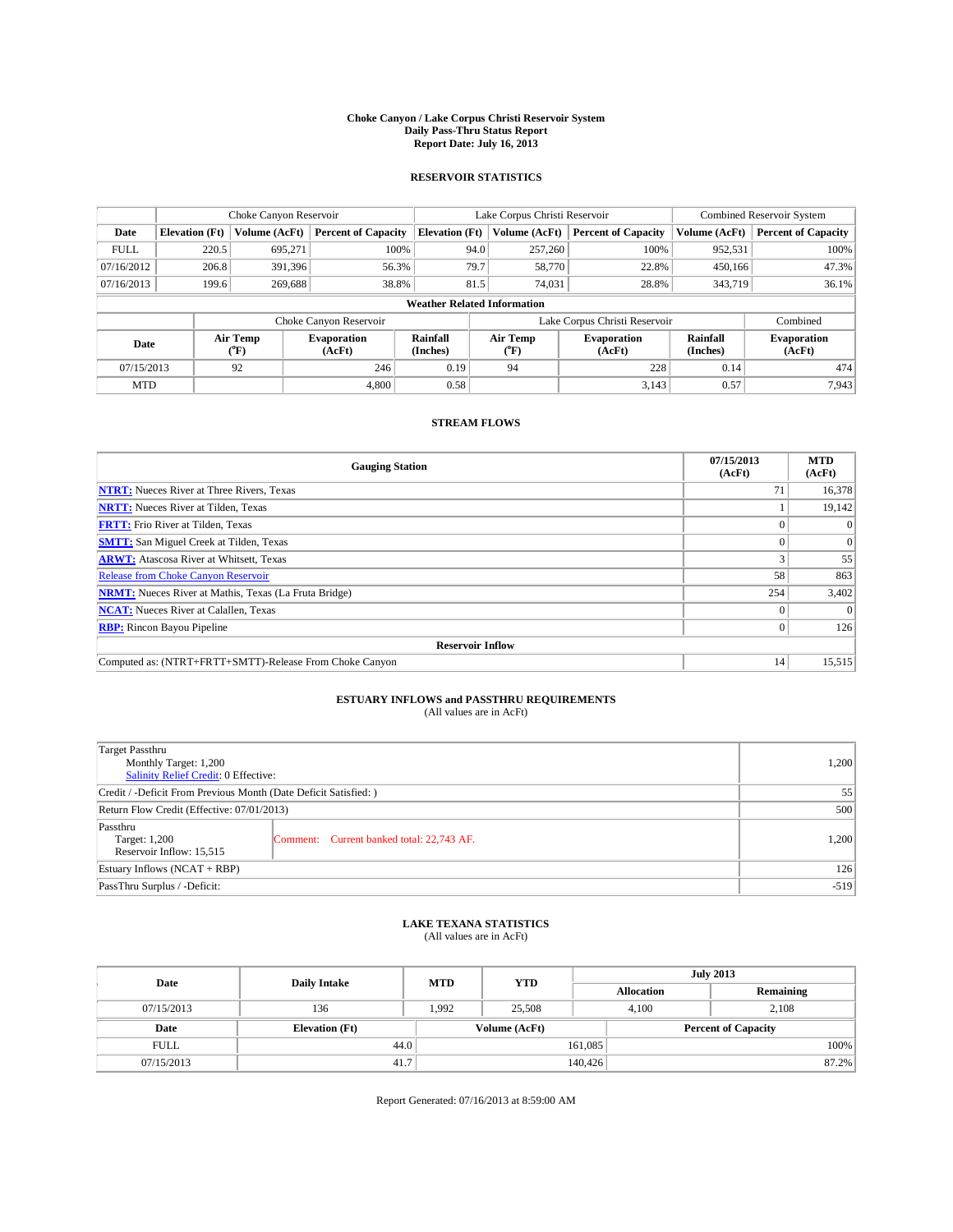#### **Choke Canyon / Lake Corpus Christi Reservoir System Daily Pass-Thru Status Report Report Date: July 17, 2013**

### **RESERVOIR STATISTICS**

|             |                                    | Choke Canyon Reservoir |                              |                       | Lake Corpus Christi Reservoir | <b>Combined Reservoir System</b> |                      |                              |  |
|-------------|------------------------------------|------------------------|------------------------------|-----------------------|-------------------------------|----------------------------------|----------------------|------------------------------|--|
| Date        | <b>Elevation</b> (Ft)              | Volume (AcFt)          | <b>Percent of Capacity</b>   | <b>Elevation (Ft)</b> | Volume (AcFt)                 | <b>Percent of Capacity</b>       | Volume (AcFt)        | <b>Percent of Capacity</b>   |  |
| <b>FULL</b> | 220.5                              | 695,271                | 100%                         | 94.0                  | 257,260                       | 100%                             | 952,531              | 100%                         |  |
| 07/17/2012  | 206.9                              | 392,139                | 56.4%                        | 79.7                  | 58,450                        | 22.7%                            | 450,589              | 47.3%                        |  |
| 07/17/2013  | 199.6                              | 269,387                | 38.7%                        | 81.6                  | 75,475                        | 29.3%                            | 344,862              | 36.2%                        |  |
|             | <b>Weather Related Information</b> |                        |                              |                       |                               |                                  |                      |                              |  |
|             |                                    |                        | Choke Canyon Reservoir       |                       |                               | Lake Corpus Christi Reservoir    |                      | Combined                     |  |
| Date        |                                    | Air Temp<br>(°F)       | <b>Evaporation</b><br>(AcFt) | Rainfall<br>(Inches)  | Air Temp<br>$(^{0}F)$         | <b>Evaporation</b><br>(AcFt)     | Rainfall<br>(Inches) | <b>Evaporation</b><br>(AcFt) |  |
| 07/16/2013  |                                    | 83                     | 88                           | 0.57                  | 87                            | Pan overflow                     | 1.71                 | 88                           |  |
| <b>MTD</b>  |                                    |                        | 4.888                        | 1.15                  |                               | 3,143                            | 2.28                 | 8,031                        |  |

## **STREAM FLOWS**

| <b>Gauging Station</b>                                       | 07/16/2013<br>(AcFt) | <b>MTD</b><br>(AcFt) |  |  |  |
|--------------------------------------------------------------|----------------------|----------------------|--|--|--|
| <b>NTRT:</b> Nueces River at Three Rivers, Texas             | 69                   | 16,448               |  |  |  |
| <b>NRTT:</b> Nueces River at Tilden, Texas                   |                      | 19,143               |  |  |  |
| <b>FRTT:</b> Frio River at Tilden, Texas                     |                      | $\Omega$             |  |  |  |
| <b>SMTT:</b> San Miguel Creek at Tilden, Texas               |                      | $\Omega$             |  |  |  |
| <b>ARWT:</b> Atascosa River at Whitsett, Texas               |                      | 58                   |  |  |  |
| <b>Release from Choke Canyon Reservoir</b>                   | 58                   | 921                  |  |  |  |
| <b>NRMT:</b> Nueces River at Mathis, Texas (La Fruta Bridge) | 246                  | 3,648                |  |  |  |
| <b>NCAT:</b> Nueces River at Calallen, Texas                 |                      |                      |  |  |  |
| <b>RBP:</b> Rincon Bayou Pipeline                            | $\Omega$             | 126                  |  |  |  |
| <b>Reservoir Inflow</b>                                      |                      |                      |  |  |  |
| Computed as: (NTRT+FRTT+SMTT)-Release From Choke Canyon      | 12                   | 15,527               |  |  |  |

# **ESTUARY INFLOWS and PASSTHRU REQUIREMENTS**<br>(All values are in AcFt)

| Target Passthru<br>Monthly Target: 1,200<br>Salinity Relief Credit: 0 Effective: |                                           |       |  |  |
|----------------------------------------------------------------------------------|-------------------------------------------|-------|--|--|
| Credit / -Deficit From Previous Month (Date Deficit Satisfied: )                 |                                           |       |  |  |
| Return Flow Credit (Effective: 07/01/2013)                                       |                                           |       |  |  |
| Passthru<br>Target: 1,200<br>Reservoir Inflow: 15,527                            | Comment: Current banked total: 22,743 AF. | 1,200 |  |  |
| Estuary Inflows (NCAT + RBP)                                                     |                                           |       |  |  |
| PassThru Surplus / -Deficit:                                                     | $-519$                                    |       |  |  |

## **LAKE TEXANA STATISTICS** (All values are in AcFt)

| Date        | <b>Daily Intake</b>   | <b>MTD</b> | <b>YTD</b>    | <b>July 2013</b>  |                |                            |  |
|-------------|-----------------------|------------|---------------|-------------------|----------------|----------------------------|--|
|             |                       |            |               | <b>Allocation</b> |                | Remaining                  |  |
| 07/16/2013  | 136                   | 2.128      | 25,643        |                   | 1.972<br>4.100 |                            |  |
| Date        | <b>Elevation</b> (Ft) |            | Volume (AcFt) |                   |                | <b>Percent of Capacity</b> |  |
| <b>FULL</b> | 44.0                  |            |               | 161,085           |                | 100%                       |  |
| 07/16/2013  | 41.7                  |            |               | 140,426           |                | 87.2%                      |  |

Report Generated: 07/17/2013 at 1:11:21 PM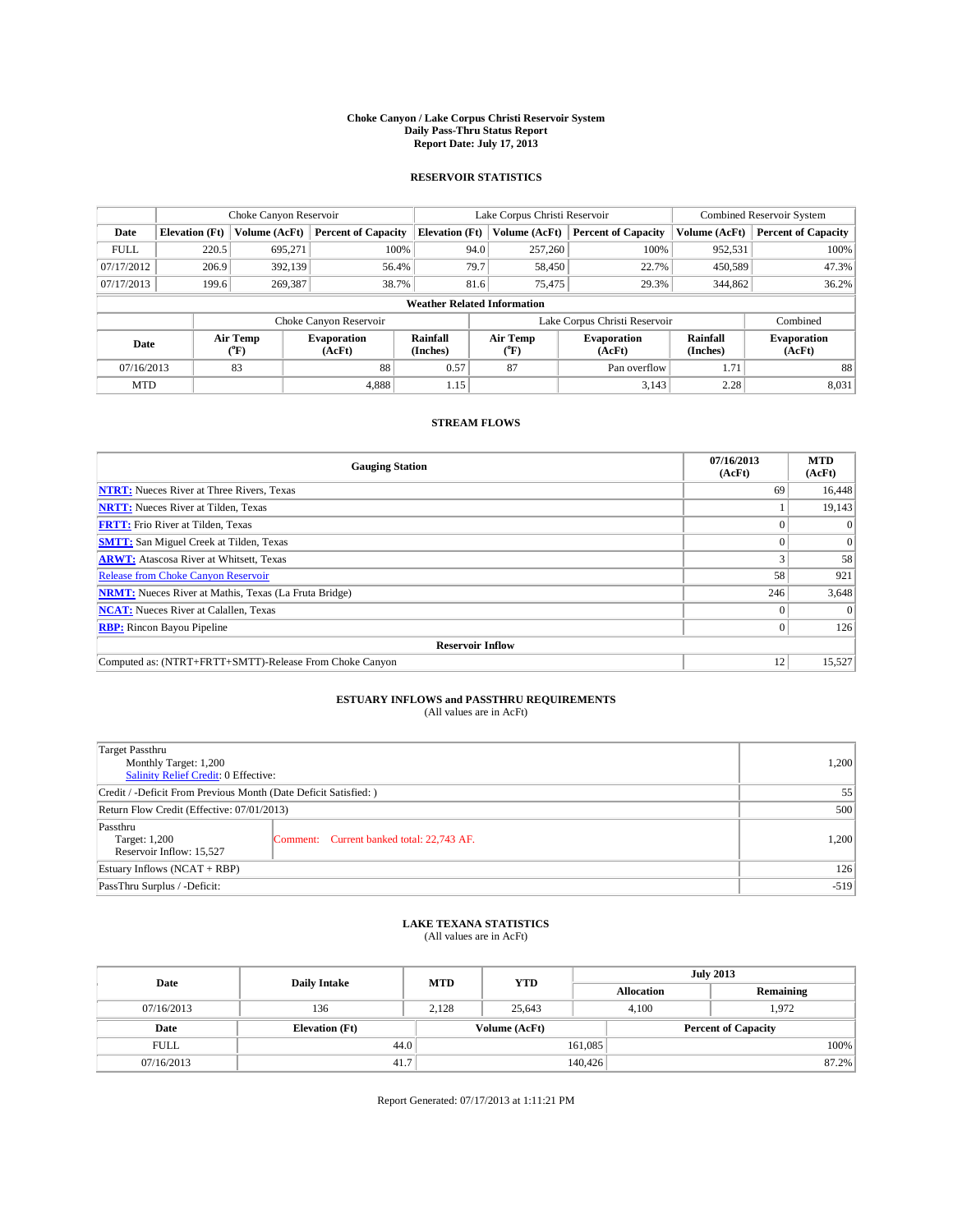#### **Choke Canyon / Lake Corpus Christi Reservoir System Daily Pass-Thru Status Report Report Date: July 18, 2013**

### **RESERVOIR STATISTICS**

|             |                                    | Choke Canyon Reservoir |                            |                       | Lake Corpus Christi Reservoir | <b>Combined Reservoir System</b> |                      |                              |  |  |
|-------------|------------------------------------|------------------------|----------------------------|-----------------------|-------------------------------|----------------------------------|----------------------|------------------------------|--|--|
| Date        | <b>Elevation</b> (Ft)              | Volume (AcFt)          | <b>Percent of Capacity</b> | <b>Elevation (Ft)</b> | Volume (AcFt)                 | <b>Percent of Capacity</b>       | Volume (AcFt)        | Percent of Capacity          |  |  |
| <b>FULL</b> | 220.5                              | 695,271                | 100%                       | 94.0                  | 257,260                       | 100%                             | 952,531              | 100%                         |  |  |
| 07/18/2012  | 206.8                              | 391,582                | 56.3%                      |                       | 79.6<br>58,291                | 22.7%                            | 449,873              | 47.2%                        |  |  |
| 07/18/2013  | 199.6                              | 269,991                | 38.8%                      | 81.6                  | 75,767                        | 29.5%                            | 345,758              | $36.3\%$                     |  |  |
|             | <b>Weather Related Information</b> |                        |                            |                       |                               |                                  |                      |                              |  |  |
|             |                                    |                        | Choke Canyon Reservoir     |                       |                               | Lake Corpus Christi Reservoir    |                      | Combined                     |  |  |
| Date        |                                    | Air Temp<br>(°F)       | Evaporation<br>(AcFt)      | Rainfall<br>(Inches)  | Air Temp<br>("F)              | <b>Evaporation</b><br>(AcFt)     | Rainfall<br>(Inches) | <b>Evaporation</b><br>(AcFt) |  |  |
| 07/17/2013  |                                    | 83                     | 132                        | 0.09                  | 76                            | 45                               | 0.20                 | 1771                         |  |  |
| <b>MTD</b>  |                                    |                        | 5,020                      | 1.24                  |                               | 3,188                            | 2.48                 | 8,208                        |  |  |

## **STREAM FLOWS**

| <b>Gauging Station</b>                                       | 07/17/2013<br>(AcFt) | <b>MTD</b><br>(AcFt) |  |  |  |
|--------------------------------------------------------------|----------------------|----------------------|--|--|--|
| <b>NTRT:</b> Nueces River at Three Rivers, Texas             | 87                   | 16,535               |  |  |  |
| <b>NRTT:</b> Nueces River at Tilden, Texas                   |                      | 19,144               |  |  |  |
| <b>FRTT:</b> Frio River at Tilden, Texas                     |                      | $\Omega$             |  |  |  |
| <b>SMTT:</b> San Miguel Creek at Tilden, Texas               | 13                   | 13                   |  |  |  |
| <b>ARWT:</b> Atascosa River at Whitsett, Texas               |                      | 67                   |  |  |  |
| <b>Release from Choke Canyon Reservoir</b>                   | 58                   | 979                  |  |  |  |
| <b>NRMT:</b> Nueces River at Mathis, Texas (La Fruta Bridge) | 197                  | 3,845                |  |  |  |
| <b>NCAT:</b> Nueces River at Calallen, Texas                 |                      |                      |  |  |  |
| <b>RBP:</b> Rincon Bayou Pipeline                            | 90                   | 216                  |  |  |  |
| <b>Reservoir Inflow</b>                                      |                      |                      |  |  |  |
| Computed as: (NTRT+FRTT+SMTT)-Release From Choke Canyon      | 43                   | 15,569               |  |  |  |

# **ESTUARY INFLOWS and PASSTHRU REQUIREMENTS**<br>(All values are in AcFt)

| Target Passthru<br>Monthly Target: 1,200<br>Salinity Relief Credit: 0 Effective: |                                           |       |  |  |
|----------------------------------------------------------------------------------|-------------------------------------------|-------|--|--|
| Credit / -Deficit From Previous Month (Date Deficit Satisfied: )                 |                                           |       |  |  |
| Return Flow Credit (Effective: 07/01/2013)                                       |                                           |       |  |  |
| Passthru<br>Target: 1,200<br>Reservoir Inflow: 15,569                            | Comment: Current banked total: 22,743 AF. | 1,200 |  |  |
| Estuary Inflows (NCAT + RBP)                                                     | 218                                       |       |  |  |
| PassThru Surplus / -Deficit:                                                     | $-427$                                    |       |  |  |

## **LAKE TEXANA STATISTICS** (All values are in AcFt)

| Date        | <b>Daily Intake</b>   | <b>MTD</b> | <b>YTD</b>    | <b>July 2013</b>  |                            |           |  |
|-------------|-----------------------|------------|---------------|-------------------|----------------------------|-----------|--|
|             |                       |            |               | <b>Allocation</b> |                            | Remaining |  |
| 07/17/2013  | 136                   | 2.264      | 25,779        |                   | 1,836<br>4.100             |           |  |
| Date        | <b>Elevation</b> (Ft) |            | Volume (AcFt) |                   | <b>Percent of Capacity</b> |           |  |
| <b>FULL</b> | 44.0                  |            |               | 161,085           |                            | 100%      |  |
| 07/17/2013  | 41.6                  |            |               | 139,562           |                            | 86.6%     |  |

Report Generated: 07/18/2013 at 8:50:10 AM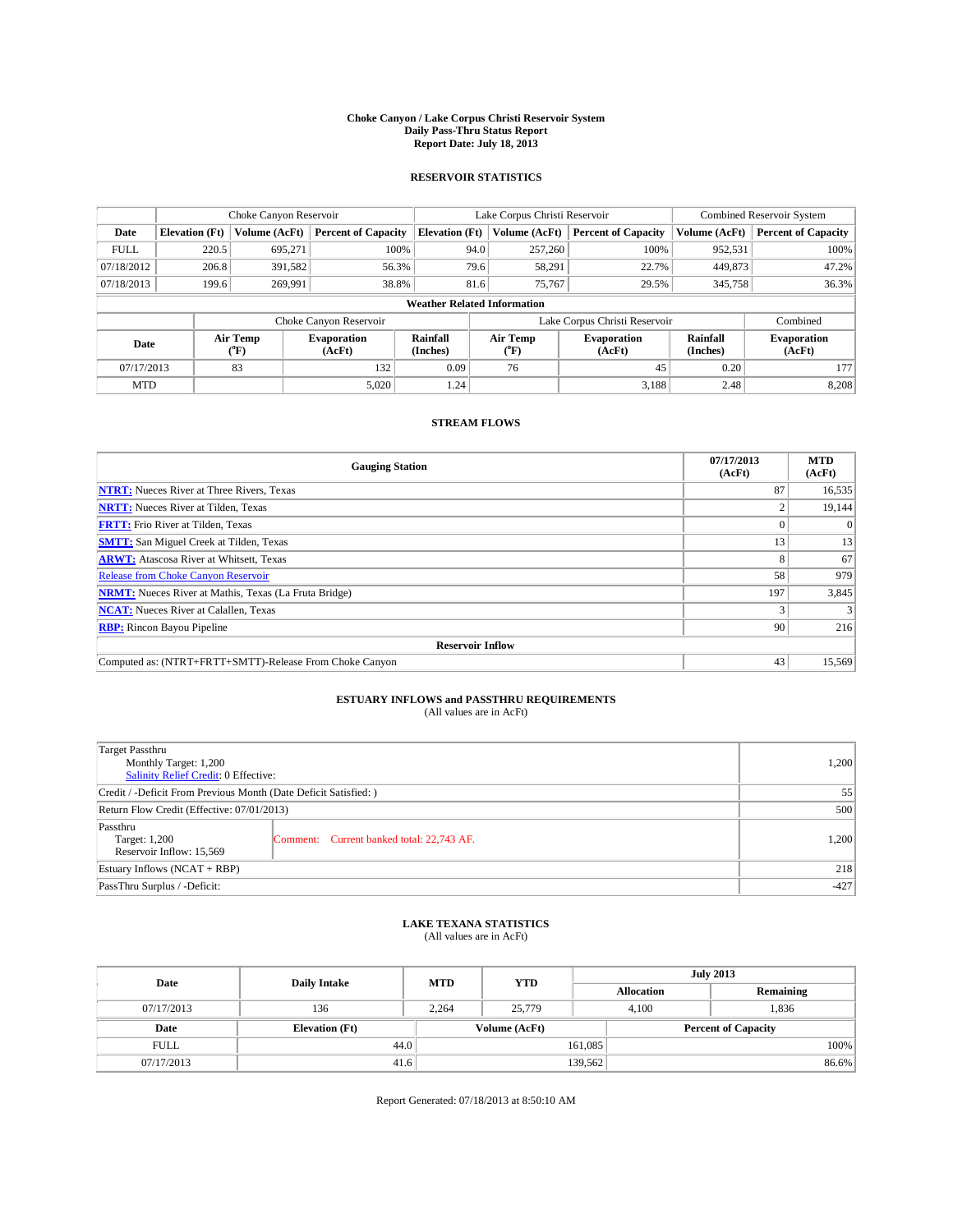#### **Choke Canyon / Lake Corpus Christi Reservoir System Daily Pass-Thru Status Report Report Date: July 19, 2013**

### **RESERVOIR STATISTICS**

|             | Choke Canyon Reservoir |                  |                              |                                    | Lake Corpus Christi Reservoir | <b>Combined Reservoir System</b> |                      |                              |
|-------------|------------------------|------------------|------------------------------|------------------------------------|-------------------------------|----------------------------------|----------------------|------------------------------|
| Date        | <b>Elevation</b> (Ft)  | Volume (AcFt)    | <b>Percent of Capacity</b>   | <b>Elevation (Ft)</b>              | Volume (AcFt)                 | <b>Percent of Capacity</b>       | Volume (AcFt)        | <b>Percent of Capacity</b>   |
| <b>FULL</b> | 220.5                  | 695,271          | 100%                         | 94.0                               | 257,260                       | 100%                             | 952,531              | 100%                         |
| 07/19/2012  | 206.8                  | 391,024          | 56.2%                        | 79.6                               | 58,211                        | 22.6%                            | 449,235              | 47.2%                        |
| 07/19/2013  | 199.6                  | 269,991          | 38.8%                        | 81.6                               | 75,475                        | 29.3%                            | 345,466              | 36.3%                        |
|             |                        |                  |                              | <b>Weather Related Information</b> |                               |                                  |                      |                              |
|             |                        |                  | Choke Canyon Reservoir       |                                    |                               | Lake Corpus Christi Reservoir    |                      | Combined                     |
| Date        |                        | Air Temp<br>(°F) | <b>Evaporation</b><br>(AcFt) | Rainfall<br>(Inches)               | Air Temp<br>(°F)              | <b>Evaporation</b><br>(AcFt)     | Rainfall<br>(Inches) | <b>Evaporation</b><br>(AcFt) |
| 07/18/2013  |                        | 89               | 132                          | 0.00                               | 87                            | 107                              | 0.00                 | 239                          |
| <b>MTD</b>  |                        |                  | 5,152                        | 1.24                               |                               | 3,295                            | 2.48                 | 8,447                        |

## **STREAM FLOWS**

| <b>Gauging Station</b>                                       | 07/18/2013<br>(AcFt) | <b>MTD</b><br>(AcFt) |  |  |  |
|--------------------------------------------------------------|----------------------|----------------------|--|--|--|
| <b>NTRT:</b> Nueces River at Three Rivers, Texas             | 107                  | 16,642               |  |  |  |
| <b>NRTT:</b> Nueces River at Tilden, Texas                   | 228                  | 19,373               |  |  |  |
| <b>FRTT:</b> Frio River at Tilden, Texas                     | 69                   | 70                   |  |  |  |
| <b>SMTT:</b> San Miguel Creek at Tilden, Texas               |                      | 17                   |  |  |  |
| <b>ARWT:</b> Atascosa River at Whitsett, Texas               |                      | 72                   |  |  |  |
| <b>Release from Choke Canyon Reservoir</b>                   | 58                   | 1,036                |  |  |  |
| <b>NRMT:</b> Nueces River at Mathis, Texas (La Fruta Bridge) | 246                  | 4,091                |  |  |  |
| <b>NCAT:</b> Nueces River at Calallen, Texas                 |                      |                      |  |  |  |
| <b>RBP:</b> Rincon Bayou Pipeline                            | 127                  | 343                  |  |  |  |
| <b>Reservoir Inflow</b>                                      |                      |                      |  |  |  |
| Computed as: (NTRT+FRTT+SMTT)-Release From Choke Canyon      | 123                  | 15,693               |  |  |  |

# **ESTUARY INFLOWS and PASSTHRU REQUIREMENTS**<br>(All values are in AcFt)

| Target Passthru<br>Monthly Target: 1,200<br>Salinity Relief Credit: 0 Effective: | 1,200                                     |       |  |  |
|----------------------------------------------------------------------------------|-------------------------------------------|-------|--|--|
| Credit / -Deficit From Previous Month (Date Deficit Satisfied: )                 | 55                                        |       |  |  |
| Return Flow Credit (Effective: 07/01/2013)                                       |                                           |       |  |  |
| Passthru<br>Target: 1,200<br>Reservoir Inflow: 15,693                            | Comment: Current banked total: 22,743 AF. | 1,200 |  |  |
| Estuary Inflows (NCAT + RBP)                                                     | 346                                       |       |  |  |
| PassThru Surplus / -Deficit:                                                     | $-299$                                    |       |  |  |

## **LAKE TEXANA STATISTICS** (All values are in AcFt)

| Date        | <b>Daily Intake</b>   | <b>MTD</b> | <b>YTD</b>    | <b>July 2013</b>  |                            |           |  |
|-------------|-----------------------|------------|---------------|-------------------|----------------------------|-----------|--|
|             |                       |            |               | <b>Allocation</b> |                            | Remaining |  |
| 07/18/2013  | 136                   | 2,399      | 25.915        |                   | 1,701<br>4.100             |           |  |
| Date        | <b>Elevation</b> (Ft) |            | Volume (AcFt) |                   | <b>Percent of Capacity</b> |           |  |
| <b>FULL</b> | 44.0                  |            |               | 161,085           |                            | 100%      |  |
| 07/18/2013  | 41.7                  |            |               | 140,426           |                            | 87.2%     |  |

Report Generated: 07/19/2013 at 8:53:11 AM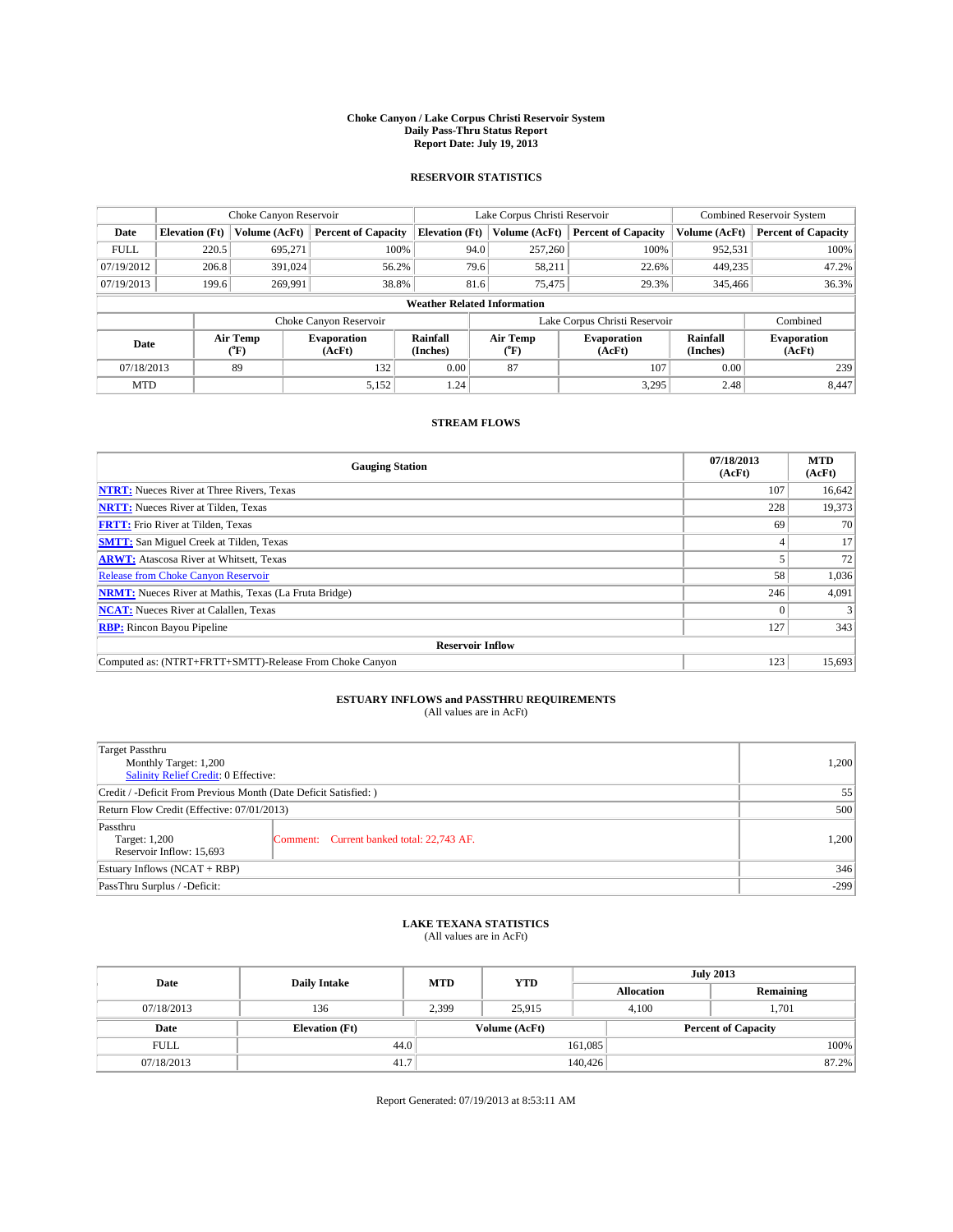#### **Choke Canyon / Lake Corpus Christi Reservoir System Daily Pass-Thru Status Report Report Date: July 20, 2013**

### **RESERVOIR STATISTICS**

|             | Choke Canyon Reservoir |                  |                            |                       | Lake Corpus Christi Reservoir      |                              |                               |                      | <b>Combined Reservoir System</b> |  |  |
|-------------|------------------------|------------------|----------------------------|-----------------------|------------------------------------|------------------------------|-------------------------------|----------------------|----------------------------------|--|--|
| Date        | <b>Elevation</b> (Ft)  | Volume (AcFt)    | <b>Percent of Capacity</b> | <b>Elevation (Ft)</b> | Volume (AcFt)                      |                              | <b>Percent of Capacity</b>    | Volume (AcFt)        | Percent of Capacity              |  |  |
| <b>FULL</b> | 220.5                  | 695,271          | 100%                       |                       | 94.0<br>257,260                    |                              | 100%                          | 952,531              | 100%                             |  |  |
| 07/20/2012  | 206.8                  | 390,094          | 56.1%                      |                       | 79.6                               | 58,052                       | 22.6%                         | 448,146              | 47.0%                            |  |  |
| 07/20/2013  | 199.6                  | 269,688          | 38.8%                      |                       | 81.6                               | 75,088                       | 29.2%                         | 344,776              | $36.2\%$                         |  |  |
|             |                        |                  |                            |                       | <b>Weather Related Information</b> |                              |                               |                      |                                  |  |  |
|             |                        |                  | Choke Canyon Reservoir     |                       |                                    |                              | Lake Corpus Christi Reservoir |                      | Combined                         |  |  |
| Date        |                        | Air Temp<br>(°F) | Evaporation<br>(AcFt)      | Rainfall<br>(Inches)  | Air Temp<br>("F)                   | <b>Evaporation</b><br>(AcFt) |                               | Rainfall<br>(Inches) | <b>Evaporation</b><br>(AcFt)     |  |  |
| 07/19/2013  |                        | 94               | 299                        | 0.00                  | 91                                 |                              | 152                           | 0.00                 | 451                              |  |  |
| <b>MTD</b>  |                        |                  | 5,451                      | 1.24                  |                                    |                              | 3.447                         | 2.48                 | 8.898                            |  |  |

## **STREAM FLOWS**

| <b>Gauging Station</b>                                       | 07/19/2013<br>(AcFt) | <b>MTD</b><br>(AcFt) |  |  |  |
|--------------------------------------------------------------|----------------------|----------------------|--|--|--|
| <b>NTRT:</b> Nueces River at Three Rivers, Texas             | 129                  | 16,771               |  |  |  |
| <b>NRTT:</b> Nueces River at Tilden, Texas                   | 246                  | 19,619               |  |  |  |
| <b>FRTT:</b> Frio River at Tilden, Texas                     | 32                   | 101                  |  |  |  |
| <b>SMTT:</b> San Miguel Creek at Tilden, Texas               |                      | 18                   |  |  |  |
| <b>ARWT:</b> Atascosa River at Whitsett, Texas               |                      | 77                   |  |  |  |
| <b>Release from Choke Canyon Reservoir</b>                   | 58                   | 1,094                |  |  |  |
| <b>NRMT:</b> Nueces River at Mathis, Texas (La Fruta Bridge) | 292                  | 4,383                |  |  |  |
| <b>NCAT:</b> Nueces River at Calallen, Texas                 |                      |                      |  |  |  |
| <b>RBP:</b> Rincon Bayou Pipeline                            | 127                  | 470                  |  |  |  |
| <b>Reservoir Inflow</b>                                      |                      |                      |  |  |  |
| Computed as: (NTRT+FRTT+SMTT)-Release From Choke Canyon      | 104                  | 15,797               |  |  |  |

# **ESTUARY INFLOWS and PASSTHRU REQUIREMENTS**<br>(All values are in AcFt)

| Target Passthru<br>Monthly Target: 1,200<br>Salinity Relief Credit: 0 Effective: |                                           |       |  |  |  |
|----------------------------------------------------------------------------------|-------------------------------------------|-------|--|--|--|
| Credit / -Deficit From Previous Month (Date Deficit Satisfied: )                 |                                           |       |  |  |  |
| Return Flow Credit (Effective: 07/01/2013)                                       |                                           |       |  |  |  |
| Passthru<br>Target: 1,200<br>Reservoir Inflow: 15,797                            | Comment: Current banked total: 22,743 AF. | 1,200 |  |  |  |
| Estuary Inflows (NCAT + RBP)                                                     | 472                                       |       |  |  |  |
| PassThru Surplus / -Deficit:                                                     | $-173$                                    |       |  |  |  |

## **LAKE TEXANA STATISTICS** (All values are in AcFt)

| Date        | <b>Daily Intake</b>   | <b>MTD</b> | <b>YTD</b> | <b>July 2013</b>  |                |                            |  |
|-------------|-----------------------|------------|------------|-------------------|----------------|----------------------------|--|
|             |                       |            |            | <b>Allocation</b> |                | Remaining                  |  |
| 07/19/2013  | 135                   | 2.534      | 26,050     |                   | 4.100<br>1,566 |                            |  |
| Date        | <b>Elevation</b> (Ft) |            |            | Volume (AcFt)     |                | <b>Percent of Capacity</b> |  |
| <b>FULL</b> | 44.0                  |            |            | 161,085           |                | 100%                       |  |
| 07/19/2013  | 41.8                  |            |            | 141,239           |                | 87.7%                      |  |

Report Generated: 07/20/2013 at 8:56:37 AM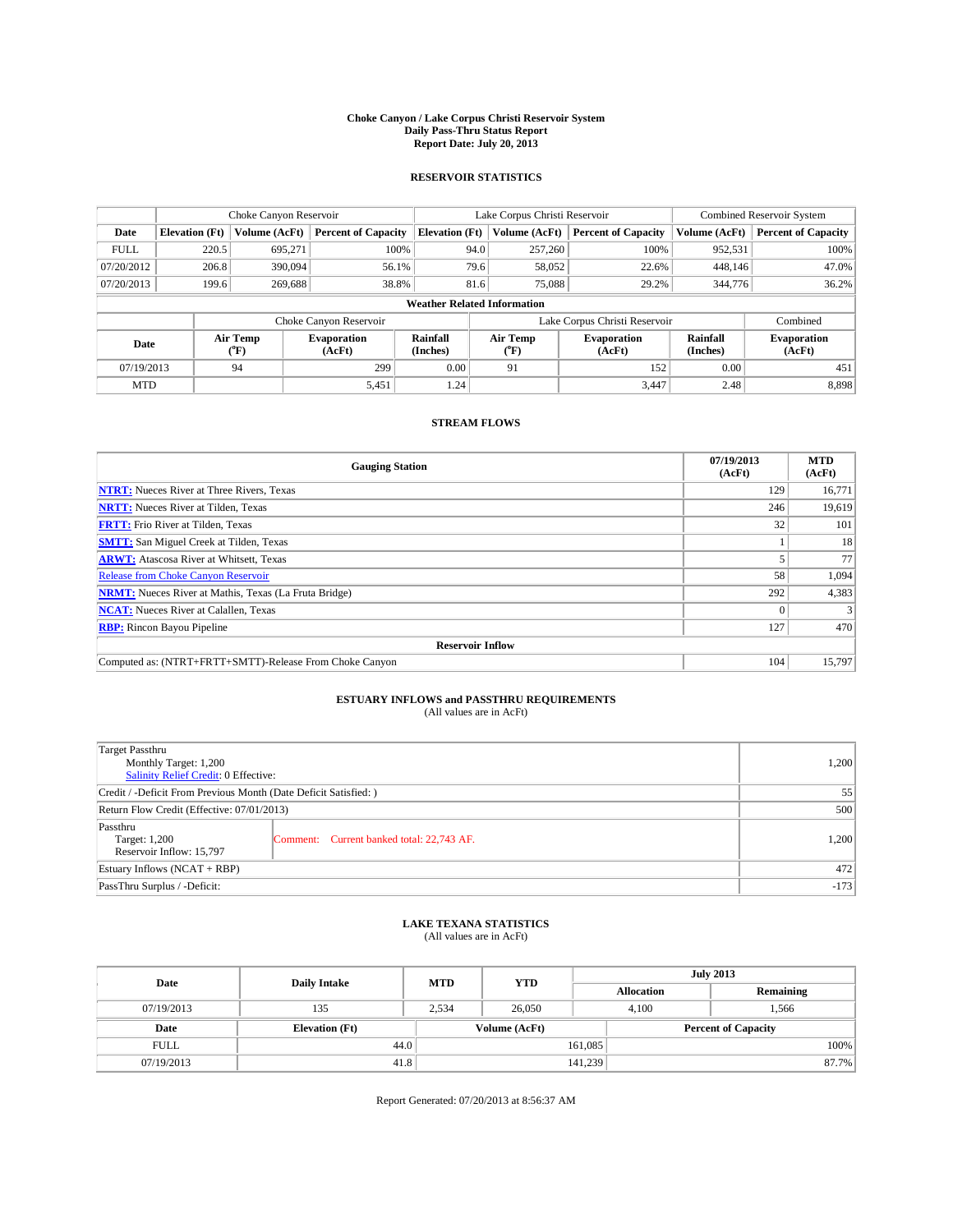#### **Choke Canyon / Lake Corpus Christi Reservoir System Daily Pass-Thru Status Report Report Date: July 21, 2013**

### **RESERVOIR STATISTICS**

|             | Choke Canyon Reservoir |                  |                              |                                    | Lake Corpus Christi Reservoir                    | <b>Combined Reservoir System</b> |                      |                              |
|-------------|------------------------|------------------|------------------------------|------------------------------------|--------------------------------------------------|----------------------------------|----------------------|------------------------------|
| Date        | <b>Elevation</b> (Ft)  | Volume (AcFt)    | <b>Percent of Capacity</b>   | <b>Elevation (Ft)</b>              | Volume (AcFt)                                    | <b>Percent of Capacity</b>       | Volume (AcFt)        | <b>Percent of Capacity</b>   |
| <b>FULL</b> | 220.5                  | 695,271          | 100%                         | 94.0                               | 257,260                                          | 100%                             | 952,531              | 100%                         |
| 07/21/2012  | 206.7                  | 389,908          | 56.1%                        | 79.6                               | 57,656                                           | 22.4%                            | 447,564              | 47.0%                        |
| 07/21/2013  | 199.5                  | 268,342          | 38.6%                        | 81.5                               | 74.799                                           | 29.1%                            | 343,141              | 36.0%                        |
|             |                        |                  |                              | <b>Weather Related Information</b> |                                                  |                                  |                      |                              |
|             |                        |                  | Choke Canyon Reservoir       |                                    |                                                  | Lake Corpus Christi Reservoir    |                      | Combined                     |
| Date        |                        | Air Temp<br>(°F) | <b>Evaporation</b><br>(AcFt) | Rainfall<br>(Inches)               | Air Temp<br><b>Evaporation</b><br>(AcFt)<br>("F) |                                  | Rainfall<br>(Inches) | <b>Evaporation</b><br>(AcFt) |
| 07/20/2013  |                        | 93               | 307                          | 0.00                               | 90                                               | 185                              | 0.00                 | 492                          |
| <b>MTD</b>  |                        |                  | 5,758                        | 1.24                               |                                                  | 3,632                            | 2.48                 | 9,390                        |

## **STREAM FLOWS**

| <b>Gauging Station</b>                                       | 07/20/2013<br>(AcFt) | <b>MTD</b><br>(AcFt) |  |  |  |  |
|--------------------------------------------------------------|----------------------|----------------------|--|--|--|--|
| <b>NTRT:</b> Nueces River at Three Rivers, Texas             | 286                  | 17,057               |  |  |  |  |
| <b>NRTT:</b> Nueces River at Tilden, Texas                   | 143                  | 19,762               |  |  |  |  |
| <b>FRTT:</b> Frio River at Tilden, Texas                     | 16                   | 118                  |  |  |  |  |
| <b>SMTT:</b> San Miguel Creek at Tilden, Texas               |                      | 19                   |  |  |  |  |
| <b>ARWT:</b> Atascosa River at Whitsett, Texas               |                      | 81                   |  |  |  |  |
| Release from Choke Canyon Reservoir                          | 58                   | 1,151                |  |  |  |  |
| <b>NRMT:</b> Nueces River at Mathis, Texas (La Fruta Bridge) | 240                  | 4,623                |  |  |  |  |
| <b>NCAT:</b> Nueces River at Calallen, Texas                 |                      |                      |  |  |  |  |
| <b>RBP:</b> Rincon Bayou Pipeline                            | 126                  | 596                  |  |  |  |  |
| <b>Reservoir Inflow</b>                                      |                      |                      |  |  |  |  |
| Computed as: (NTRT+FRTT+SMTT)-Release From Choke Canyon      | 245                  | 16,042               |  |  |  |  |

# **ESTUARY INFLOWS and PASSTHRU REQUIREMENTS**<br>(All values are in AcFt)

| Target Passthru<br>Monthly Target: 1,200<br>Salinity Relief Credit: 0 Effective: | 1,200                                     |       |  |  |
|----------------------------------------------------------------------------------|-------------------------------------------|-------|--|--|
| Credit / -Deficit From Previous Month (Date Deficit Satisfied: )                 |                                           |       |  |  |
| Return Flow Credit (Effective: 07/01/2013)                                       |                                           |       |  |  |
| Passthru<br>Target: 1,200<br>Reservoir Inflow: 16,042                            | Comment: Current banked total: 22,743 AF. | 1,200 |  |  |
| Estuary Inflows (NCAT + RBP)                                                     | 598                                       |       |  |  |
| PassThru Surplus / -Deficit:                                                     | $-47$                                     |       |  |  |

## **LAKE TEXANA STATISTICS** (All values are in AcFt)

| Date        | <b>Daily Intake</b>   | <b>MTD</b> | <b>YTD</b>    | <b>July 2013</b>  |                            |           |  |
|-------------|-----------------------|------------|---------------|-------------------|----------------------------|-----------|--|
|             |                       |            |               | <b>Allocation</b> |                            | Remaining |  |
| 07/20/2013  | 135                   | 2.669      | 26.185        |                   | 1,431<br>4.100             |           |  |
| Date        | <b>Elevation</b> (Ft) |            | Volume (AcFt) |                   | <b>Percent of Capacity</b> |           |  |
| <b>FULL</b> |                       | 44.0       |               | 161,085           |                            | 100%      |  |
| 07/20/2013  | 41.8                  |            |               | 141,239           |                            | 87.7%     |  |

Report Generated: 07/21/2013 at 8:37:29 AM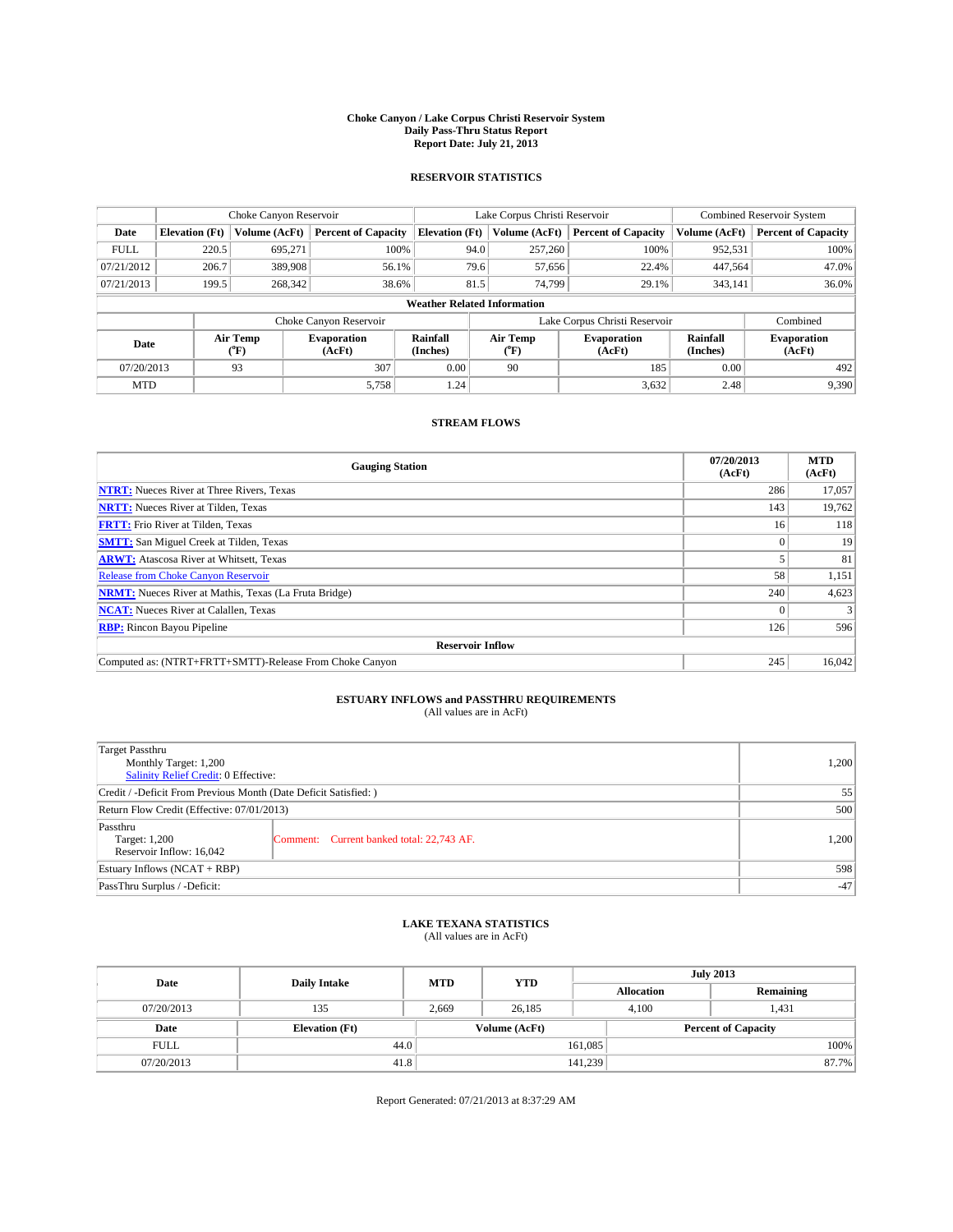#### **Choke Canyon / Lake Corpus Christi Reservoir System Daily Pass-Thru Status Report Report Date: July 22, 2013**

### **RESERVOIR STATISTICS**

|             | Choke Canyon Reservoir                                                                                    |               |                              |                                    | Lake Corpus Christi Reservoir | <b>Combined Reservoir System</b> |               |                            |
|-------------|-----------------------------------------------------------------------------------------------------------|---------------|------------------------------|------------------------------------|-------------------------------|----------------------------------|---------------|----------------------------|
| Date        | <b>Elevation</b> (Ft)                                                                                     | Volume (AcFt) | <b>Percent of Capacity</b>   | <b>Elevation (Ft)</b>              | Volume (AcFt)                 | <b>Percent of Capacity</b>       | Volume (AcFt) | <b>Percent of Capacity</b> |
| <b>FULL</b> | 220.5                                                                                                     | 695.271       | 100%                         | 94.0                               | 257,260                       | 100%                             | 952,531       | 100%                       |
| 07/22/2012  | 206.8                                                                                                     | 390,094       | 56.1%                        | 79.5                               | 57,182                        | 22.2%                            | 447,276       | 47.0%                      |
| 07/22/2013  | 199.5                                                                                                     | 268,044       | 38.6%                        | 81.5                               | 74.510                        | 29.0%                            | 342,554       | 36.0%                      |
|             |                                                                                                           |               |                              | <b>Weather Related Information</b> |                               |                                  |               |                            |
|             |                                                                                                           |               | Choke Canyon Reservoir       |                                    |                               | Lake Corpus Christi Reservoir    |               | Combined                   |
|             | Rainfall<br>Air Temp<br>Air Temp<br><b>Evaporation</b><br>Date<br>(Inches)<br>(°F)<br>(AcFt)<br>$(^{0}F)$ |               | <b>Evaporation</b><br>(AcFt) | Rainfall<br>(Inches)               | <b>Evaporation</b><br>(AcFt)  |                                  |               |                            |
| 07/21/2013  |                                                                                                           | 94            | 254                          | 0.00                               | 92                            | 190                              | 0.00          | 444                        |
| <b>MTD</b>  |                                                                                                           |               | 6.012                        | 1.24                               |                               | 3,822                            | 2.48          | 9,834                      |

## **STREAM FLOWS**

| <b>Gauging Station</b>                                       | 07/21/2013<br>(AcFt) | <b>MTD</b><br>(AcFt) |  |  |  |
|--------------------------------------------------------------|----------------------|----------------------|--|--|--|
| <b>NTRT:</b> Nueces River at Three Rivers, Texas             | 208                  | 17,266               |  |  |  |
| <b>NRTT:</b> Nueces River at Tilden, Texas                   | 97                   | 19,859               |  |  |  |
| <b>FRTT:</b> Frio River at Tilden, Texas                     | 8                    | 125                  |  |  |  |
| <b>SMTT:</b> San Miguel Creek at Tilden, Texas               |                      | 19                   |  |  |  |
| <b>ARWT:</b> Atascosa River at Whitsett, Texas               |                      | 85                   |  |  |  |
| Release from Choke Canyon Reservoir                          | 58                   | 1,209                |  |  |  |
| <b>NRMT:</b> Nueces River at Mathis, Texas (La Fruta Bridge) | 189                  | 4,812                |  |  |  |
| <b>NCAT:</b> Nueces River at Calallen, Texas                 |                      |                      |  |  |  |
| <b>RBP:</b> Rincon Bayou Pipeline                            | 56                   | 652                  |  |  |  |
| <b>Reservoir Inflow</b>                                      |                      |                      |  |  |  |
| Computed as: (NTRT+FRTT+SMTT)-Release From Choke Canyon      | 159                  | 16,201               |  |  |  |

# **ESTUARY INFLOWS and PASSTHRU REQUIREMENTS**<br>(All values are in AcFt)

| Target Passthru<br>Monthly Target: 1,200<br>Salinity Relief Credit: 0 Effective: |                                           |       |  |  |
|----------------------------------------------------------------------------------|-------------------------------------------|-------|--|--|
| Credit / -Deficit From Previous Month (Date Deficit Satisfied: )                 |                                           |       |  |  |
| Return Flow Credit (Effective: 07/01/2013)                                       |                                           |       |  |  |
| Passthru<br>Target: 1,200<br>Reservoir Inflow: 16,201                            | Comment: Current banked total: 22,743 AF. | 1,200 |  |  |
| Estuary Inflows (NCAT + RBP)                                                     |                                           |       |  |  |
| PassThru Surplus / -Deficit:                                                     | 10 <sup>1</sup>                           |       |  |  |

## **LAKE TEXANA STATISTICS** (All values are in AcFt)

| Date        | <b>Daily Intake</b>   | <b>MTD</b> | <b>YTD</b>    | <b>July 2013</b>           |                |           |       |
|-------------|-----------------------|------------|---------------|----------------------------|----------------|-----------|-------|
|             |                       |            |               | <b>Allocation</b>          |                | Remaining |       |
| 07/21/2013  | 135                   | 2.804      | 26,320        |                            | 1,296<br>4.100 |           |       |
| Date        | <b>Elevation</b> (Ft) |            | Volume (AcFt) | <b>Percent of Capacity</b> |                |           |       |
| <b>FULL</b> | 44.0                  |            |               | 161,085                    |                |           | 100%  |
| 07/21/2013  | 41.8                  |            |               | 141,239                    |                |           | 87.7% |

Report Generated: 07/22/2013 at 8:16:23 AM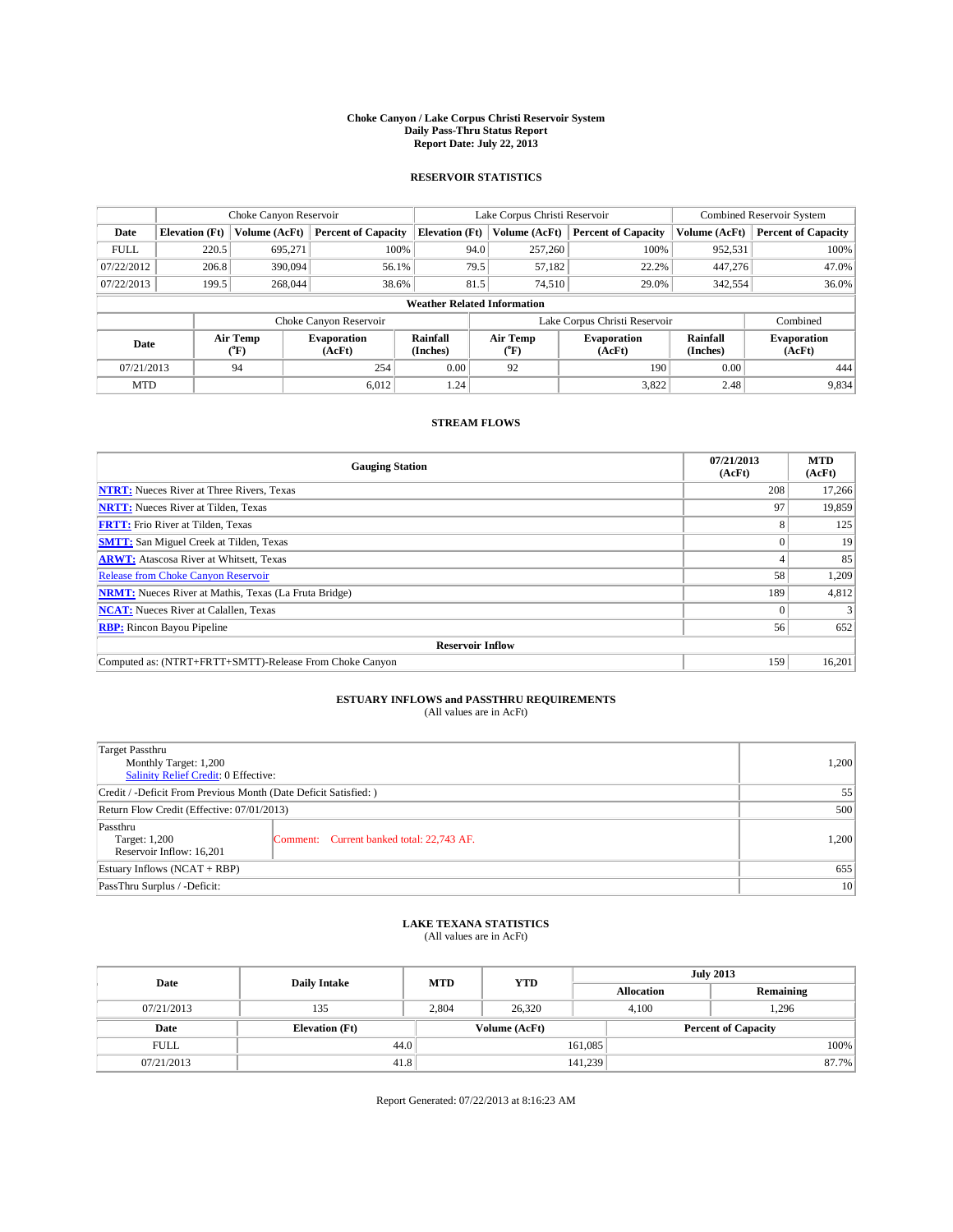#### **Choke Canyon / Lake Corpus Christi Reservoir System Daily Pass-Thru Status Report Report Date: July 23, 2013**

### **RESERVOIR STATISTICS**

|             | Choke Canyon Reservoir |                  |                              |                                    | Lake Corpus Christi Reservoir | <b>Combined Reservoir System</b> |                      |                              |
|-------------|------------------------|------------------|------------------------------|------------------------------------|-------------------------------|----------------------------------|----------------------|------------------------------|
| Date        | <b>Elevation</b> (Ft)  | Volume (AcFt)    | <b>Percent of Capacity</b>   | <b>Elevation (Ft)</b>              | Volume (AcFt)                 | <b>Percent of Capacity</b>       | Volume (AcFt)        | <b>Percent of Capacity</b>   |
| <b>FULL</b> | 220.5                  | 695,271          | 100%                         | 94.0                               | 257,260                       | 100%                             | 952,531              | 100%                         |
| 07/23/2012  | 206.8                  | 390,094          | 56.1%                        | 79.5                               | 56,946                        | 22.1%                            | 447,040              | 46.9%                        |
| 07/23/2013  | 199.5                  | 267,438          | 38.5%                        | 81.5                               | 74.127                        | 28.8%                            | 341,565              | 35.9%                        |
|             |                        |                  |                              | <b>Weather Related Information</b> |                               |                                  |                      |                              |
|             |                        |                  | Choke Canyon Reservoir       |                                    |                               | Lake Corpus Christi Reservoir    |                      | Combined                     |
| Date        |                        | Air Temp<br>(°F) | <b>Evaporation</b><br>(AcFt) | Rainfall<br>(Inches)               | Air Temp<br>("F)              | <b>Evaporation</b><br>(AcFt)     | Rainfall<br>(Inches) | <b>Evaporation</b><br>(AcFt) |
| 07/22/2013  |                        | 96               | 385                          | 0.00                               | 92                            | 217                              | 0.00                 | 602                          |
| <b>MTD</b>  |                        |                  | 6,397                        | 1.24                               |                               | 4.039                            | 2.48                 | 10.436                       |

## **STREAM FLOWS**

| <b>Gauging Station</b>                                       | 07/22/2013<br>(AcFt) | <b>MTD</b><br>(AcFt) |  |  |  |  |
|--------------------------------------------------------------|----------------------|----------------------|--|--|--|--|
| <b>NTRT:</b> Nueces River at Three Rivers, Texas             | 159                  | 17,424               |  |  |  |  |
| <b>NRTT:</b> Nueces River at Tilden, Texas                   | 234                  | 20,093               |  |  |  |  |
| <b>FRTT:</b> Frio River at Tilden, Texas                     |                      | 129                  |  |  |  |  |
| <b>SMTT:</b> San Miguel Creek at Tilden, Texas               |                      | 19                   |  |  |  |  |
| <b>ARWT:</b> Atascosa River at Whitsett, Texas               |                      | 89                   |  |  |  |  |
| <b>Release from Choke Canyon Reservoir</b>                   | 58                   | 1,266                |  |  |  |  |
| <b>NRMT:</b> Nueces River at Mathis, Texas (La Fruta Bridge) | 187                  | 4.998                |  |  |  |  |
| <b>NCAT:</b> Nueces River at Calallen, Texas                 |                      | 3                    |  |  |  |  |
| <b>RBP:</b> Rincon Bayou Pipeline                            | C                    | 655                  |  |  |  |  |
| <b>Reservoir Inflow</b>                                      |                      |                      |  |  |  |  |
| Computed as: (NTRT+FRTT+SMTT)-Release From Choke Canyon      | 105                  | 16,306               |  |  |  |  |

# **ESTUARY INFLOWS and PASSTHRU REQUIREMENTS**<br>(All values are in AcFt)

| Target Passthru<br>Monthly Target: 1,200<br>Salinity Relief Credit: 0 Effective: |                                           |       |  |  |
|----------------------------------------------------------------------------------|-------------------------------------------|-------|--|--|
| Credit / -Deficit From Previous Month (Date Deficit Satisfied: )                 |                                           |       |  |  |
| Return Flow Credit (Effective: 07/01/2013)                                       |                                           |       |  |  |
| Passthru<br>Target: 1,200<br>Reservoir Inflow: 16,306                            | Comment: Current banked total: 22,743 AF. | 1,200 |  |  |
| Estuary Inflows (NCAT + RBP)                                                     |                                           |       |  |  |
| PassThru Surplus / -Deficit:                                                     | 12                                        |       |  |  |

## **LAKE TEXANA STATISTICS** (All values are in AcFt)

| Date        | <b>Daily Intake</b>   | <b>MTD</b> | <b>YTD</b>    | <b>July 2013</b>  |                            |           |  |
|-------------|-----------------------|------------|---------------|-------------------|----------------------------|-----------|--|
|             |                       |            |               | <b>Allocation</b> |                            | Remaining |  |
| 07/22/2013  | 135                   | 2.939      | 26,455        |                   | 4.100<br>1,161             |           |  |
| Date        | <b>Elevation</b> (Ft) |            | Volume (AcFt) |                   | <b>Percent of Capacity</b> |           |  |
| <b>FULL</b> |                       | 44.0       |               | 161,085           |                            | 100%      |  |
| 07/22/2013  | 41.8                  |            |               | 141,239           |                            | 87.7%     |  |

Report Generated: 07/23/2013 at 8:32:44 AM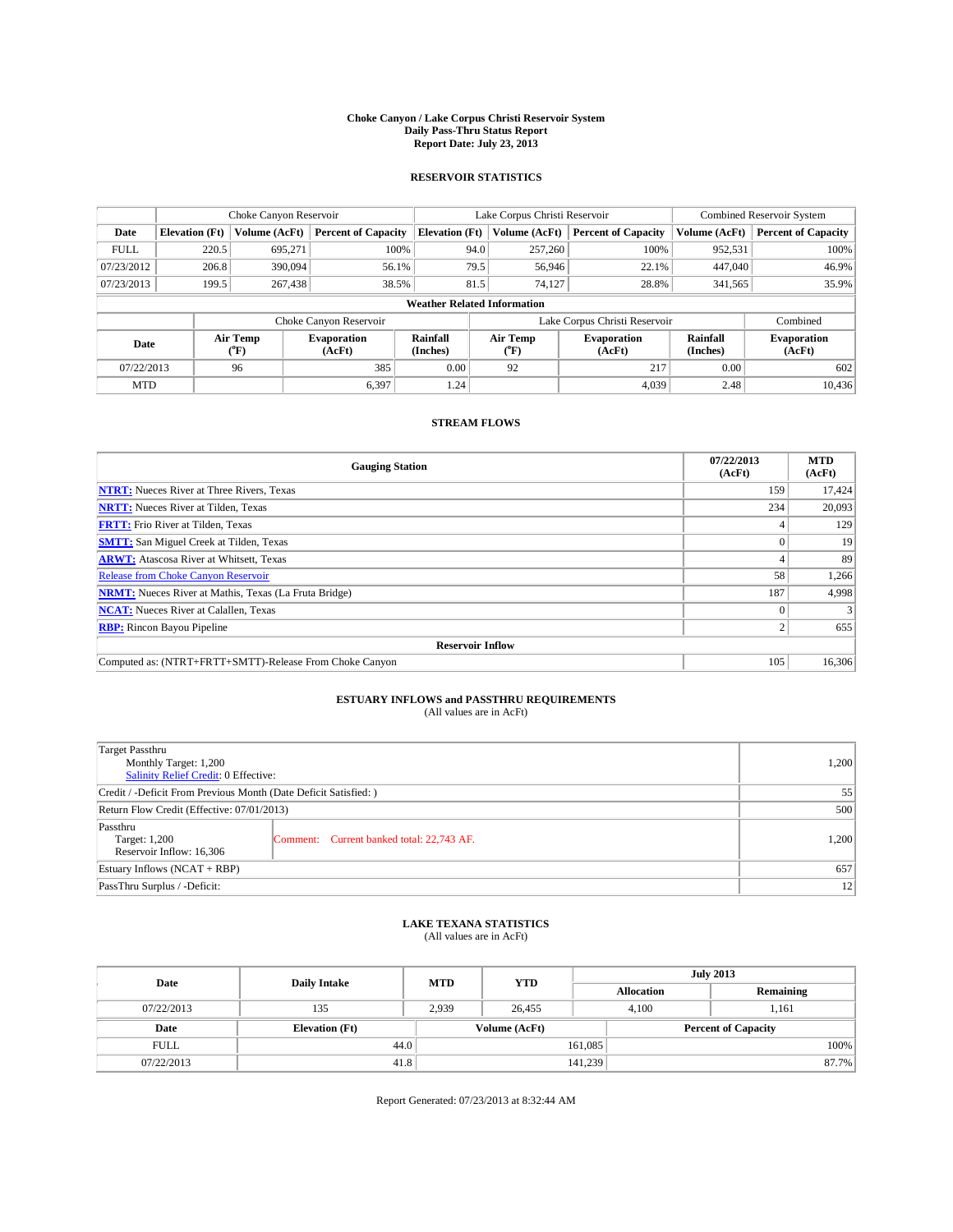#### **Choke Canyon / Lake Corpus Christi Reservoir System Daily Pass-Thru Status Report Report Date: July 24, 2013**

### **RESERVOIR STATISTICS**

|             | Choke Canyon Reservoir |                  |                              |                       | Lake Corpus Christi Reservoir      |  |                                                      |               | <b>Combined Reservoir System</b> |  |  |
|-------------|------------------------|------------------|------------------------------|-----------------------|------------------------------------|--|------------------------------------------------------|---------------|----------------------------------|--|--|
| Date        | <b>Elevation</b> (Ft)  | Volume (AcFt)    | <b>Percent of Capacity</b>   | <b>Elevation (Ft)</b> | Volume (AcFt)                      |  | <b>Percent of Capacity</b>                           | Volume (AcFt) | Percent of Capacity              |  |  |
| <b>FULL</b> | 220.5                  | 695,271          | 100%                         |                       | 94.0<br>257,260                    |  | 100%                                                 | 952,531       | 100%                             |  |  |
| 07/24/2012  | 206.7                  | 388,420          | 55.9%                        |                       | 79.4<br>56,632                     |  | 22.0%                                                | 445,052       | 46.7%                            |  |  |
| 07/24/2013  | 199.5                  | 267,438          | 38.5%                        |                       | 81.4<br>73,936                     |  | 28.7%                                                | 341,374       | 35.8%                            |  |  |
|             |                        |                  |                              |                       | <b>Weather Related Information</b> |  |                                                      |               |                                  |  |  |
|             |                        |                  | Choke Canyon Reservoir       |                       |                                    |  | Lake Corpus Christi Reservoir                        |               | Combined                         |  |  |
| Date        |                        | Air Temp<br>(°F) | <b>Evaporation</b><br>(AcFt) | Rainfall<br>(Inches)  | Air Temp<br>("F)                   |  | Rainfall<br><b>Evaporation</b><br>(Inches)<br>(AcFt) |               | <b>Evaporation</b><br>(AcFt)     |  |  |
| 07/23/2013  |                        | 99               | 394                          | 0.00                  | 96                                 |  | 245                                                  | 0.00          | 639                              |  |  |
| <b>MTD</b>  |                        |                  | 6,791                        | 1.24                  |                                    |  | 4,284                                                | 2.48          | 11,075                           |  |  |

## **STREAM FLOWS**

| <b>Gauging Station</b>                                       | 07/23/2013<br>(AcFt) | <b>MTD</b><br>(AcFt) |  |  |  |  |
|--------------------------------------------------------------|----------------------|----------------------|--|--|--|--|
| <b>NTRT:</b> Nueces River at Three Rivers, Texas             | 179                  | 17,603               |  |  |  |  |
| <b>NRTT:</b> Nueces River at Tilden, Texas                   | 597                  | 20,691               |  |  |  |  |
| <b>FRTT:</b> Frio River at Tilden, Texas                     |                      | 131                  |  |  |  |  |
| <b>SMTT:</b> San Miguel Creek at Tilden, Texas               |                      | 19                   |  |  |  |  |
| <b>ARWT:</b> Atascosa River at Whitsett, Texas               |                      | 92                   |  |  |  |  |
| <b>Release from Choke Canyon Reservoir</b>                   | 58                   | 1,324                |  |  |  |  |
| <b>NRMT:</b> Nueces River at Mathis, Texas (La Fruta Bridge) | 185                  | 5,183                |  |  |  |  |
| <b>NCAT:</b> Nueces River at Calallen, Texas                 |                      |                      |  |  |  |  |
| <b>RBP:</b> Rincon Bayou Pipeline                            | 76 <sub>1</sub>      | 730                  |  |  |  |  |
| <b>Reservoir Inflow</b>                                      |                      |                      |  |  |  |  |
| Computed as: (NTRT+FRTT+SMTT)-Release From Choke Canyon      | 123                  | 16,428               |  |  |  |  |

# **ESTUARY INFLOWS and PASSTHRU REQUIREMENTS**<br>(All values are in AcFt)

| <b>Target Passthru</b><br>Monthly Target: 1,200<br>Salinity Relief Credit: 0 Effective: |                                           |       |  |  |
|-----------------------------------------------------------------------------------------|-------------------------------------------|-------|--|--|
| Credit / -Deficit From Previous Month (Date Deficit Satisfied: )                        |                                           |       |  |  |
| Return Flow Credit (Effective: 07/01/2013)                                              |                                           |       |  |  |
| Passthru<br>Target: 1,200<br>Reservoir Inflow: 16,428                                   | Comment: Current banked total: 22,743 AF. | 1,200 |  |  |
| Estuary Inflows $(NCAT + RBP)$                                                          | 733                                       |       |  |  |
| PassThru Surplus / -Deficit:                                                            | 88                                        |       |  |  |

## **LAKE TEXANA STATISTICS** (All values are in AcFt)

| Date        | <b>Daily Intake</b>   | <b>MTD</b> | <b>YTD</b>    | <b>July 2013</b>  |                            |           |  |
|-------------|-----------------------|------------|---------------|-------------------|----------------------------|-----------|--|
|             |                       |            |               | <b>Allocation</b> |                            | Remaining |  |
| 07/23/2013  | 136                   | 3.075      | 26.591        |                   | 1,025<br>4.100             |           |  |
| Date        | <b>Elevation</b> (Ft) |            | Volume (AcFt) |                   | <b>Percent of Capacity</b> |           |  |
| <b>FULL</b> | 44.0                  |            |               | 161,085           |                            | 100%      |  |
| 07/23/2013  | 41.7                  |            |               | 140,426           |                            | 87.2%     |  |

Report Generated: 07/24/2013 at 8:11:51 AM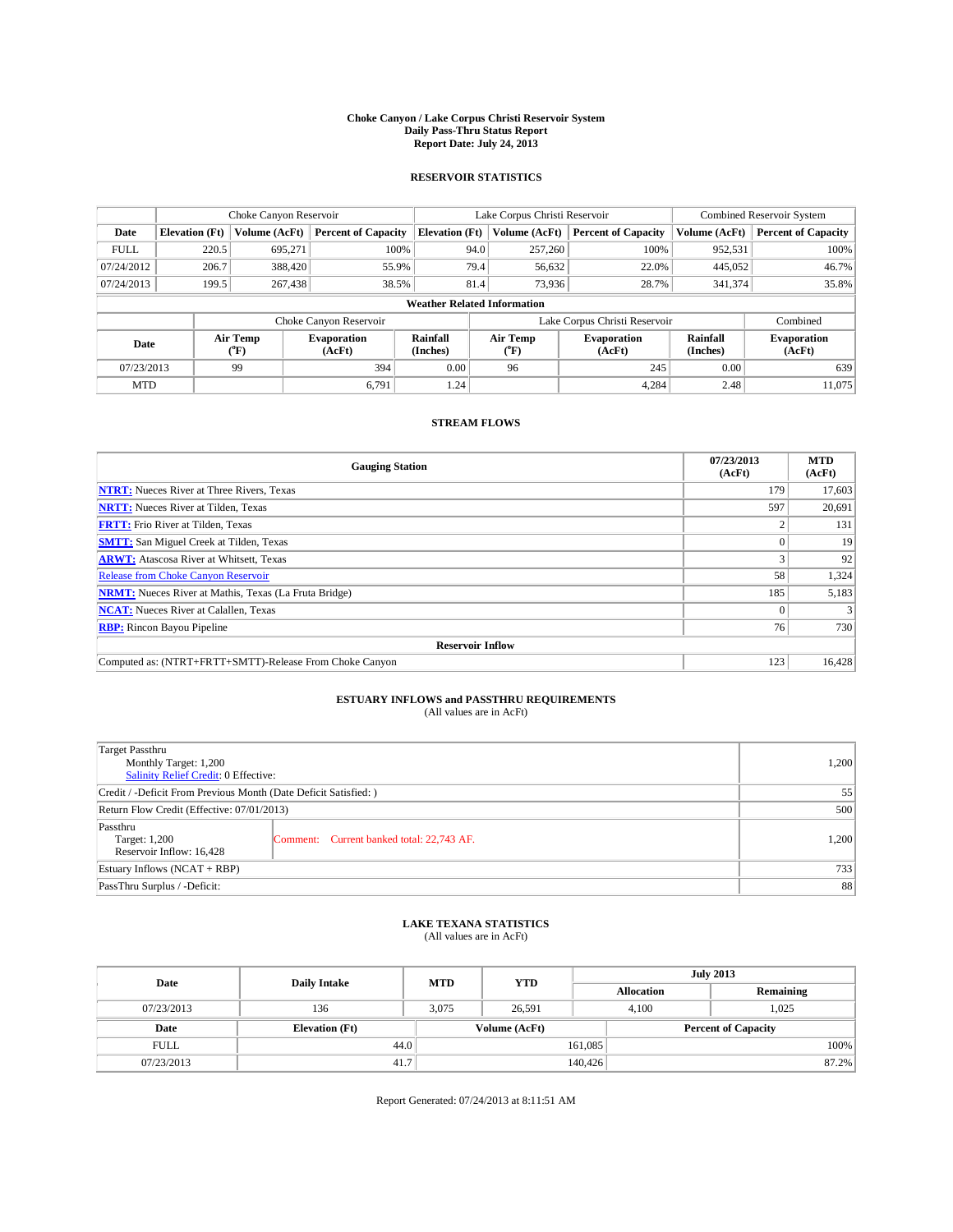#### **Choke Canyon / Lake Corpus Christi Reservoir System Daily Pass-Thru Status Report Report Date: July 25, 2013**

### **RESERVOIR STATISTICS**

|             |                                    | Choke Canyon Reservoir |                              |                       | Lake Corpus Christi Reservoir | <b>Combined Reservoir System</b> |                      |                              |  |  |
|-------------|------------------------------------|------------------------|------------------------------|-----------------------|-------------------------------|----------------------------------|----------------------|------------------------------|--|--|
| Date        | <b>Elevation</b> (Ft)              | Volume (AcFt)          | <b>Percent of Capacity</b>   | <b>Elevation (Ft)</b> | Volume (AcFt)                 | <b>Percent of Capacity</b>       | Volume (AcFt)        | <b>Percent of Capacity</b>   |  |  |
| <b>FULL</b> | 220.5                              | 695,271                | 100%                         | 94.0                  | 257,260                       | 100%                             | 952,531              | 100%                         |  |  |
| 07/25/2012  | 206.7                              | 388,792                | 55.9%                        | 79.4                  | 56,241                        | 21.9%                            | 445,033              | 46.7%                        |  |  |
| 07/25/2013  | 199.5                              | 267,590                | 38.5%                        | 81.4                  | 73,840                        | 28.7%                            | 341,430              | 35.8%                        |  |  |
|             | <b>Weather Related Information</b> |                        |                              |                       |                               |                                  |                      |                              |  |  |
|             |                                    |                        | Choke Canyon Reservoir       |                       |                               | Lake Corpus Christi Reservoir    |                      | Combined                     |  |  |
| Date        |                                    | Air Temp<br>(°F)       | <b>Evaporation</b><br>(AcFt) | Rainfall<br>(Inches)  | Air Temp<br>(°F)              | <b>Evaporation</b><br>(AcFt)     | Rainfall<br>(Inches) | <b>Evaporation</b><br>(AcFt) |  |  |
|             | 97<br>07/24/2013                   |                        | 350                          | 0.00                  | 96                            | 217                              | 0.00                 | 567                          |  |  |
| <b>MTD</b>  |                                    |                        | 7,141                        | 1.24                  |                               | 4,501                            | 2.48                 | 11.642                       |  |  |

## **STREAM FLOWS**

| <b>Gauging Station</b>                                       | 07/24/2013<br>(AcFt) | <b>MTD</b><br>(AcFt) |  |  |  |  |
|--------------------------------------------------------------|----------------------|----------------------|--|--|--|--|
| <b>NTRT:</b> Nueces River at Three Rivers, Texas             | 508                  | 18,111               |  |  |  |  |
| <b>NRTT:</b> Nueces River at Tilden, Texas                   | 474                  | 21,165               |  |  |  |  |
| <b>FRTT:</b> Frio River at Tilden, Texas                     |                      | 132                  |  |  |  |  |
| <b>SMTT:</b> San Miguel Creek at Tilden, Texas               |                      | 19                   |  |  |  |  |
| <b>ARWT:</b> Atascosa River at Whitsett, Texas               |                      | 95                   |  |  |  |  |
| <b>Release from Choke Canyon Reservoir</b>                   | 58                   | 1,382                |  |  |  |  |
| <b>NRMT:</b> Nueces River at Mathis, Texas (La Fruta Bridge) | 181                  | 5,363                |  |  |  |  |
| <b>NCAT:</b> Nueces River at Calallen, Texas                 |                      |                      |  |  |  |  |
| <b>RBP:</b> Rincon Bayou Pipeline                            | 61                   | 791                  |  |  |  |  |
| <b>Reservoir Inflow</b>                                      |                      |                      |  |  |  |  |
| Computed as: (NTRT+FRTT+SMTT)-Release From Choke Canyon      | 451                  | 16,880               |  |  |  |  |

# **ESTUARY INFLOWS and PASSTHRU REQUIREMENTS**<br>(All values are in AcFt)

| Target Passthru<br>Monthly Target: 1,200<br>Salinity Relief Credit: 0 Effective: | 1,200                                     |       |  |  |
|----------------------------------------------------------------------------------|-------------------------------------------|-------|--|--|
| Credit / -Deficit From Previous Month (Date Deficit Satisfied: )                 |                                           |       |  |  |
| Return Flow Credit (Effective: 07/01/2013)                                       |                                           |       |  |  |
| Passthru<br>Target: 1,200<br>Reservoir Inflow: 16,880                            | Comment: Current banked total: 22,743 AF. | 1,200 |  |  |
| Estuary Inflows (NCAT + RBP)                                                     |                                           |       |  |  |
| PassThru Surplus / -Deficit:                                                     | 149                                       |       |  |  |

## **LAKE TEXANA STATISTICS** (All values are in AcFt)

| Date        | <b>Daily Intake</b>   | <b>MTD</b> | <b>YTD</b>    | <b>July 2013</b>  |                            |           |  |
|-------------|-----------------------|------------|---------------|-------------------|----------------------------|-----------|--|
|             |                       |            |               | <b>Allocation</b> |                            | Remaining |  |
| 07/24/2013  | 136                   | 3.211      | 26,727        |                   | 889<br>4.100               |           |  |
| Date        | <b>Elevation</b> (Ft) |            | Volume (AcFt) |                   | <b>Percent of Capacity</b> |           |  |
| <b>FULL</b> | 44.0                  |            |               | 161,085           |                            | 100%      |  |
| 07/24/2013  | 41.7                  |            |               | 140,426           |                            | 87.2%     |  |

Report Generated: 07/25/2013 at 8:36:25 AM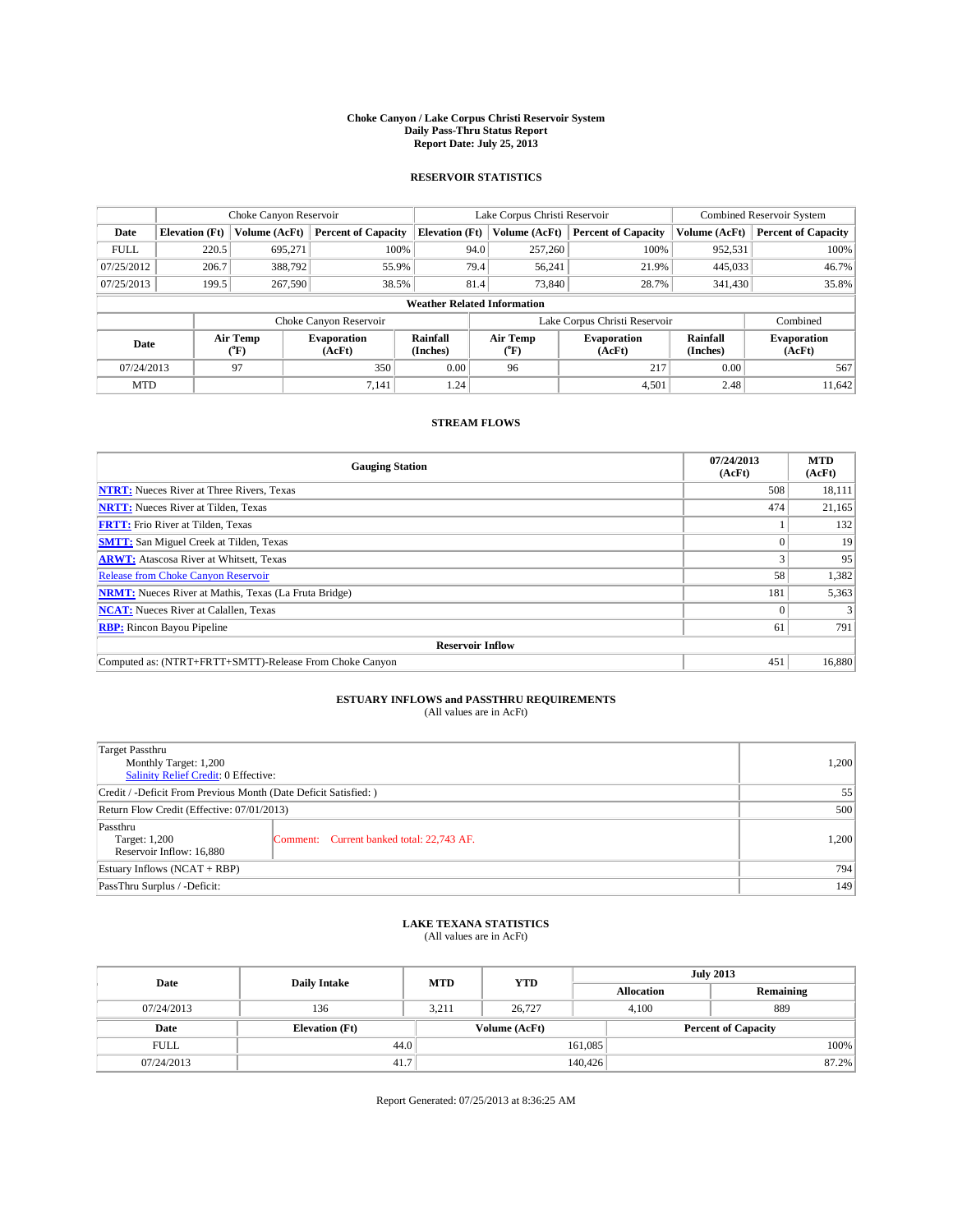#### **Choke Canyon / Lake Corpus Christi Reservoir System Daily Pass-Thru Status Report Report Date: July 26, 2013**

### **RESERVOIR STATISTICS**

|             |                                    | Choke Canyon Reservoir |                              |                       | Lake Corpus Christi Reservoir | <b>Combined Reservoir System</b> |                      |                              |  |  |
|-------------|------------------------------------|------------------------|------------------------------|-----------------------|-------------------------------|----------------------------------|----------------------|------------------------------|--|--|
| Date        | <b>Elevation</b> (Ft)              | Volume (AcFt)          | <b>Percent of Capacity</b>   | <b>Elevation</b> (Ft) | Volume (AcFt)                 | <b>Percent of Capacity</b>       | Volume (AcFt)        | <b>Percent of Capacity</b>   |  |  |
| <b>FULL</b> | 220.5                              | 695,271                | 100%                         | 94.0                  | 257,260                       | 100%                             | 952,531              | 100%                         |  |  |
| 07/26/2012  | 206.6                              | 386,933                | 55.7%                        | 79.3                  | 55,774                        | 21.7%                            | 442,707              | 46.5%                        |  |  |
| 07/26/2013  | 199.4                              | 266.231                | 38.3%                        | 81.4                  | 73,650                        | 28.6%                            | 339,881              | 35.7%                        |  |  |
|             | <b>Weather Related Information</b> |                        |                              |                       |                               |                                  |                      |                              |  |  |
|             |                                    |                        | Choke Canyon Reservoir       |                       |                               | Lake Corpus Christi Reservoir    |                      | Combined                     |  |  |
| Date        |                                    | Air Temp<br>(°F)       | <b>Evaporation</b><br>(AcFt) | Rainfall<br>(Inches)  | Air Temp<br>(°F)              | <b>Evaporation</b><br>(AcFt)     | Rainfall<br>(Inches) | <b>Evaporation</b><br>(AcFt) |  |  |
|             | 07/25/2013<br>99                   |                        | 393                          | 0.00                  | 97                            | 216                              | 0.00                 | 609                          |  |  |
| <b>MTD</b>  |                                    |                        | 7,534                        | 1.24                  |                               | 4,717                            | 2.48                 | 12,251                       |  |  |

## **STREAM FLOWS**

| <b>Gauging Station</b>                                       | 07/25/2013<br>(AcFt) | <b>MTD</b><br>(AcFt) |  |  |  |  |
|--------------------------------------------------------------|----------------------|----------------------|--|--|--|--|
| <b>NTRT:</b> Nueces River at Three Rivers, Texas             | 492                  | 18,603               |  |  |  |  |
| <b>NRTT:</b> Nueces River at Tilden, Texas                   | 208                  | 21,374               |  |  |  |  |
| <b>FRTT:</b> Frio River at Tilden, Texas                     |                      | 132                  |  |  |  |  |
| <b>SMTT:</b> San Miguel Creek at Tilden, Texas               |                      | 19                   |  |  |  |  |
| <b>ARWT:</b> Atascosa River at Whitsett, Texas               |                      | 98                   |  |  |  |  |
| Release from Choke Canyon Reservoir                          | 58                   | 1,439                |  |  |  |  |
| <b>NRMT:</b> Nueces River at Mathis, Texas (La Fruta Bridge) | 181                  | 5,544                |  |  |  |  |
| <b>NCAT:</b> Nueces River at Calallen, Texas                 |                      |                      |  |  |  |  |
| <b>RBP:</b> Rincon Bayou Pipeline                            | 0                    | 791                  |  |  |  |  |
| <b>Reservoir Inflow</b>                                      |                      |                      |  |  |  |  |
| Computed as: (NTRT+FRTT+SMTT)-Release From Choke Canyon      | 435                  | 17,315               |  |  |  |  |

# **ESTUARY INFLOWS and PASSTHRU REQUIREMENTS**<br>(All values are in AcFt)

| Target Passthru<br>Monthly Target: 1,200<br>Salinity Relief Credit: 0 Effective: | 1,200                                     |       |  |  |
|----------------------------------------------------------------------------------|-------------------------------------------|-------|--|--|
| Credit / -Deficit From Previous Month (Date Deficit Satisfied: )                 |                                           |       |  |  |
| Return Flow Credit (Effective: 07/01/2013)                                       |                                           |       |  |  |
| Passthru<br>Target: 1,200<br>Reservoir Inflow: 17,315                            | Comment: Current banked total: 22,743 AF. | 1,200 |  |  |
| Estuary Inflows (NCAT + RBP)                                                     | 794                                       |       |  |  |
| PassThru Surplus / -Deficit:                                                     | 149                                       |       |  |  |

## **LAKE TEXANA STATISTICS** (All values are in AcFt)

| Date        | <b>Daily Intake</b>   | <b>MTD</b> | <b>YTD</b>    | <b>July 2013</b>  |                            |           |  |
|-------------|-----------------------|------------|---------------|-------------------|----------------------------|-----------|--|
|             |                       |            |               | <b>Allocation</b> |                            | Remaining |  |
| 07/25/2013  | 136                   | 3.347      | 26,862        |                   | 753<br>4.100               |           |  |
| Date        | <b>Elevation</b> (Ft) |            | Volume (AcFt) |                   | <b>Percent of Capacity</b> |           |  |
| <b>FULL</b> | 44.0                  |            |               | 161,085           |                            | 100%      |  |
| 07/25/2013  | 41.6                  |            |               | 139,562           |                            | 86.6%     |  |

Report Generated: 07/26/2013 at 8:35:16 AM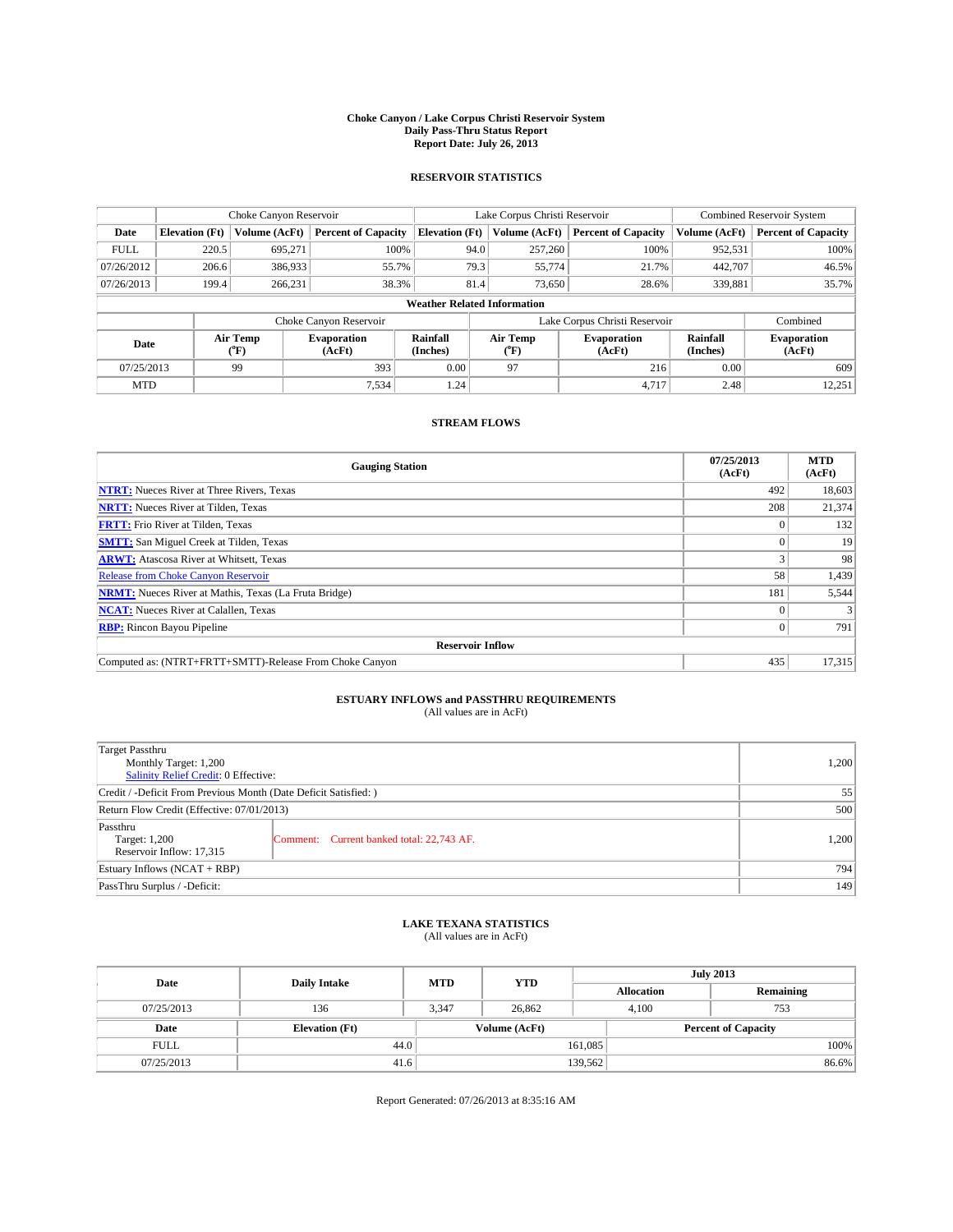#### **Choke Canyon / Lake Corpus Christi Reservoir System Daily Pass-Thru Status Report Report Date: July 27, 2013**

### **RESERVOIR STATISTICS**

|             |                                    | Choke Canyon Reservoir |                              |                       | Lake Corpus Christi Reservoir | <b>Combined Reservoir System</b> |                      |                              |  |
|-------------|------------------------------------|------------------------|------------------------------|-----------------------|-------------------------------|----------------------------------|----------------------|------------------------------|--|
| Date        | <b>Elevation</b> (Ft)              | Volume (AcFt)          | <b>Percent of Capacity</b>   | <b>Elevation (Ft)</b> | Volume (AcFt)                 | <b>Percent of Capacity</b>       | Volume (AcFt)        | <b>Percent of Capacity</b>   |  |
| <b>FULL</b> | 220.5                              | 695,271                | 100%                         | 94.0                  | 257,260                       | 100%                             | 952,531              | 100%                         |  |
| 07/27/2012  | 206.6                              | 386,561                | 55.6%                        | 79.3                  | 55,310                        | 21.5%                            | 441,871              | 46.4%                        |  |
| 07/27/2013  | 199.4                              | 266,984                | 38.4%                        | 81.4                  | 73,840                        | 28.7%                            | 340,824              | 35.8%                        |  |
|             | <b>Weather Related Information</b> |                        |                              |                       |                               |                                  |                      |                              |  |
|             |                                    |                        | Choke Canyon Reservoir       |                       |                               | Lake Corpus Christi Reservoir    |                      | Combined                     |  |
| Date        |                                    | Air Temp<br>(°F)       | <b>Evaporation</b><br>(AcFt) | Rainfall<br>(Inches)  | Air Temp<br>(°F)              | <b>Evaporation</b><br>(AcFt)     | Rainfall<br>(Inches) | <b>Evaporation</b><br>(AcFt) |  |
| 07/26/2013  |                                    | 98                     | 332                          | 0.00                  | 97                            | 189                              |                      | 521                          |  |
| <b>MTD</b>  |                                    |                        | 7.866                        | 1.24                  |                               | 4.906                            | 2.48                 | 12.772                       |  |

## **STREAM FLOWS**

| <b>Gauging Station</b>                                       | 07/26/2013<br>(AcFt) | <b>MTD</b><br>(AcFt) |  |  |  |  |
|--------------------------------------------------------------|----------------------|----------------------|--|--|--|--|
| <b>NTRT:</b> Nueces River at Three Rivers, Texas             | 274                  | 18,877               |  |  |  |  |
| <b>NRTT:</b> Nueces River at Tilden, Texas                   | 202                  | 21,576               |  |  |  |  |
| <b>FRTT:</b> Frio River at Tilden, Texas                     |                      | 132                  |  |  |  |  |
| <b>SMTT:</b> San Miguel Creek at Tilden, Texas               |                      | 19                   |  |  |  |  |
| <b>ARWT:</b> Atascosa River at Whitsett, Texas               |                      | 100                  |  |  |  |  |
| <b>Release from Choke Canyon Reservoir</b>                   | 58                   | 1,497                |  |  |  |  |
| <b>NRMT:</b> Nueces River at Mathis, Texas (La Fruta Bridge) | 187                  | 5,731                |  |  |  |  |
| <b>NCAT:</b> Nueces River at Calallen, Texas                 |                      |                      |  |  |  |  |
| <b>RBP:</b> Rincon Bayou Pipeline                            | $\Omega$             | 791                  |  |  |  |  |
| <b>Reservoir Inflow</b>                                      |                      |                      |  |  |  |  |
| Computed as: (NTRT+FRTT+SMTT)-Release From Choke Canyon      | 217                  | 17,531               |  |  |  |  |

# **ESTUARY INFLOWS and PASSTHRU REQUIREMENTS**<br>(All values are in AcFt)

| Target Passthru<br>Monthly Target: 1,200<br>Salinity Relief Credit: 0 Effective: |                                           |       |  |  |
|----------------------------------------------------------------------------------|-------------------------------------------|-------|--|--|
| Credit / -Deficit From Previous Month (Date Deficit Satisfied: )                 |                                           |       |  |  |
| Return Flow Credit (Effective: 07/01/2013)                                       | 500                                       |       |  |  |
| Passthru<br>Target: 1,200<br>Reservoir Inflow: 17,531                            | Comment: Current banked total: 22,743 AF. | 1,200 |  |  |
| Estuary Inflows (NCAT + RBP)                                                     | 794                                       |       |  |  |
| PassThru Surplus / -Deficit:                                                     | 149                                       |       |  |  |

## **LAKE TEXANA STATISTICS** (All values are in AcFt)

| Date        | <b>Daily Intake</b>   | <b>MTD</b> | <b>YTD</b>    | <b>July 2013</b>  |                            |           |  |
|-------------|-----------------------|------------|---------------|-------------------|----------------------------|-----------|--|
|             |                       |            |               | <b>Allocation</b> |                            | Remaining |  |
| 07/26/2013  | 136                   | 3.483      | 26,998        |                   | 4.100<br>617               |           |  |
| Date        | <b>Elevation</b> (Ft) |            | Volume (AcFt) |                   | <b>Percent of Capacity</b> |           |  |
| <b>FULL</b> | 44.0                  |            |               | 161,085           |                            | 100%      |  |
| 07/26/2013  | 41.6                  |            |               | 139,562           |                            | 86.6%     |  |

Report Generated: 07/27/2013 at 8:15:40 AM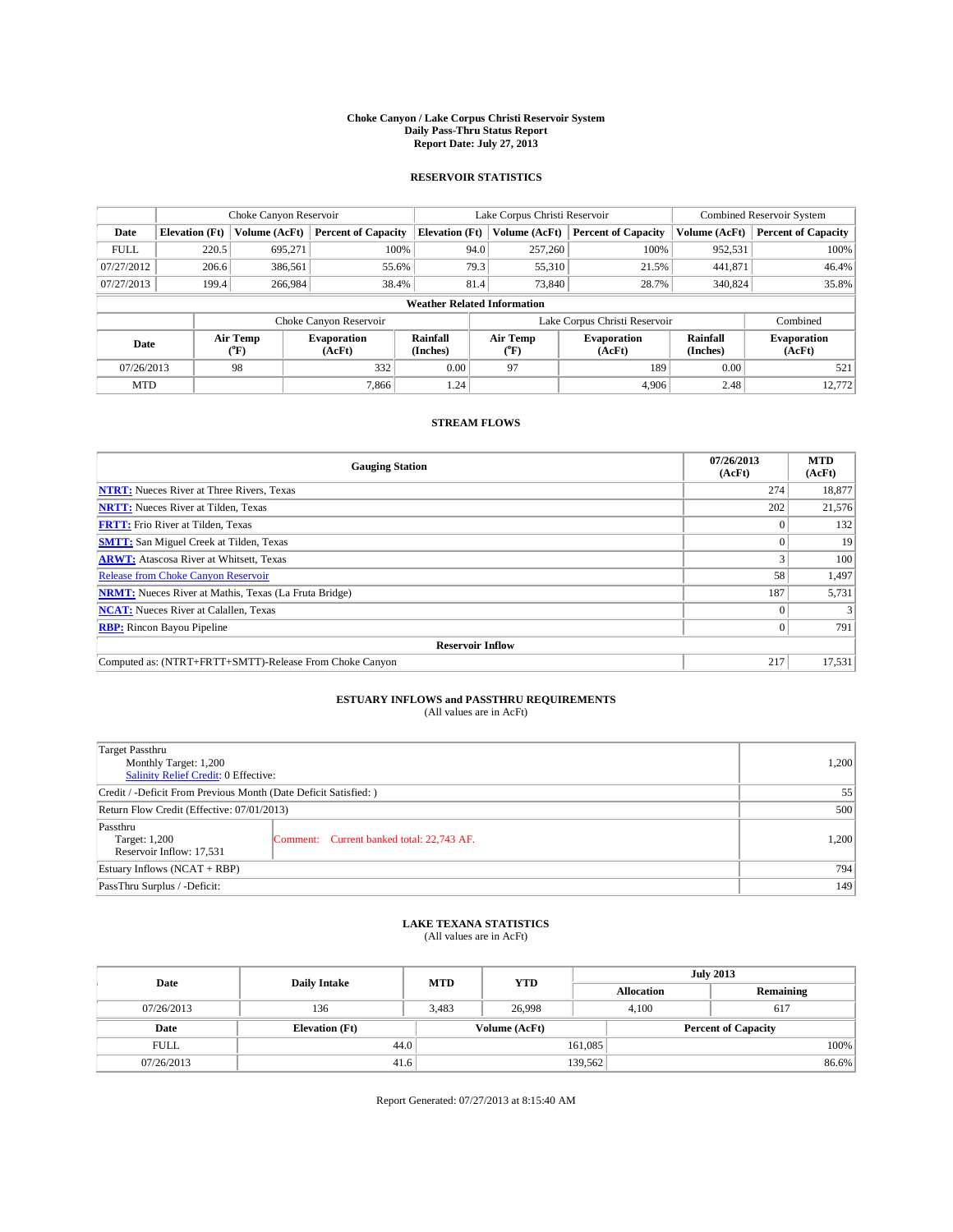#### **Choke Canyon / Lake Corpus Christi Reservoir System Daily Pass-Thru Status Report Report Date: July 28, 2013**

### **RESERVOIR STATISTICS**

|             | Choke Canyon Reservoir             |                  | Lake Corpus Christi Reservoir |                       |      |                       | <b>Combined Reservoir System</b> |                      |                              |
|-------------|------------------------------------|------------------|-------------------------------|-----------------------|------|-----------------------|----------------------------------|----------------------|------------------------------|
| Date        | <b>Elevation</b> (Ft)              | Volume (AcFt)    | <b>Percent of Capacity</b>    | <b>Elevation (Ft)</b> |      | Volume (AcFt)         | <b>Percent of Capacity</b>       | Volume (AcFt)        | <b>Percent of Capacity</b>   |
| <b>FULL</b> | 220.5                              | 695,271          | 100%                          |                       | 94.0 | 257,260               | 100%                             | 952,531              | 100%                         |
| 07/28/2012  | 206.6                              | 387,119          | 55.7%                         |                       | 79.2 | 55,002                | 21.4%                            | 442,121              | 46.4%                        |
| 07/28/2013  | 199.5                              | 268,044          | 38.6%                         |                       | 81.4 | 73,555                | 28.6%                            | 341,599              | 35.9%                        |
|             | <b>Weather Related Information</b> |                  |                               |                       |      |                       |                                  |                      |                              |
|             |                                    |                  | Choke Canyon Reservoir        |                       |      |                       | Lake Corpus Christi Reservoir    |                      | Combined                     |
| Date        |                                    | Air Temp<br>(°F) | <b>Evaporation</b><br>(AcFt)  | Rainfall<br>(Inches)  |      | Air Temp<br>$(^{0}F)$ | <b>Evaporation</b><br>(AcFt)     | Rainfall<br>(Inches) | <b>Evaporation</b><br>(AcFt) |
| 07/27/2013  |                                    | 99               | 280                           | 0.04                  |      | 98                    | 233                              | 0.00                 | 513                          |
| <b>MTD</b>  |                                    |                  | 8.146                         | 1.28                  |      |                       | 5,139                            | 2.48                 | 13,285                       |

## **STREAM FLOWS**

| <b>Gauging Station</b>                                       | 07/27/2013<br>(AcFt) | <b>MTD</b><br>(AcFt) |  |  |  |
|--------------------------------------------------------------|----------------------|----------------------|--|--|--|
| <b>NTRT:</b> Nueces River at Three Rivers, Texas             | 216                  | 19,094               |  |  |  |
| <b>NRTT:</b> Nueces River at Tilden, Texas                   | 185                  | 21,761               |  |  |  |
| <b>FRTT:</b> Frio River at Tilden, Texas                     |                      | 133                  |  |  |  |
| <b>SMTT:</b> San Miguel Creek at Tilden, Texas               |                      | 19                   |  |  |  |
| <b>ARWT:</b> Atascosa River at Whitsett, Texas               |                      | 105                  |  |  |  |
| <b>Release from Choke Canyon Reservoir</b>                   | 58                   | 1,554                |  |  |  |
| <b>NRMT:</b> Nueces River at Mathis, Texas (La Fruta Bridge) | 195                  | 5,925                |  |  |  |
| <b>NCAT:</b> Nueces River at Calallen, Texas                 |                      |                      |  |  |  |
| <b>RBP:</b> Rincon Bayou Pipeline                            | $\Omega$             | 791                  |  |  |  |
| <b>Reservoir Inflow</b>                                      |                      |                      |  |  |  |
| Computed as: (NTRT+FRTT+SMTT)-Release From Choke Canyon      | 160                  | 17,691               |  |  |  |

# **ESTUARY INFLOWS and PASSTHRU REQUIREMENTS**<br>(All values are in AcFt)

| Target Passthru<br>Monthly Target: 1,200<br>Salinity Relief Credit: 0 Effective: | 1,200                                     |       |  |  |
|----------------------------------------------------------------------------------|-------------------------------------------|-------|--|--|
| Credit / -Deficit From Previous Month (Date Deficit Satisfied: )                 |                                           |       |  |  |
| Return Flow Credit (Effective: 07/01/2013)                                       | 500                                       |       |  |  |
| Passthru<br>Target: 1,200<br>Reservoir Inflow: 17,691                            | Comment: Current banked total: 22,743 AF. | 1,200 |  |  |
| Estuary Inflows (NCAT + RBP)                                                     | 794                                       |       |  |  |
| PassThru Surplus / -Deficit:                                                     | 149                                       |       |  |  |

## **LAKE TEXANA STATISTICS** (All values are in AcFt)

| Date        | <b>Daily Intake</b>   | <b>MTD</b>    | <b>YTD</b> | <b>July 2013</b>  |                            |           |  |
|-------------|-----------------------|---------------|------------|-------------------|----------------------------|-----------|--|
|             |                       |               |            | <b>Allocation</b> |                            | Remaining |  |
| 07/27/2013  | 136                   | 3.618         | 27.134     |                   | 482<br>4.100               |           |  |
| Date        | <b>Elevation</b> (Ft) | Volume (AcFt) |            |                   | <b>Percent of Capacity</b> |           |  |
| <b>FULL</b> | 44.0                  |               |            | 161,085           |                            | 100%      |  |
| 07/27/2013  | 41.6                  |               |            | 139,562           |                            | 86.6%     |  |

Report Generated: 07/28/2013 at 8:11:05 AM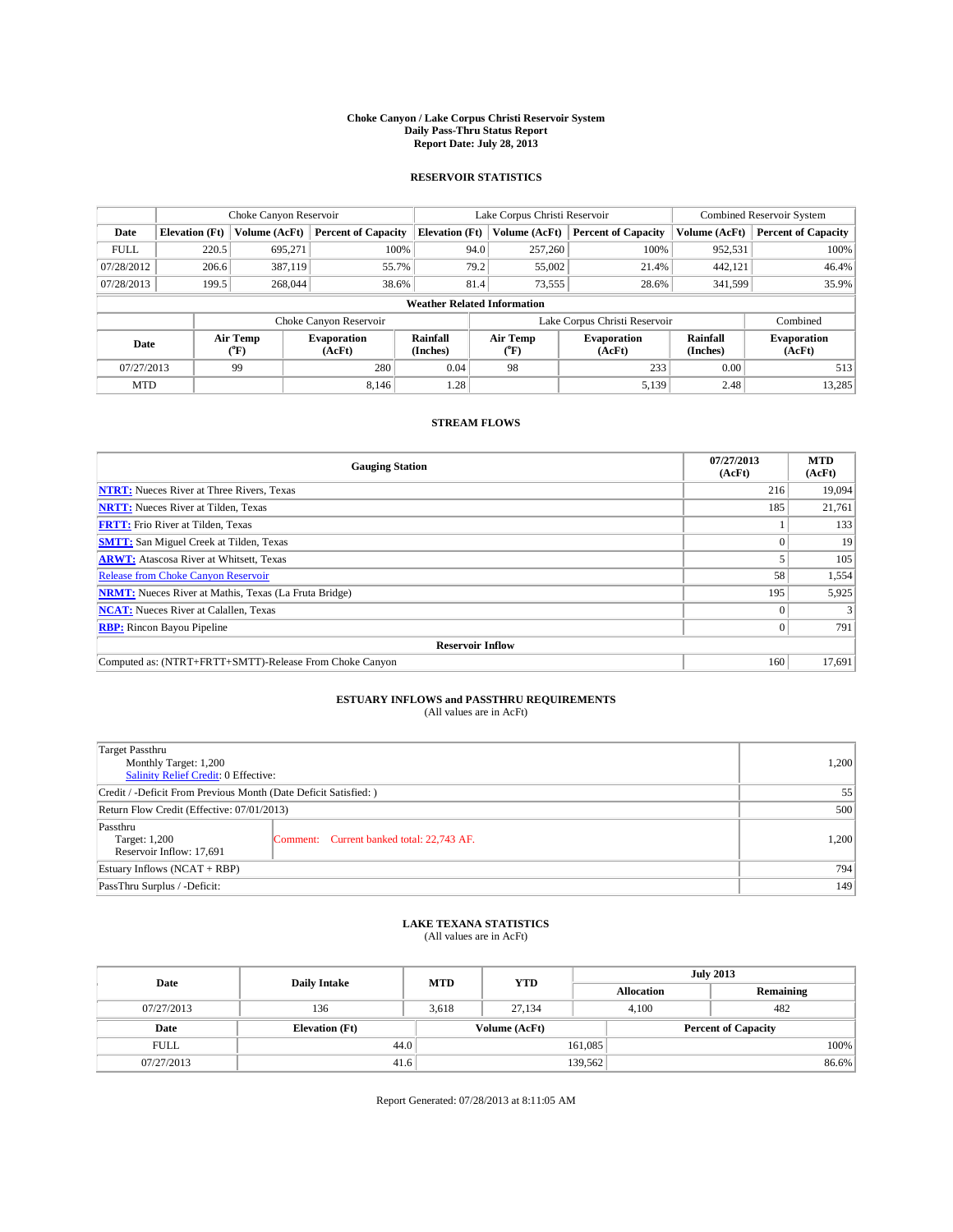#### **Choke Canyon / Lake Corpus Christi Reservoir System Daily Pass-Thru Status Report Report Date: July 29, 2013**

### **RESERVOIR STATISTICS**

|             |                                    | Choke Canyon Reservoir |                              |                       | Lake Corpus Christi Reservoir | <b>Combined Reservoir System</b> |                      |                              |  |
|-------------|------------------------------------|------------------------|------------------------------|-----------------------|-------------------------------|----------------------------------|----------------------|------------------------------|--|
| Date        | <b>Elevation</b> (Ft)              | Volume (AcFt)          | <b>Percent of Capacity</b>   | <b>Elevation (Ft)</b> | Volume (AcFt)                 | <b>Percent of Capacity</b>       | Volume (AcFt)        | <b>Percent of Capacity</b>   |  |
| <b>FULL</b> | 220.5                              | 695,271                | 100%                         | 94.0                  | 257,260                       | 100%                             | 952,531              | 100%                         |  |
| 07/29/2012  | 206.6                              | 386,561                | 55.6%                        | 79.2                  | 54,541                        | 21.2%                            | 441,102              | 46.3%                        |  |
| 07/29/2013  | 199.4                              | 266.681                | 38.4%                        | 81.3                  | 72,986                        | 28.4%                            | 339,667              | 35.7%                        |  |
|             | <b>Weather Related Information</b> |                        |                              |                       |                               |                                  |                      |                              |  |
|             |                                    |                        | Choke Canyon Reservoir       |                       |                               | Lake Corpus Christi Reservoir    |                      | Combined                     |  |
| Date        |                                    | Air Temp<br>(°F)       | <b>Evaporation</b><br>(AcFt) | Rainfall<br>(Inches)  | Air Temp<br>("F)              | <b>Evaporation</b><br>(AcFt)     | Rainfall<br>(Inches) | <b>Evaporation</b><br>(AcFt) |  |
| 07/28/2013  |                                    | 98                     | 384                          | 0.00<br>98            |                               | 264                              | 0.00                 | 648                          |  |
| <b>MTD</b>  |                                    |                        | 8,530                        | 1.28                  |                               | 5,403                            | 2.48                 | 13,933                       |  |

## **STREAM FLOWS**

| <b>Gauging Station</b>                                       | 07/28/2013<br>(AcFt) | <b>MTD</b><br>(AcFt) |  |  |  |  |
|--------------------------------------------------------------|----------------------|----------------------|--|--|--|--|
| <b>NTRT:</b> Nueces River at Three Rivers, Texas             | 357                  | 19,451               |  |  |  |  |
| <b>NRTT:</b> Nueces River at Tilden, Texas                   | 139                  | 21,900               |  |  |  |  |
| <b>FRTT:</b> Frio River at Tilden, Texas                     |                      | 134                  |  |  |  |  |
| <b>SMTT:</b> San Miguel Creek at Tilden, Texas               |                      | 19                   |  |  |  |  |
| <b>ARWT:</b> Atascosa River at Whitsett, Texas               |                      | 108                  |  |  |  |  |
| Release from Choke Canyon Reservoir                          | 58                   | 1,612                |  |  |  |  |
| <b>NRMT:</b> Nueces River at Mathis, Texas (La Fruta Bridge) | 193                  | 6,118                |  |  |  |  |
| <b>NCAT:</b> Nueces River at Calallen, Texas                 |                      |                      |  |  |  |  |
| <b>RBP:</b> Rincon Bayou Pipeline                            | 0                    | 791                  |  |  |  |  |
| <b>Reservoir Inflow</b>                                      |                      |                      |  |  |  |  |
| Computed as: (NTRT+FRTT+SMTT)-Release From Choke Canyon      | 300                  | 17,992               |  |  |  |  |

# **ESTUARY INFLOWS and PASSTHRU REQUIREMENTS**<br>(All values are in AcFt)

| Target Passthru<br>Monthly Target: 1,200<br>Salinity Relief Credit: 0 Effective: |                                           |       |  |  |
|----------------------------------------------------------------------------------|-------------------------------------------|-------|--|--|
| Credit / -Deficit From Previous Month (Date Deficit Satisfied: )                 |                                           |       |  |  |
| Return Flow Credit (Effective: 07/01/2013)                                       |                                           |       |  |  |
| Passthru<br>Target: 1,200<br>Reservoir Inflow: 17,992                            | Comment: Current banked total: 22,743 AF. | 1,200 |  |  |
| Estuary Inflows (NCAT + RBP)                                                     |                                           |       |  |  |
| PassThru Surplus / -Deficit:                                                     | 149                                       |       |  |  |

## **LAKE TEXANA STATISTICS** (All values are in AcFt)

| Date        | <b>Daily Intake</b>   | <b>MTD</b>    | <b>YTD</b> | <b>July 2013</b>           |              |           |  |
|-------------|-----------------------|---------------|------------|----------------------------|--------------|-----------|--|
|             |                       |               |            | <b>Allocation</b>          |              | Remaining |  |
| 07/28/2013  | 136                   | 3.754         | 27,270     |                            | 346<br>4.100 |           |  |
| Date        | <b>Elevation</b> (Ft) | Volume (AcFt) |            | <b>Percent of Capacity</b> |              |           |  |
| <b>FULL</b> | 44.0                  |               |            | 161,085                    |              | 100%      |  |
| 07/28/2013  | 41.5                  |               |            | 138,700                    |              | 86.1%     |  |

Report Generated: 07/29/2013 at 7:56:12 AM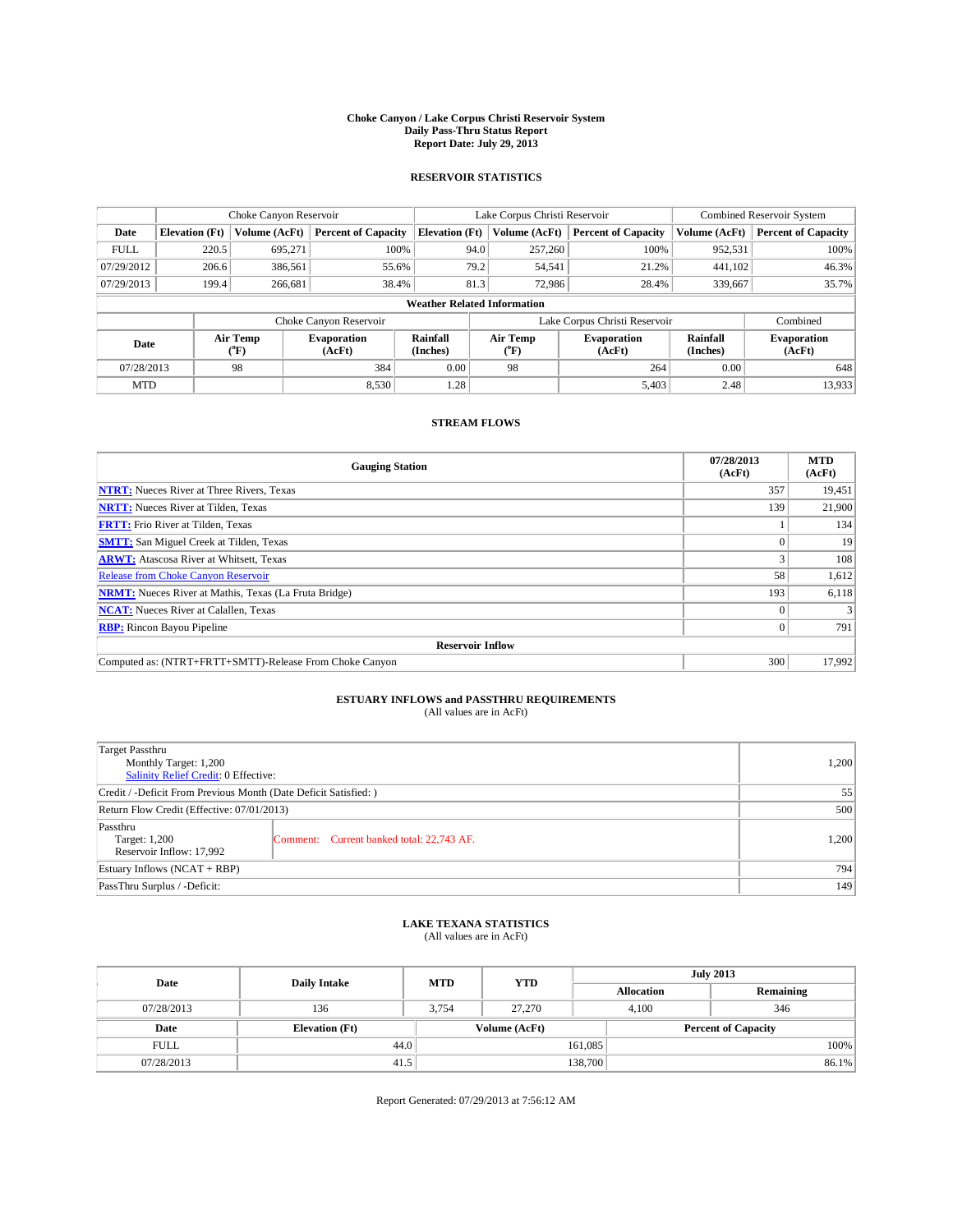#### **Choke Canyon / Lake Corpus Christi Reservoir System Daily Pass-Thru Status Report Report Date: July 30, 2013**

### **RESERVOIR STATISTICS**

|             | Choke Canyon Reservoir             |                  |                            |                       | Lake Corpus Christi Reservoir | <b>Combined Reservoir System</b> |                      |                              |  |
|-------------|------------------------------------|------------------|----------------------------|-----------------------|-------------------------------|----------------------------------|----------------------|------------------------------|--|
| Date        | <b>Elevation</b> (Ft)              | Volume (AcFt)    | <b>Percent of Capacity</b> | <b>Elevation (Ft)</b> | Volume (AcFt)                 | <b>Percent of Capacity</b>       | Volume (AcFt)        | Percent of Capacity          |  |
| <b>FULL</b> | 220.5                              | 695,271          | 100%                       |                       | 94.0<br>257,260               | 100%                             | 952,531              | 100%                         |  |
| 07/30/2012  | 206.6                              | 386,375          | 55.6%                      |                       | 79.1<br>54,083                | 21.0%                            | 440,458              | $46.2\%$                     |  |
| 07/30/2013  | 199.4                              | 266,832          | 38.4%                      |                       | 81.3<br>72,986                | 28.4%                            | 339,818              | 35.7%                        |  |
|             | <b>Weather Related Information</b> |                  |                            |                       |                               |                                  |                      |                              |  |
|             |                                    |                  | Choke Canyon Reservoir     |                       |                               | Lake Corpus Christi Reservoir    |                      | Combined                     |  |
| Date        |                                    | Air Temp<br>(°F) | Evaporation<br>(AcFt)      | Rainfall<br>(Inches)  | Air Temp<br>("F)              | <b>Evaporation</b><br>(AcFt)     | Rainfall<br>(Inches) | <b>Evaporation</b><br>(AcFt) |  |
| 07/29/2013  |                                    | 98               | 384                        | 0.00                  | 94                            | 253                              | 0.00                 | 637                          |  |
| <b>MTD</b>  |                                    |                  | 8.914                      | 1.28                  |                               | 5,656                            | 2.48                 | 14,570                       |  |

## **STREAM FLOWS**

| <b>Gauging Station</b>                                       | 07/29/2013<br>(AcFt) | <b>MTD</b><br>(AcFt) |  |  |  |  |
|--------------------------------------------------------------|----------------------|----------------------|--|--|--|--|
| <b>NTRT:</b> Nueces River at Three Rivers, Texas             | 310                  | 19,761               |  |  |  |  |
| <b>NRTT:</b> Nueces River at Tilden, Texas                   | 99                   | 21,999               |  |  |  |  |
| <b>FRTT:</b> Frio River at Tilden, Texas                     |                      | 134                  |  |  |  |  |
| <b>SMTT:</b> San Miguel Creek at Tilden, Texas               |                      | 19                   |  |  |  |  |
| <b>ARWT:</b> Atascosa River at Whitsett, Texas               |                      | 110                  |  |  |  |  |
| <b>Release from Choke Canyon Reservoir</b>                   | 58                   | 1,669                |  |  |  |  |
| <b>NRMT:</b> Nueces River at Mathis, Texas (La Fruta Bridge) | 193                  | 6,310                |  |  |  |  |
| <b>NCAT:</b> Nueces River at Calallen, Texas                 |                      |                      |  |  |  |  |
| <b>RBP:</b> Rincon Bayou Pipeline                            | $\Omega$             | 791                  |  |  |  |  |
| <b>Reservoir Inflow</b>                                      |                      |                      |  |  |  |  |
| Computed as: (NTRT+FRTT+SMTT)-Release From Choke Canyon      | 252                  | 18,244               |  |  |  |  |

# **ESTUARY INFLOWS and PASSTHRU REQUIREMENTS**<br>(All values are in AcFt)

| Target Passthru<br>Monthly Target: 1,200<br>Salinity Relief Credit: 0 Effective: |                                           |       |  |  |
|----------------------------------------------------------------------------------|-------------------------------------------|-------|--|--|
| Credit / -Deficit From Previous Month (Date Deficit Satisfied: )                 |                                           |       |  |  |
| Return Flow Credit (Effective: 07/01/2013)                                       |                                           |       |  |  |
| Passthru<br>Target: 1,200<br>Reservoir Inflow: 18.244                            | Comment: Current banked total: 22,743 AF. | 1,200 |  |  |
| Estuary Inflows (NCAT + RBP)                                                     | 794                                       |       |  |  |
| PassThru Surplus / -Deficit:                                                     | 149                                       |       |  |  |

## **LAKE TEXANA STATISTICS** (All values are in AcFt)

| Date        | <b>Daily Intake</b>   | <b>MTD</b> | <b>YTD</b> | <b>July 2013</b>  |              |                            |  |
|-------------|-----------------------|------------|------------|-------------------|--------------|----------------------------|--|
|             |                       |            |            | <b>Allocation</b> |              | Remaining                  |  |
| 07/29/2013  | 136                   | 3,890      | 27,406     |                   | 210<br>4.100 |                            |  |
| Date        | <b>Elevation</b> (Ft) |            |            | Volume (AcFt)     |              | <b>Percent of Capacity</b> |  |
| <b>FULL</b> | 44.0                  |            |            | 161,085           |              | 100%                       |  |
| 07/29/2013  | 41.5                  |            |            | 138,700           |              | 86.1%                      |  |

Report Generated: 07/30/2013 at 8:05:31 AM